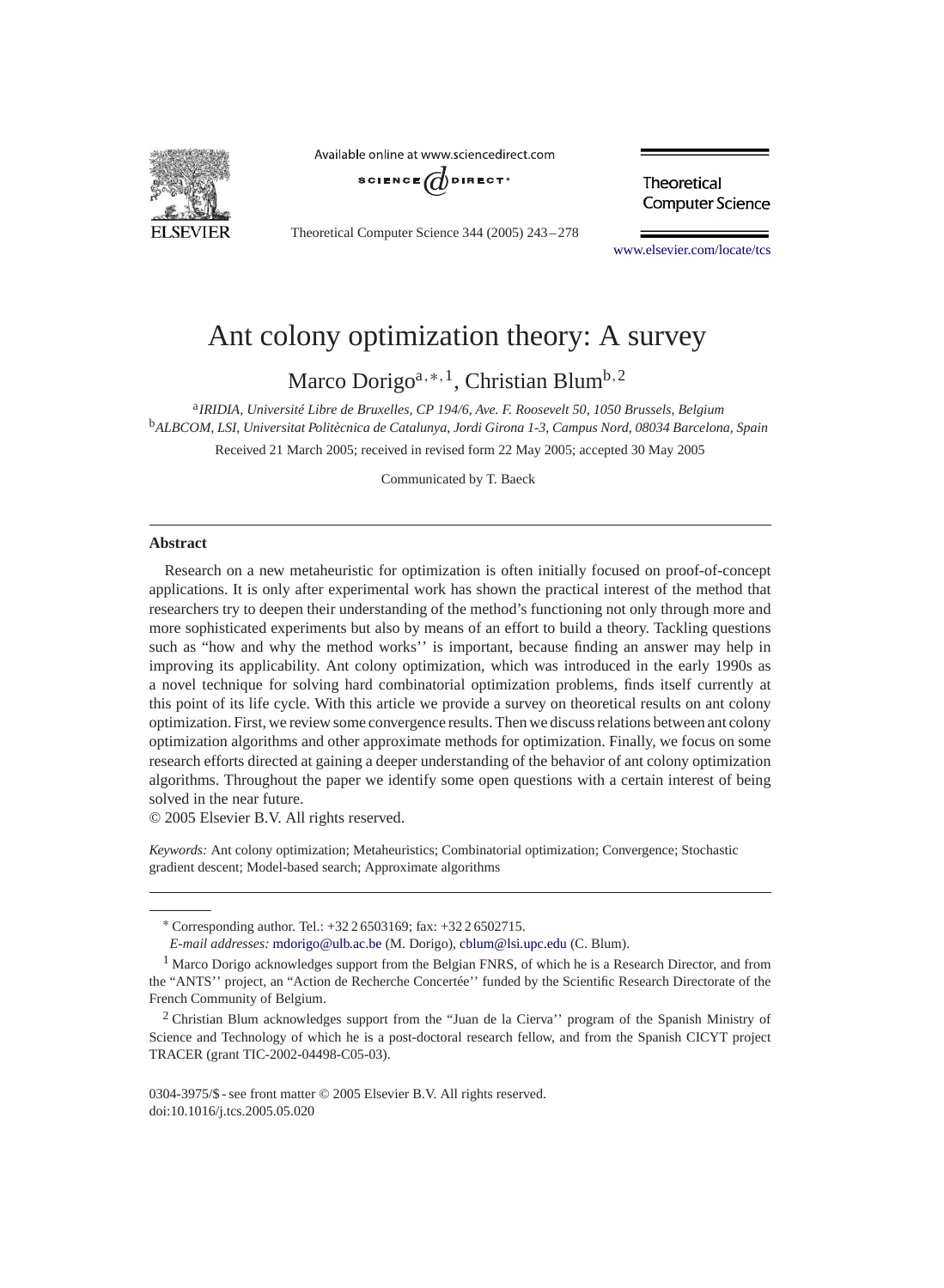## **1. Introduction**

In the early 1990s, ant colony optimization (ACO) [\[20,22,23\]](#page-34-0) was introduced by M. Dorigo and colleagues as a novel nature-inspired metaheuristic for the solution of hard combinatorial optimization (CO) problems. ACO belongs to the class of metaheuristics [\[8,](#page-33-0)[32,40\],](#page-34-0) which are approximate algorithms used to obtain good enough solutions to hard CO problems in a reasonable amount of computation time. Other examples of metaheuristics are tabu search [\[30,31,33\],](#page-34-0) simulated annealing [\[44](#page-34-0)[,13\],](#page-33-0) and evolutionary computation [\[39,](#page-34-0)[58,](#page-35-0)[26\].](#page-34-0) The inspiring source of ACO is the foraging behavior of real ants. When searching for food, ants initially explore the area surrounding their nest in a random manner. As soon as an ant finds a food source, it evaluates the quantity and the quality of the food and carries some of it back to the nest. During the return trip, the ant deposits a chemical pheromone trail on the ground. The quantity of pheromone deposited, which may depend on the quantity and quality of the food, will guide other ants to the food source. As it has been shown in [\[18\],](#page-33-0) indirect communication between the ants via pheromone trails enables them to find shortest paths between their nest and food sources. This characteristic of real ant colonies is exploited in artificial ant colonies in order to solve CO problems.

According to Papadimitriou and Steiglitz [\[56\],](#page-35-0) a CO problem  $\mathcal{P} = (\mathcal{S}, f)$  is an optimization problem in which, given a finite set of solutions S (also called *search space*) and an objective function  $f : \mathcal{S} \mapsto \mathbb{R}^+$  that assigns a positive cost value to each of the solutions, the goal is either to find a solution of minimum cost value,  $3$  or—as in the case of approximate solution techniques—a good enough solution in a reasonable amount of time. ACO algorithms belong to the class of metaheuristics and therefore follow the latter goal. The central component of an ACO algorithm is a parametrized probabilistic model, which is called the *pheromone model*. The pheromone model consists of a vector of model parameters  $\mathcal T$  called *pheromone trail parameters*. The pheromone trail parameters  $\mathcal T_i \in \mathcal T$ , which are usually associated to components of solutions, have values  $\tau_i$ , called *pheromone values*. The pheromone model is used to probabilistically generate solutions to the problem under consideration by assembling them from a finite set of solution components. At runtime, ACO algorithms update the pheromone values using previously generated solutions. The update aims to concentrate the search in regions of the search space containing high quality solutions. In particular, the reinforcement of solution components depending on the solution quality is an important ingredient of ACO algorithms. It implicitly assumes that good solutions consist of good solution components. <sup>4</sup> To learn which components contribute to good solutions can help assembling them into better solutions. In general, the ACO approach attempts to solve an optimization problem by repeating the following two steps:

- candidate solutions are constructed using a pheromone model, that is, a parametrized probability distribution over the solution space;
- the candidate solutions are used to modify the pheromone values in a way that is deemed to bias future sampling toward high quality solutions.

<sup>3</sup> Note that minimizing over an objective function *f* is the same as maximizing over −f . Therefore, every CO problem can be described as a minimization problem.

<sup>4</sup> Note that this does not require the objective function to be (partially) separable. It only requires the existence of a fitness-distance correlation [\[41\].](#page-34-0)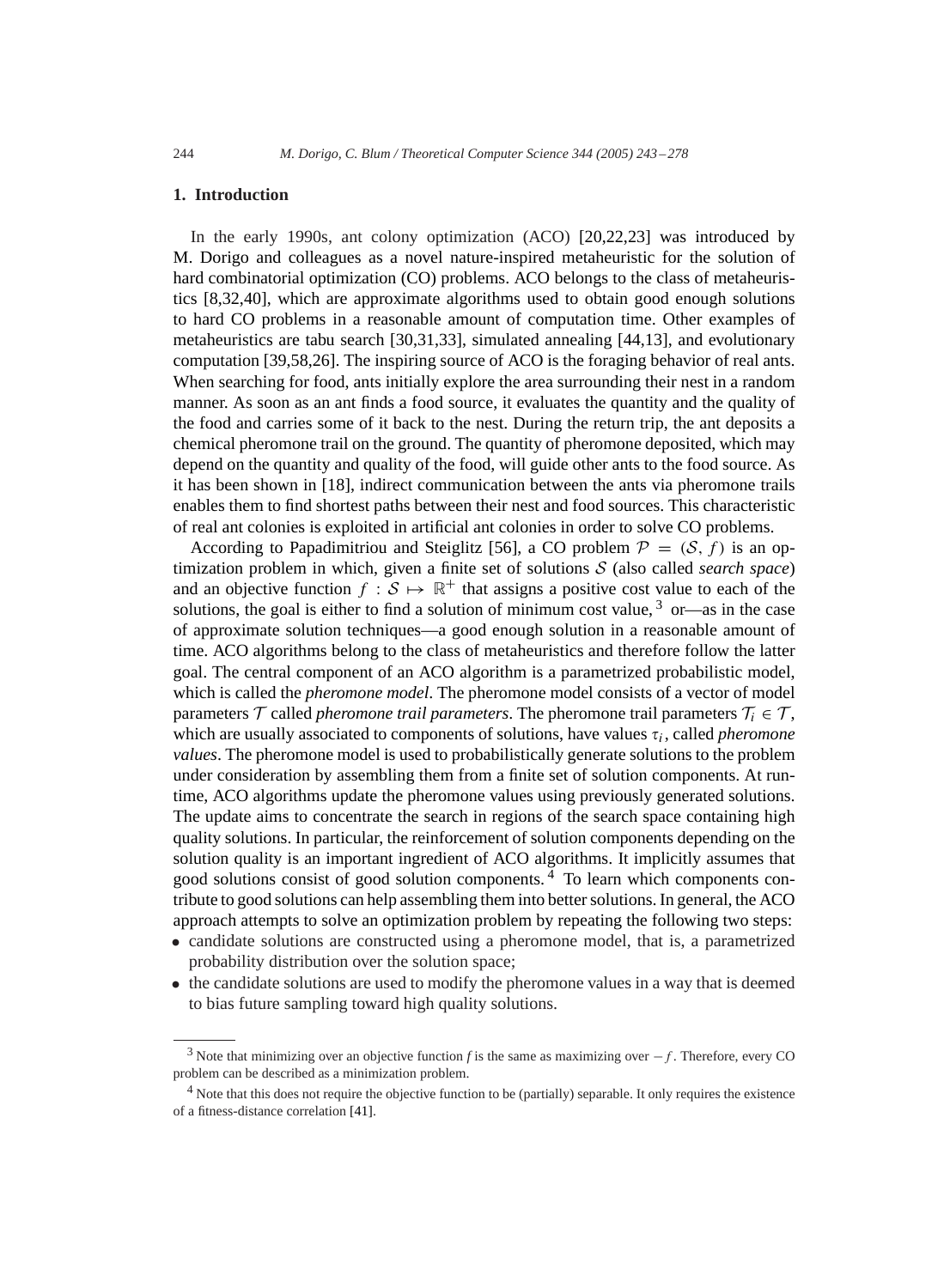After the initial proof-of-concept application to the traveling salesman problem (TSP) [\[22,23\],](#page-34-0) ACO was applied to many other CO problems.<sup>5</sup> Examples are the applications to assignment problems [\[14,](#page-33-0)[47,46,63,66\],](#page-35-0) scheduling problems [\[11,17,](#page-33-0)[27,](#page-34-0)[51,64\],](#page-35-0) and vehicle routing problems [\[29](#page-34-0)[,59\].](#page-35-0) Among other applications, ACO algorithms are currently stateof-the-art for solving the sequential ordering problem (SOP) [\[28\],](#page-34-0) the resource constraint project scheduling (RCPS) problem [\[51\],](#page-35-0) and the open shop scheduling (OSS) problem [\[4\].](#page-33-0) For an overview of applications of ACO we refer the interested reader to [\[24\].](#page-34-0)

The first theoretical problem considered was the one concerning convergence. The question is: will a given ACO algorithm find an optimal solution when given enough resources? This is an interesting question, because ACO algorithms are stochastic search procedures in which the pheromone update could prevent them from ever reaching an optimum. When considering a stochastic optimization algorithm, there are at least two possible types of convergence that can be considered: *convergence in value* and *convergence in solution*. When studying convergence in value, we are interested in evaluating the probability that the algorithm will generate an optimal solution at least once. On the contrary, when studying convergence in solution we are interested in evaluating the probability that the algorithm reaches a state which keeps generating the same optimal solution. The first convergence proofs were presented by Gutjahr in [\[37,38\].](#page-34-0) He proved convergence with probability  $1 - \varepsilon$ to the optimal solution (in [\[37\]\)](#page-34-0), and more in general to any optimal solution (in [\[38\]\)](#page-34-0), of a particular ACO algorithm that he called graph-based ant system (GBAS). Notwithstanding its theoretical interest, the main limitation of this work was that GBAS is quite different from any implemented ACO algorithm and its empirical performance is unknown. A second strand of work on convergence focused therefore on a class of ACO algorithms that are among the best-performing in practice, namely, algorithms that apply a positive lower bound  $\tau_{\min}$  to all pheromone values. The lower bound prevents the probability to generate any solution to become zero. This class of algorithms is denoted by  $ACO_{\tau_{\text{min}}}$ . Dorigo and Stützle, first in [\[65\]](#page-35-0) and later in [\[24\],](#page-34-0) presented a proof for the convergence in value, as well as a proof for the convergence in solution, for algorithms from  $ACO<sub>tau</sub>$ . With the convergence of ACO algorithms we deal in Section [3](#page-13-0) of this paper.

Recently, researchers have been dealing with the relation of ACO algorithms to other methods for learning and optimization. One example is the work presented in [\[2\]](#page-33-0) that relates ACO to the fields of optimal control and reinforcement learning. A more prominent example is the work that aimed at finding similarities between ACO algorithms and other probabilistic learning algorithms such as stochastic gradient ascent (SGA), and the cross-entropy (CE) method. Meuleau and Dorigo have shown in [\[52\]](#page-35-0) that the pheromone update as outlined in the proof-of-concept application to the TSP [\[22,23\]](#page-34-0) is very similar to a stochastic gradient ascent in the space of pheromone values. Based on this observation, the authors developed an SGA-based type of ACO algorithm whose pheromone update describes a stochastic gradient ascent. This algorithm can be shown to converge to a local optimum with probability 1. In practice, this SGA-based pheromone update has

<sup>5</sup> Note that the class of ACO algorithms also comprises methods for the application to problems arising in networks, such as routing and load balancing (see, for example, [\[19\]\)](#page-34-0), and for the application to continuous optimization problems (see, for example, [\[62\]\)](#page-35-0). However, in this review we exclusively focus on ACO for solving CO problems.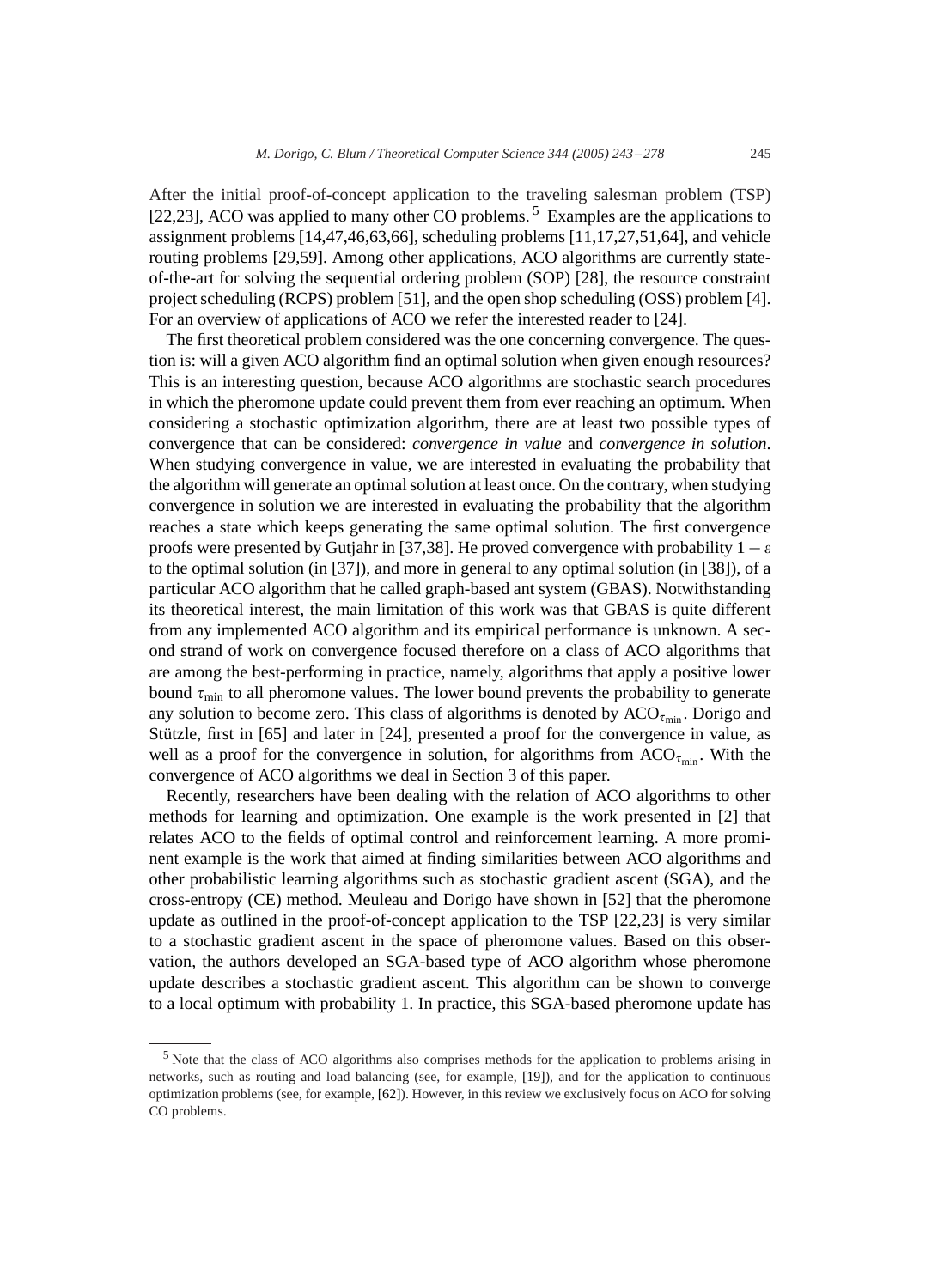not been much studied so far. The first implementation of SGA-based ACO algorithms was proposed in [\[3\]](#page-33-0) where it was shown that SGA-based pheromone updates avoid certain types of search bias. Zlochin et al. [\[67\]](#page-35-0) have proposed a unifying framework for so-called *model-based search* (MBS) algorithms. An MBS algorithm is characterized by the use of a (parametrized) probabilistic model  $M \in \mathcal{M}$  (where M is the set of all possible probabilistic models) that is used to generate solutions to the problem under consideration. The class of MBS algorithms can be divided into two subclasses with respect to the way the probabilistic model is used. The algorithms in the first subclass use a given probabilistic model without changing the model structure at run-time, whereas the algorithms of the second subclass use and change the probabilistic model in alternating phases. ACO algorithms are examples of algorithms from the first subclass. In this paper we deal with model-based search in Section [4.](#page-17-0)

While convergence proofs can provide insight into the working of an algorithm, they are usually not very useful to the practitioner that wants to implement efficient algorithms. This is because, generally, either infinite time or infinite space are required for a stochastic optimization algorithm to converge to an optimal solution (or to the optimal solution value). The existing convergence proofs for particular ACO algorithms are no exception. As more relevant for practical applications might be considered the research efforts that were aimed at a better understanding of the behavior of ACO algorithms. Blum [\[3\]](#page-33-0) and Blum and Dorigo [\[5,7\]](#page-33-0) made the attempt of capturing the behavior of ACO algorithms in a formal framework. This work is closely related to the notion of *deception* as used in the evolutionary computation field. The term deception was introduced by Goldberg in [\[34\]](#page-34-0) with the aim of describing problems that are misleading for genetic algorithms (GAs). Well-known examples of GA-deceptive problems are *n*-bit trap functions [\[16\].](#page-33-0) These functions are characterized by (i) fix-points that correspond to sub-optimal solutions and that have large basins of attraction, and (ii) fix-points with relatively small basins of attraction that correspond to optimal solutions. Therefore, for these problems a GAwill—in most cases—not find an optimal solution. In [\[3,5,7\],](#page-33-0) Blum and Dorigo adopted the term deception for the field of ant colony optimization, similarly to what had previously been done in evolutionary computation. It was shown that ant colony optimization algorithms in general suffer from *first order deception* in the same way as GAs suffer from deception. Blum and Dorigo further introduced the concept of *second order deception*, which is caused by a bias that leads to decreasing algorithm performance over time. Among the principal causes for this search bias were identified situations in which some solution components on average receive update from more solutions than others they compete with. This was shown for scheduling problems in [\[9,10\],](#page-33-0) and for the *k*-cardinality tree problem in [\[12\].](#page-33-0) Recently, Montgomery et al. [\[54\]](#page-35-0) made an attempt to extend the work by Blum and Sampels [\[9,10\]](#page-33-0) to assignment problems, and to attribute search bias to different algorithmic components. Merkle and Middendorf [\[48,49\]](#page-35-0) were the first to study the behavior of a simple ACO algorithm by analyzing the dynamics of its *model*, which is obtained by applying the expected pheromone update. Their work deals with the application of ACO to idealized permutation problems. When applied to constrained problems such as permutation problems, the solution construction process of ACO algorithms consists of a sequence of random decisions in which later decisions depend on earlier ones. Therefore, the later decisions of the construction process are inherently biased by the earlier ones. The work of Merkle and Middendorf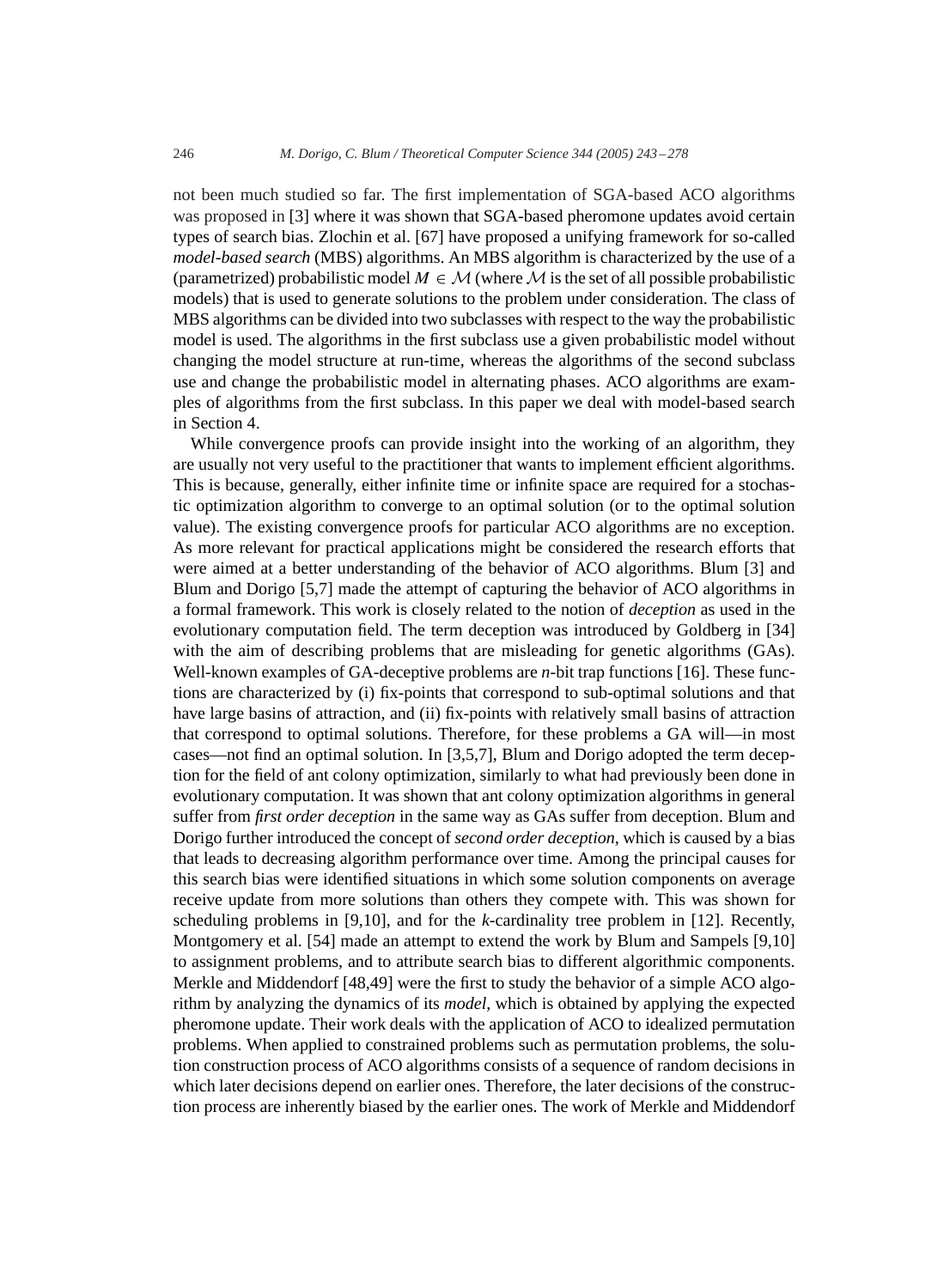<span id="page-4-0"></span>shows that this leads to a bias which they call *selection bias*. Furthermore, the competition between the ants was identified as the main driving force of the algorithm. Some of the principal aspects of the above mentioned works are discussed in Section [5.](#page-22-0)

*Outline.* In Section 2 we introduce ACO in a way that suits its theoretical study. For this purpose we take inspiration from the way of describing ACO as done in [\[6\].](#page-33-0) We further outline successful ACO variants and introduce the concept of models of ACO algorithms, taking inspiration from [\[49\].](#page-35-0) In Section 3 we deal with existing convergence proofs for ACO algorithms, while in Section 4 we present the work on establishing the relation between ACO and other techniques for optimization. In Section 5 we deal with some important aspects of the works on search bias in ACO algorithms. Finally, in Section 6 we draw conclusions and propose an outlook to the future.

## **2. Ant colony optimization**

ACO algorithms are stochastic search procedures. Their central component is the pheromone model, which is used to probabilistically sample the search space. The pheromone model can be derived from a *model* of the tackled CO problem, defined as follows:

**Definition 1.** A *model*  $P = (S, \Omega, f)$  of a *CO* problem consists of:

- a *search* (*or solution*) *space* S defined over a finite set of discrete decision variables and a set  $\Omega$  of *constraints* among the variables;
- an *objective function*  $f : \mathcal{S} \to \mathbb{R}^+$  to be minimized.

The search space  $S$  is defined as follows: Given is a set of *n discrete variables*  $X_i$  with values  $v_i^j \in D_i = \{v_i^1, \ldots, v_i^{|D_i|}\}, i = 1, \ldots, n$ . A variable instantiation, that is, the assignment of a value  $v_i^j$  to a variable  $X_i$ , is denoted by  $X_i = v_i^j$ . A feasible solution  $s \in S$  is a complete assignment (i.e., an assignment in which each decision variable has a domain value assigned) that satisfies the constraints. If the set of constraints  $\Omega$  is empty, then each decision variable can take any value from its domain independently of the values of the other decision variables. In this case we call P an *unconstrained* problem model, otherwise a *constrained* problem model. Afeasible solution <sup>s</sup><sup>∗</sup> <sup>∈</sup> <sup>S</sup> is called a *globally optimal solution* (or global optimum), if  $f(s^*) \leq f(s)$   $\forall s \in S$ . The set of globally optimal solutions is denoted by  $S^* \subseteq S$ . To solve a CO problem one has to find a solution  $s^* \in S^*$ .

Amodel of the CO problem under consideration implies a finite set of solution components and a pheromone model as follows. First, we call the combination of a decision variable  $X_i$  and one of its domain values  $v_i^j$  a *solution component* denoted by  $c_i^j$ . Then, the pheromone model consists of a *pheromone trail parameter*  $\mathcal{T}_i^j$  for each solution component  $c_i^j$ . The set of all solution components is denoted by  $\mathfrak{C}$ . The value of a pheromone trail parameter  $\tau_i^j$ —called *pheromone value*—is denoted by  $\tau_i^j$ . <sup>6</sup> The vector of all pheromone

<sup>&</sup>lt;sup>6</sup> Note that pheromone values are in general a function of the algorithm's iteration *t*:  $\tau_i^j = \tau_i^j(t)$ . This dependence on the iteration will however be made explicit only when necessary.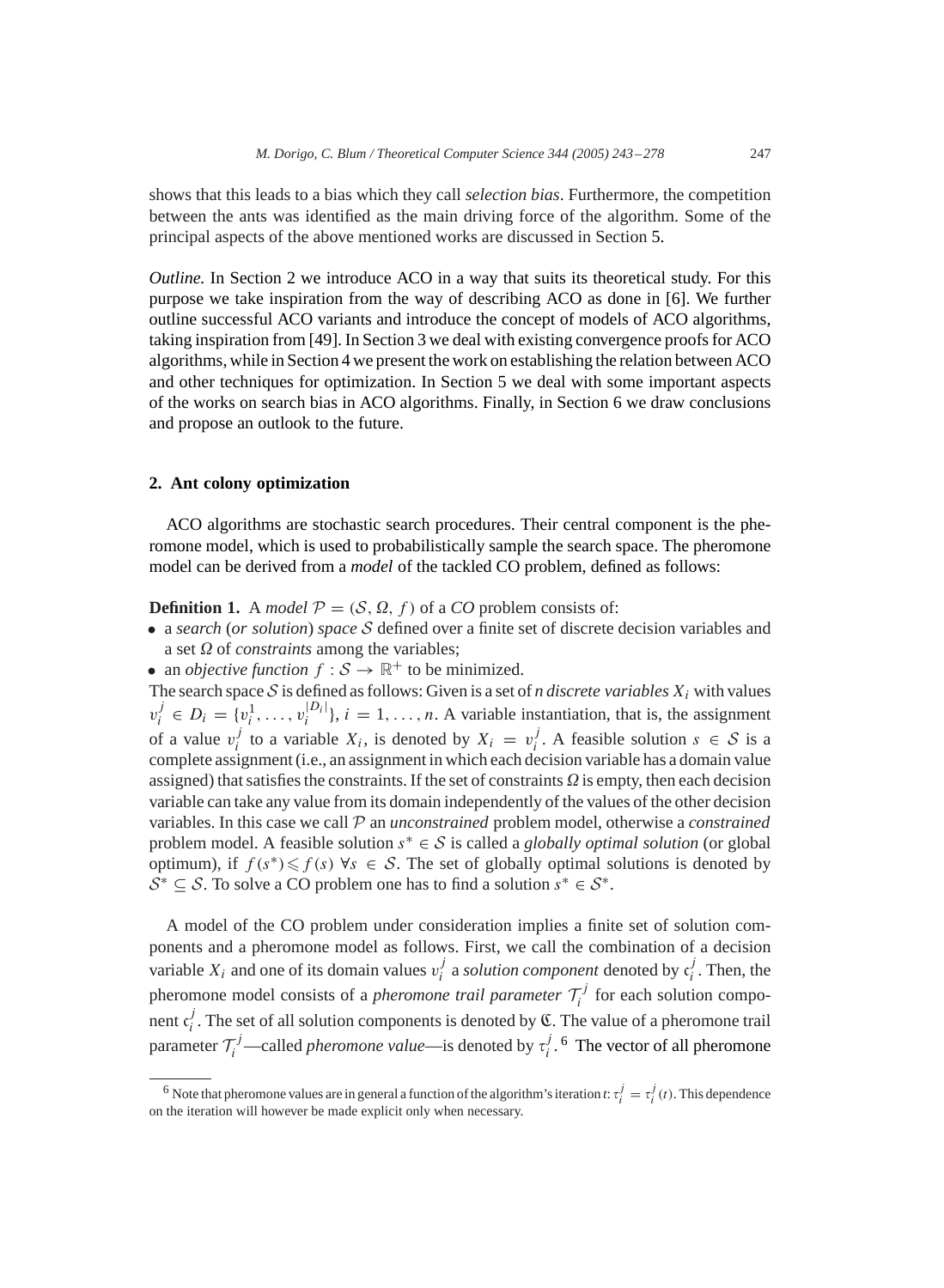<span id="page-5-0"></span>trail parameters is denoted by  $\mathcal T$ . As a CO problem can be modeled in different ways, different models of a CO problem can be used to define different pheromone models.

As an example, we consider the asymmetric traveling salesman problem (ATSP): a completely connected, directed graph  $G(V, A)$  with a positive weight  $d_{ij}$  associated to each arc  $a_{ij} \in A$  is given. The nodes of the graph represent cities and the arc weights represent distances between the cities. The goal consists in finding among all (directed) Hamiltonian cycles in *G* one for which the sum of the weights of its arcs is minimal, that is, a shortest Hamiltonian cycle. This NP-hard CO problem can be modeled as follows: we model each city  $i \in V$  by a decision variable  $X_i$  whose domain consists of a domain value  $v_i^j$ for each outgoing arc  $a_{ij}$ . A variable instantiation  $X_i = v_i^j$  means that arc  $a_{ij}$  is part of the corresponding solution. The set of constraints must be defined so that only candidate solutions that correspond to Hamiltonian cycles in *G* are valid solutions. The set of solution components  $\mathfrak C$  consists of a solution component  $\mathfrak c_i^j$  for each combination of variable  $X_i$  and domain value  $v_i^j$ , and the pheromone model  $\mathcal T$  consists of a pheromone trail parameter  $\mathcal T_i^j$ , with value  $\tau_i^j$ , associated to each solution component  $\tau_i^j$ .

# *2.1. The framework of a basic ACO algorithm*

When trying to prove theoretical properties for the ACO metaheuristic, the researcher faces a first major problem: ACO's very general definition. Although generality is a desirable property, it makes theoretical analysis much more complicated, if possible at all. It is for this reason that we introduce ACO in a form that covers all the algorithms that were theoretically studied, but that is not as general as the definition of the ACO metaheuristic as given, for example, in Chapter 2 of [\[24\]](#page-34-0) (see also footnote 5).

Algorithm 1 captures the framework of a basic ACO algorithm. It works as follows. At each iteration,  $n_a$  ants probabilistically construct solutions to the combinatorial optimization problem under consideration, exploiting a given pheromone model. Then, optionally, a local search procedure is applied to the constructed solutions. Finally, before the next iteration starts, some of the solutions are used for performing a pheromone update. This framework is explained with more details in the following.

InitializePheromoneValues( $T$ ). At the start of the algorithm the pheromone values are all initialized to a constant value  $c > 0$ .

ConstructSolution( $T$ ). The basic ingredient of any ACO algorithm is a constructive heuristic for probabilistically constructing solutions. Aconstructive heuristic assembles solutions as sequences of elements from the finite set of solution components  $\mathfrak{C}$ . A solution construction starts with an empty partial solution  $s^p = \langle \rangle$ . Then, at each construction step the current partial solution  $\mathfrak{s}^p$  is extended by adding a feasible solution component from the set  $\Re(s^p) \subset \mathfrak{C} \setminus \{s^p\}$ . This set is determined at each construction step by the solution construction mechanism in such a way that the problem constraints are met. The process of constructing solutions can be regarded as a walk (or a path) on the so-called *construction graph*  $\mathcal{G}_C = (\mathfrak{C}, \mathfrak{L})$ , which is a fully connected graph whose vertices are the solution components in  $\mathfrak C$  and whose edges are the elements of  $\mathfrak L$ . The allowed walks on  $\mathcal G_C$  are implicitly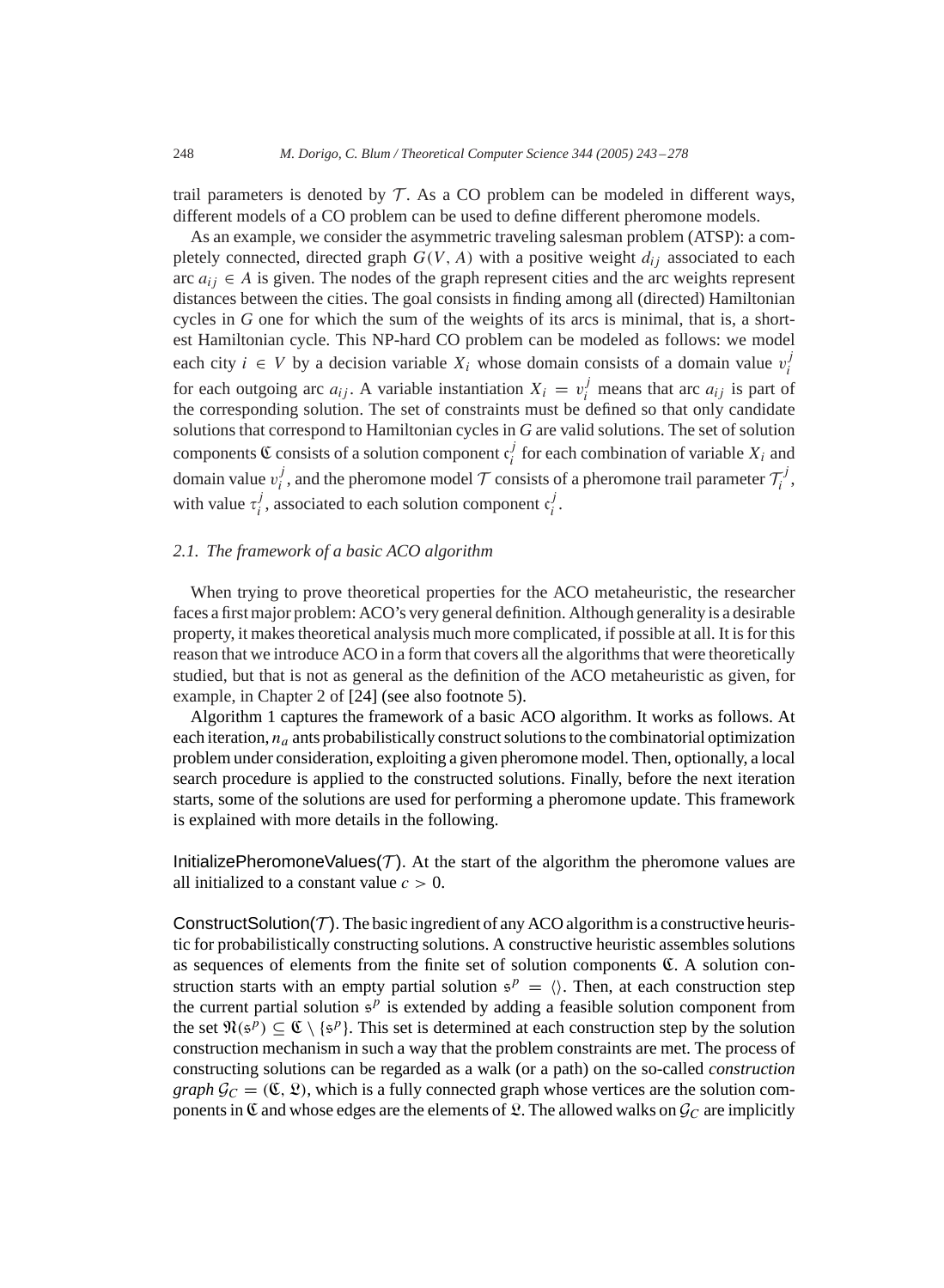<span id="page-6-0"></span>**Algorithm 1** The framework of a basic ACO algorithm

**input:** An instance *P* of a CO problem model  $P = (S, f, \Omega)$ . InitializePheromoneValues $(T)$  $\mathfrak{s}_{bs} \leftarrow \text{NULL}$ **while** termination conditions not met **do**  $\mathfrak{S}_{\text{iter}} \leftarrow \emptyset$ **for**  $j = 1, \ldots, n_a$  **do**  $s \leftarrow$  ConstructSolution( $\mathcal{T}$ ) **if** s is a valid solution **then**  $s \leftarrow$  LocalSearch(s) {optional} **if**  $(f(\mathfrak{s}) < f(\mathfrak{s}_{bs}))$  or  $(\mathfrak{s}_{bs} = \text{NULL})$  **then**  $\mathfrak{s}_{bs} \leftarrow \mathfrak{s}$  $\mathfrak{S}_{\text{iter}} \leftarrow \mathfrak{S}_{\text{iter}} \cup \{\mathfrak{s}\}$ **end if end for** ApplyPheromoneUpdate( $\mathcal{T}, \mathfrak{S}_{\text{iter}}, \mathfrak{H}_{\text{bs}}$ ) **end while output:** The best-so-far solution  $\mathfrak{s}_{\text{bs}}$ 

defined by the solution construction mechanism that defines the set  $\Re(\mathfrak{s}^p)$  with respect to a partial solution  $s^p$ . The choice of a solution component  $c_i^j \in \mathfrak{N}(s^p)$  is, at each construction step, done probabilistically with respect to the pheromone model. The probability for the choice of  $c_i^j$  is proportional to  $[\tau_i^j]^{\alpha} \cdot [\eta(c_i^j)]^{\beta}$ , where  $\eta$  is a function that assigns to each valid solution component—possibly depending on the current construction step—a heuristic value which is also called the *heuristic information*. The value of parameters  $\alpha$  and  $\beta$ ,  $\alpha > 0$  and  $\beta > 0$ , determines the relative importance of pheromone value and heuristic information. The heuristic information is optional, but often needed for achieving a high algorithm performance. In most ACO algorithms the probabilities for choosing the next solution component—also called the *transition probabilities*—are defined as follows:

$$
\mathbf{p}(\mathbf{c}_i^j \mid \mathbf{s}^p) = \frac{\left[\tau_i^j\right]^\alpha \cdot \left[\eta(\mathbf{c}_i^j)\right]^\beta}{\sum_{\mathbf{c}_k^j \in \mathfrak{N}(\mathbf{s}^p)} \left[\tau_k^l\right]^\alpha \cdot \left[\eta(\mathbf{c}_k^l)\right]^\beta}, \ \ \forall \ \mathbf{c}_i^j \in \mathfrak{N}(\mathbf{s}^p). \tag{1}
$$

Note that potentially there are many different ways of choosing the transition probabilities. The above form has mainly historical reasons, because it was used in the first ACO algorithms [\[22,23\]](#page-34-0) to be proposed in the literature. In the rest of the paper we assume that the construction of a solution is aborted if  $\Re(\varsigma^p) = \emptyset$  and  $\varsigma$  is not a valid solution.<sup>7</sup>

As an example of this construction mechanism let us consider again the ATSP (see Section [2\)](#page-4-0). Let  $\mathcal I$  denote the set of indices of the current decision variable and of the decision variables that have already a value assigned. Let  $i_c$  denote the index of the current decision variable (i.e., the decision variable that has to be assigned a value in the current construction step). The solution construction starts with an empty partial solution

 $<sup>7</sup>$  Alternatively, non-valid solutions might be punished by giving them an objective function value that is higher</sup> than the value of any feasible solution.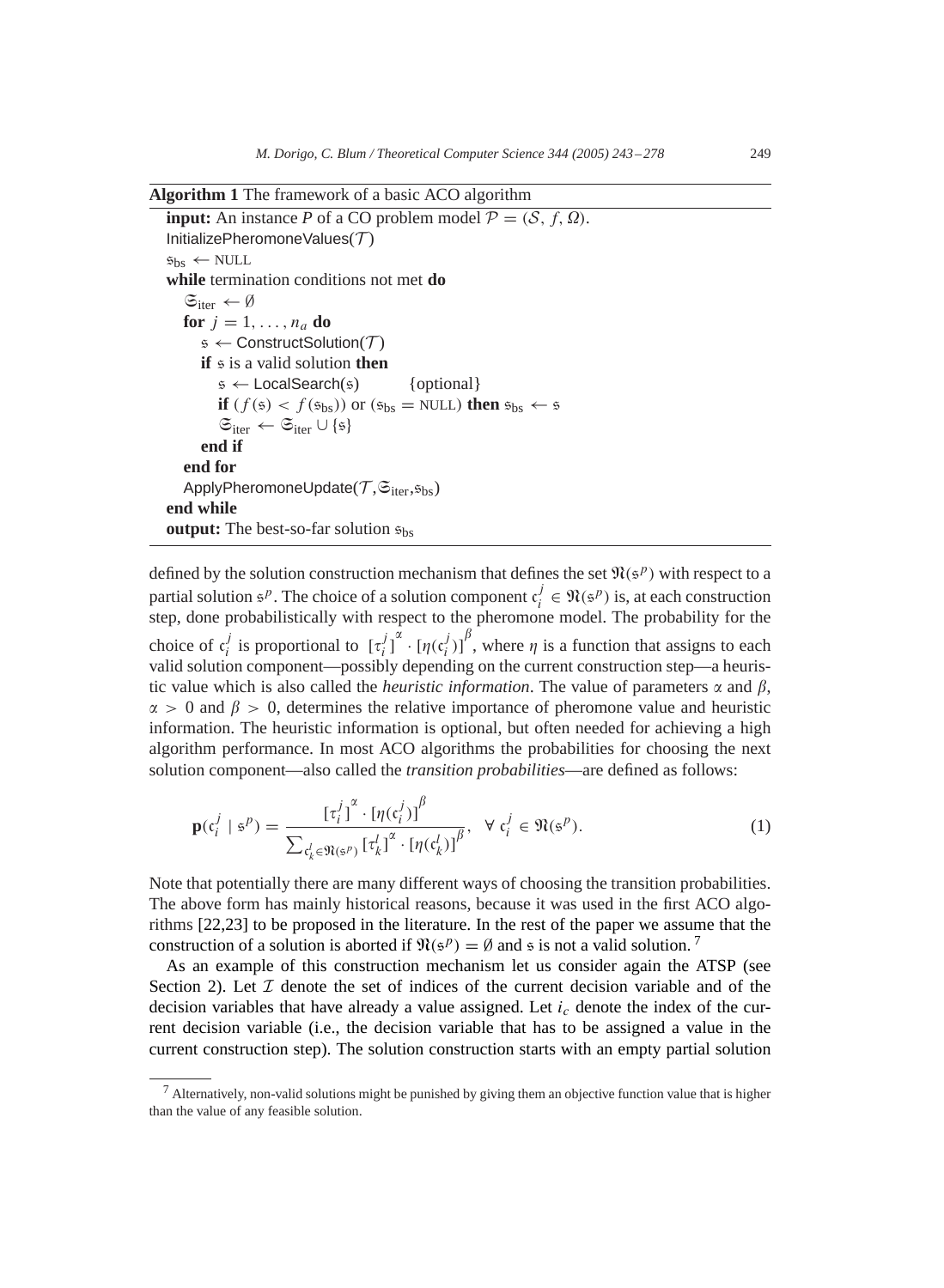<span id="page-7-0"></span> $s^p = \langle \rangle$ , with  $i_c \in \{1, ..., |V|\}$  randomly chosen, and with  $\mathcal{I} = \{i_c\}$ . Also, the index of the first decision variable is stored in variable  $i_f$  (i.e.,  $i_f \leftarrow i_c$ ). Then, at each of the  $|V| - 1$ construction steps a solution component  $c_{i_c}^j \in \mathfrak{N}(s^p)$  is added to the current partial solution, where  $\mathfrak{N}(s^p) = \{c_{i_c}^k \mid k \in \{1, ..., |V|\} \setminus \mathcal{I}\}\$ . This means that at each construction step a domain value is chosen for the decision variable with index  $i_c$ . Once the solution component  $c_{i_c}^j$  is added to  $s^p$ ,  $i_c$  is set to *j*. The transition probabilities used in each of the first  $|V| - 1$ construction steps are those of Equation [1,](#page-6-0) where the heuristic information can, in the case of the ATSP, be defined as  $\eta(c_i^j) = 1/d_{ij}$  (this choice introduces a bias towards short arcs). The last construction step consists of adding solution component  $c_{i_c}^{i_f}$  to the partial solution  $s^p$ , which corresponds to closing the Hamiltonian cycle. <sup>8</sup>

 $LocalSearch(s)$ . A local search procedure may be applied for improving the solutions constructed by the ants. The use of such a procedure is optional, though experimentally it has been observed that, if available, its use improves the algorithm's overall performance.

ApplyPheromoneUpdate( $\mathcal{T}, \mathfrak{S}_{\text{iter}}, \mathfrak{s}_{\text{bs}}$ ). The aim of the pheromone value update rule is to increase the pheromone values on solution components that have been found in high quality solutions. Most ACO algorithms use a variation of the following update rule:

$$
\tau_i^j \leftarrow (1 - \rho) \cdot \tau_i^j + \frac{\rho}{\mathfrak{S}_{\text{upd}}} \cdot \sum_{\{\mathfrak{s} \in \mathfrak{S}_{\text{upd}} \mid \mathfrak{c}_i^j \in \mathfrak{s}\}} F(\mathfrak{s}),\tag{2}
$$

for  $i = 1, \ldots, n$ , and  $j = 1, \ldots, |D_i|$ . Instantiations of this update rule are obtained by different specifications of  $\mathfrak{S}_{\text{upd}}$ , which—in all the cases that we consider in this paper—is a subset of  $\mathfrak{S}_{\text{iter}} \cup \{\mathfrak{s}_{bs}\}\)$ , where  $\mathfrak{S}_{\text{iter}}$  is the set of solutions that were constructed in the current iteration, and  $s_{bs}$  is the best-so-far solution. The parameter  $\rho \in (0, 1]$  is called *evaporation rate*. It has the function of uniformly decreasing all the pheromone values. From a practical point of view, pheromone evaporation is needed to avoid a too rapid convergence of the algorithm toward a sub-optimal region. It implements a useful form of *forgetting*, favoring the exploration of new areas in the search space.  $F : \mathfrak{S} \mapsto \mathbb{R}^+$  is a function such that  $f(\mathfrak{s}) < f(\mathfrak{s}') \Rightarrow +\infty > F(\mathfrak{s}) \geqslant F(\mathfrak{s}'), \forall \mathfrak{s} \neq \mathfrak{s}' \in \mathfrak{S}, \text{ where } \mathfrak{S} \text{ is the set of all the sequen-}$ ces of solution components that may be constructed by the ACO algorithm and that correspond to feasible solutions.  $F(\cdot)$  is commonly called the *quality function*. Note that the factor  $1/\mathfrak{S}_{\text{upd}}$  is usually not used. We introduce it for the mathematical purpose of studying the expected update of the pheromone values. In the cases that we study in this paper the factor is constant. Hence it does not change the algorithms' qualitative behaviour.

## *2.2. ACO variants*

Variants of the ACO algorithm generally differ from each other in the pheromone update rule that is applied. Awell-known example of an instantiation of update rule (2) is the

<sup>&</sup>lt;sup>8</sup> Note that this description of the ACO solution construction mechanism for the ATSP is equivalent to the original description as given in [\[23\].](#page-34-0)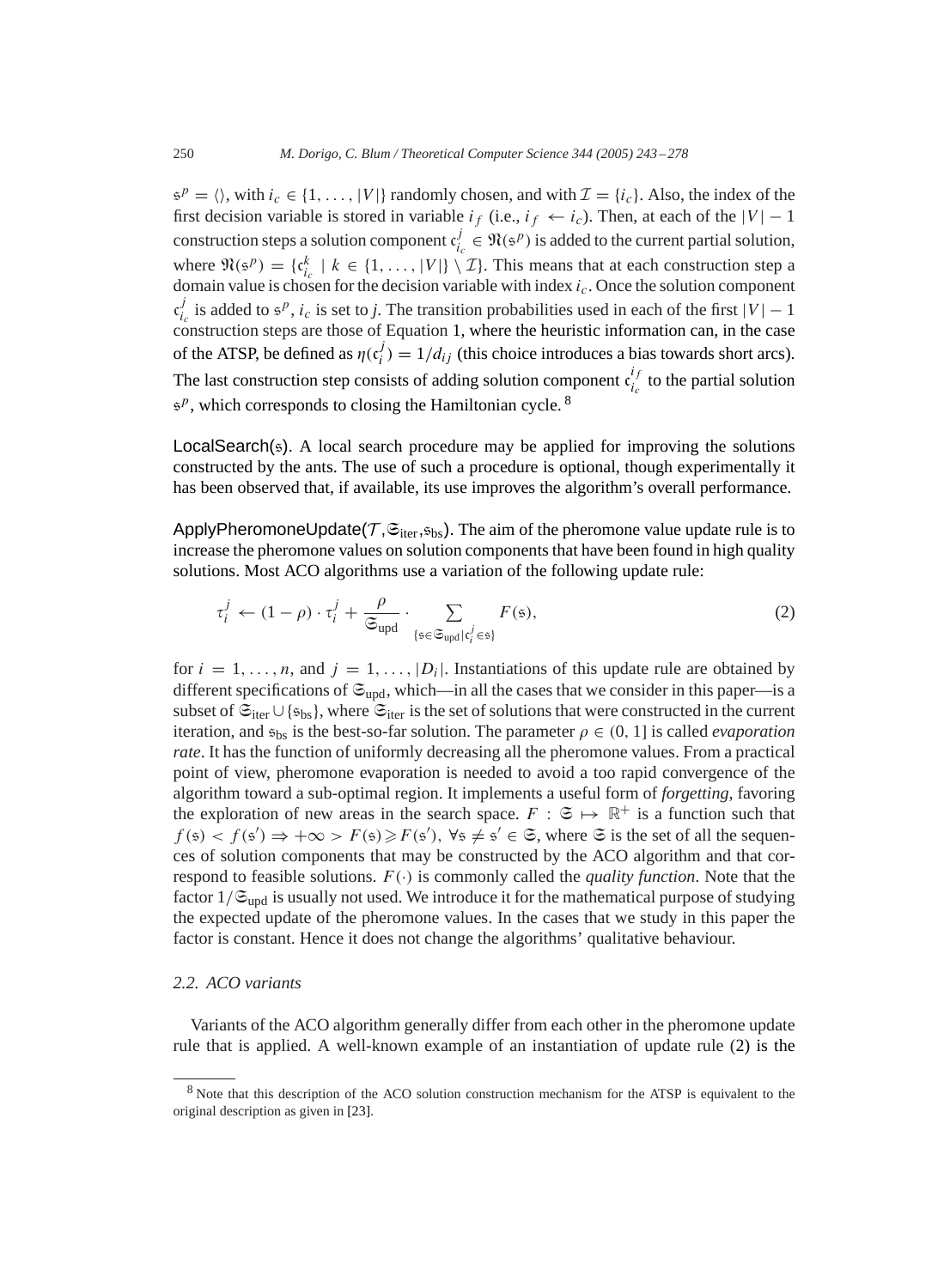*AS-update* rule, that is, the update rule of Ant System (AS) [\[23\].](#page-34-0) The AS-update rule is obtained from update rule [2](#page-7-0) by setting

$$
\mathfrak{S}_{\text{upd}} \leftarrow \mathfrak{S}_{\text{iter}}.\tag{3}
$$

This update rule is well-known due to the fact that AS was the first ACO algorithm to be proposed in the literature. An example of a pheromone update rule that is more used in practice is the *IB-update* rule (where IB stands for *iteration-best*). The IB-update rule is given by

$$
\mathfrak{S}_{\text{upd}} \leftarrow \text{argmax}\{F(\mathfrak{s}) \mid \mathfrak{s} \in \mathfrak{S}_{\text{iter}}\}.
$$
\n
$$
\tag{4}
$$

The IB-update rule introduces a much stronger bias towards the good solutions found than the AS-update rule. However, this increases the danger of premature convergence. An even stronger bias is introduced by the *BS-update* rule, where BS refers to the use of the *bestso-far* solution sbs, that is, the best solution found since the first algorithm iteration. In this case,  $\mathfrak{S}_{\text{upd}}$  is set to { $\mathfrak{s}_{\text{bs}}$ }.

In practice, ACO algorithms that use variations of the IB-update or the BS-update rule and that additionally include mechanisms to avoid premature convergence achieve better results than algorithms that use the AS-update rule. Examples are ant colony system (ACS) [\[21\]](#page-34-0) and  $MAX-MIN$  Ant System ( $MMS$ ) [\[66\],](#page-35-0) which are among the most successful ACO variants in practice.

ACS works as follows. First, instead of choosing at each step during a solution construction the next solution component according to Eq. [\(1\)](#page-6-0), an ant chooses, with probability  $q_0$ , the solution component that maximizes  $[\tau_i^j]^{\alpha} \cdot [\eta(\mathfrak{c}_i^j)]^{\beta}$ , or it performs, with probability  $1 - q_0$ , a probabilistic construction step according to Eq. [\(1\)](#page-6-0). This type of solution construction is called *pseudo-random proportional*. Second, ACS uses the BS-update rule with the additional particularity that the pheromone evaporation is only applied to values of pheromone trail parameters that belong to solution components that are in  $\epsilon_{bs}$ . Third, after each solution construction step, the following additional pheromone update is applied to pheromone values  $\tau_i^j$  whose corresponding solution components  $\epsilon_i^j$  have been added to the solutions under construction:

$$
\tau_i^j \leftarrow (1 - \xi) \cdot \tau_i^j + \xi \cdot \tau_0,\tag{5}
$$

where  $\tau_0$  is a small positive constant such that  $F_{\min} \ge \tau_0 \ge c$ ,  $F_{\min} = \min\{F(\mathfrak{s}) \mid \mathfrak{s} \in \mathfrak{S}\},$ and  $c$  is the initial value of the pheromones. In practice, the effect of this local pheromone update is to decrease the pheromone values on the visited solution components, making in this way these components less desirable for the following ants. We want to remark already at this point that ACS belongs to the class  $ACO<sub>tmin</sub>$  of algorithms, that is, the class of ACO algorithms that apply a lower bound  $\tau_{\min} > 0$  to all the pheromone values. In the case of ACS, this lower bound is given by  $\tau_0$ . This follows from the fact that (i)  $\tau_i^j \ge \tau_0$ ,  $\forall \tau_i^j \in \mathcal{T}$ , and (ii)  $F(\mathfrak{s}_{bs}) \geq \tau_0$ .

MMAS algorithms are characterized as follows. Depending on some convergence measure, at each iteration either the IB-update or the BS-update rule (both as explained above) are used for updating the pheromone values. At the start of the algorithm the IB-update rule is used more often, while during the run of the algorithm the frequency with which the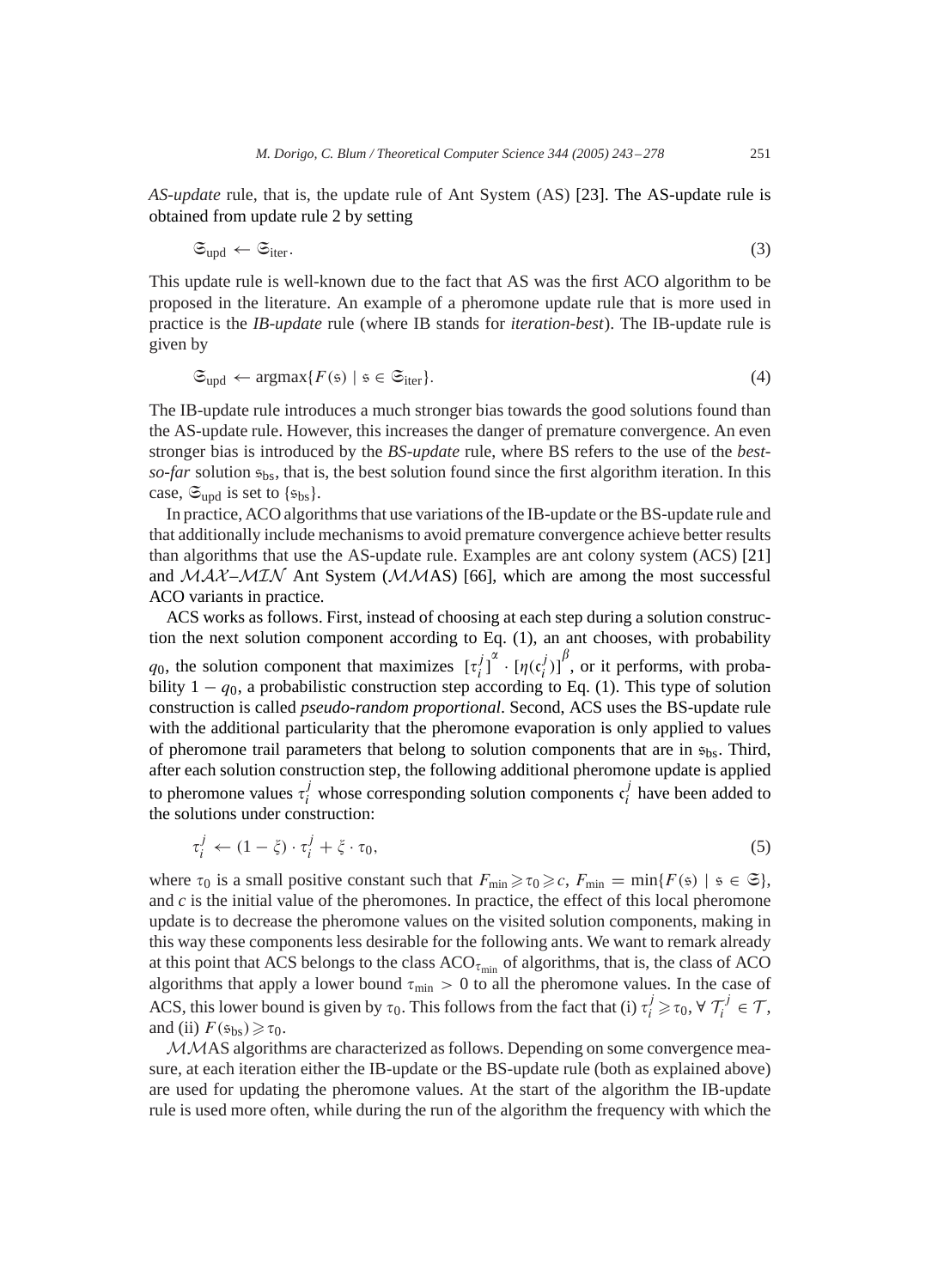<span id="page-9-0"></span>BS-update rule is used increases. Instead of using an implicit lower bound in the pheromone values like ACS, MMAS algorithms use an explicit lower bound  $\tau_{min} > 0$ . Therefore, also  $MMS$  belongs to the class  $ACO<sub>tmin</sub>$  of ACO algorithms. In addition to the lower bound, MMAS algorithms use  $F(\epsilon_{bs})/\rho$  as an upper bound to the pheromone values. The value of this bound is updated each time a new improved solution is found by the algorithm.

It is interesting to note that  $F(\epsilon_{\rm bs})/\rho$  is an approximation of the real upper bound  $\tau_{\rm max}$ to the value of the pheromones, given below.

**Proposition 1.** *Given Algorithm* [1](#page-6-0) *that is using the pheromone update rule from Eq.* [\(2\)](#page-7-0), for any pheromone value  $\tau_i^j$ , the following holds:

$$
\lim_{t \to \infty} \tau_i^j(t) \leqslant \frac{F(\mathfrak{s}^*) \cdot | \{\mathfrak{S}_{\text{upd}}\}|}{\rho},\tag{6}
$$

where  $s^*$  is an optimal solution, and  $\tau_i^j(t)$  denotes the pheromone value  $\tau_i^j$  at iteration t.

**Proof.** The maximum possible increase of a pheromone value  $\tau_i^j$  is—at any iteration—  $F(\varsigma^*) \cdot |\{\mathfrak{S}_{\text{upd}}\}|$  if all the solutions in  $\mathfrak{S}_{\text{upd}}$  are equal to the optimal solution  $\varsigma^*$  with  $\varsigma_i^j \in \varsigma^*$ . Therefore, due to evaporation, the pheromone value  $\tau_i^j$  at iteration *t* is bounded by

$$
\tau_i^{j^{\max}}(t) = (1 - \rho)^t \cdot c + \sum_{k=1}^t (1 - \rho)^{t-k} \cdot F(\mathfrak{s}^*) \cdot |\{\mathfrak{S}_{\text{upd}}\}|,\tag{7}
$$

where  $c$  is the initial value for all the pheromone trail parameters. Asymptotically, because  $0 < \rho \leq 1$ , this sum converges to  $F(\mathfrak{s}^*) \cdot |\{\mathfrak{S}_{\text{und}}\}|/\rho$ . □

From this proposition it is clear that the pheromone value upper bound in the case of the IB- or the BS-update rule is  $F(\mathfrak{s}^*)/\rho$ .

#### *2.3. The hyper-cube framework*

Rather than being an ACO variant, the hyper-cube framework (HCF) for ACO (proposed in [\[6\]\)](#page-33-0) is a framework for implementing ACO algorithms that comes with several benefits. In ACO algorithms, the vector of pheromone values can be regarded as a  $|C|$ -dimensional vector  $9\vec{\tau}$ . The application of a pheromone value update rule changes this vector. It moves in a  $|C|$ -dimensional hyper-space defined by the lower and upper limits of the range of values that the pheromone trail parameters can assume. We will denote this hyper-space in the following by  $H_{\mathcal{T}}$ . Proposition 1 shows that the upper limit for the pheromone values depends on the quality function  $F(\cdot)$ , which implies that the limits of  $H<sub>T</sub>$  can be very different depending on the quality function and therefore depending on the problem instance tackled. In contrast, the pheromone update rule of the HCF as described in the following implicitly defines the hyper-space  $\mathcal{H}_\mathcal{T}$  independently of the quality function  $F(\cdot)$  and of

 $9$  Remember that we denote by  $\mathfrak C$  the set of all solution components.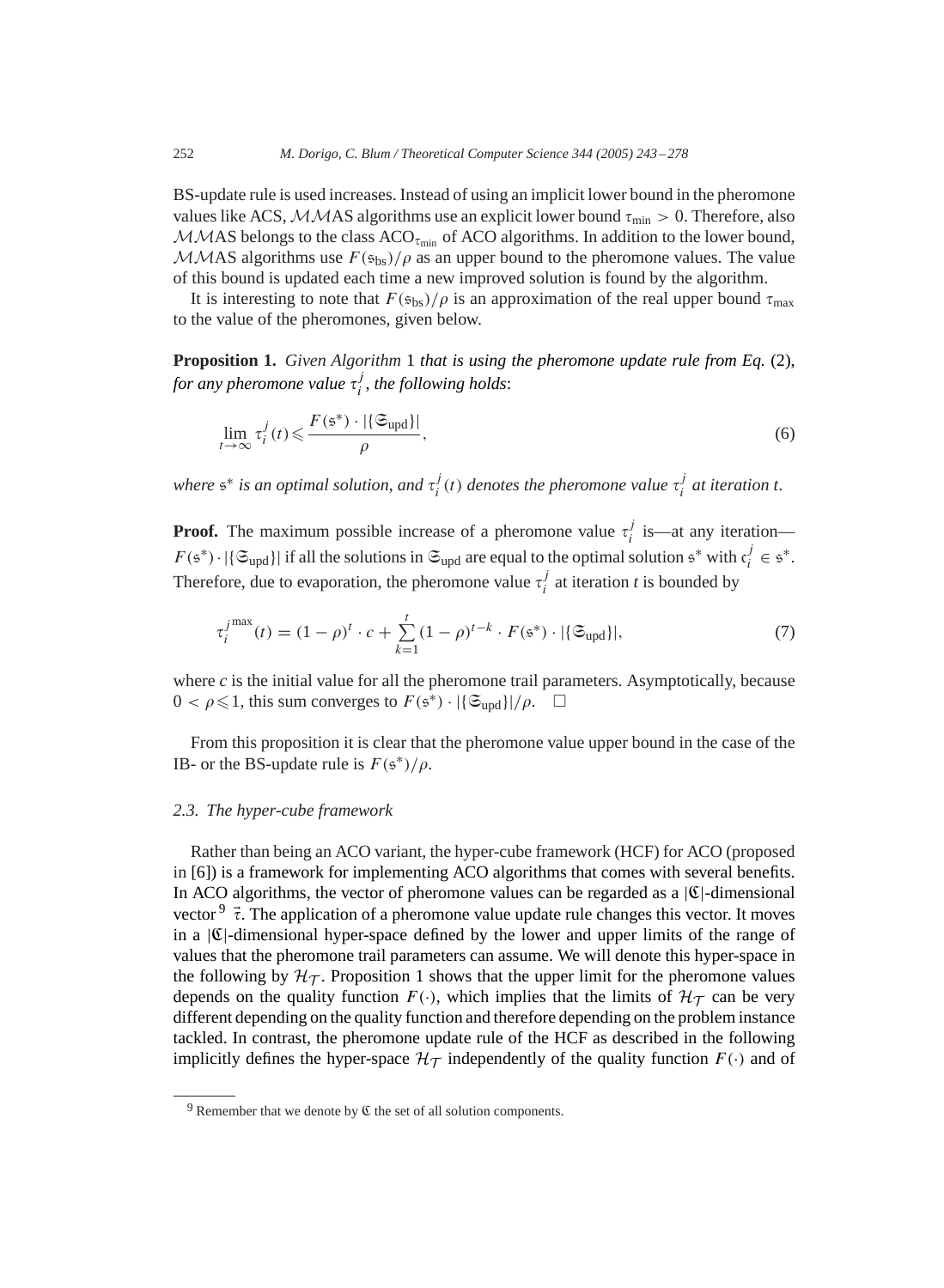<span id="page-10-0"></span>the problem instance tackled. For example, the pheromone update rule from Eq. [\(2\)](#page-7-0), once written in HCF-form, becomes

$$
\tau_i^j \leftarrow (1 - \rho) \cdot \tau_i^j + \rho \cdot \sum_{\{\mathbf{s} \in \mathfrak{S}_{\text{upd}} | \mathfrak{c}_i^j \in \mathbf{s}\}} \frac{F(\mathbf{s})}{\sum_{\{\mathbf{s}' \in \mathfrak{S}_{\text{upd}}\}} F(\mathbf{s}')},\tag{8}
$$

for  $i = 1, \ldots, n, j = 1, \ldots, |D_i|$ . The difference between this pheromone update rule and the one that is used in standard ACO algorithms consists in the normalization of the added amount of pheromone.

In order to give a graphical interpretation of the pheromone update in the HCF, we consider a solution  $\varsigma$  from a different point of view. With respect to a solution  $\varsigma \in \mathfrak{S}$ , we partition the set of solution components  $\mathfrak C$  into two subsets, the set  $\mathfrak C_{\rm in}$  that contains all solution components  $c_j^j \in \mathfrak{s}$ , and  $\mathfrak{C}_{out} = \mathfrak{C} \setminus \mathfrak{C}_{in}$ . In this way, we can associate to a solution  $\mathfrak{s}$  a binary vector  $\vec{s}$  of dimension  $|\mathfrak{C}|$  in which the position corresponding to solution component  $c_i^j$  is set to 1 if  $c_i^j \in \mathfrak{C}_{in}$ , to 0 otherwise. This means that we can regard a solution  $\epsilon$  as a corner of the  $|C|$ -dimensional unit hyper-cube, and that the set of feasible solutions  $\Im$  can be regarded as a (sub)set of the corners of this same hypercube. In the following, we denote the convex hull of  $\mathfrak{S}$  by  $\mathfrak{S}$ . It holds that

$$
\vec{\tau} \in \tilde{\mathfrak{S}} \Leftrightarrow \vec{\tau} = \sum_{s \in \mathfrak{S}} \alpha_s \vec{s}, \quad \alpha_s \in [0, 1], \quad \sum_{s \in \mathfrak{S}} \alpha_s = 1. \tag{9}
$$

As an example see Fig. [1\(](#page-11-0)a). In the following, we give a graphical interpretation of the pheromone update rule in the HCF. When written in vector form, Eq. (8) can be expressed as

$$
\vec{\tau} \leftarrow (1 - \rho) \cdot \vec{\tau} + \rho \cdot \vec{m},\tag{10}
$$

where  $\vec{m}$  is a  $|\mathfrak{C}|$ -dimensional vector with

$$
\vec{m} = \sum_{\mathfrak{s} \in \mathfrak{S}_{\text{upd}}} \gamma_{\mathfrak{s}} \cdot \vec{\mathfrak{s}} \quad \text{where } \gamma_{\mathfrak{s}} = \frac{F(\mathfrak{s})}{\sum_{\mathfrak{s}' \in \mathfrak{S}_{\text{upd}}} F(\mathfrak{s}')}.
$$
(11)

Vector  $\vec{m}$  is a vector in  $\tilde{\mathfrak{S}}$ , the convex hull of  $\mathfrak{S}$ , as  $\sum_{s \in \mathfrak{S}_{iter}} \gamma_s = 1$  and  $0 \leq \gamma_s \leq 1 \forall s \in \mathfrak{S}_{iter}$ . It also holds that vector  $\vec{m}$  is the weighted average of binary solution vectors. The higher the quality  $F(\mathfrak{s})$  of a solution  $\mathfrak{s}$ , the higher its influence on vector  $\vec{m}$ . Simple algebra allows us to express Eq. (10) as

$$
\vec{\tau} \leftarrow \vec{\tau} + \rho \cdot (\vec{m} - \vec{\tau}). \tag{12}
$$

This shows that the application of the pheromone update rule in the HCF shifts the current pheromone value vector  $\vec{\tau}$  toward  $\vec{m}$  (see Fig. [1\(](#page-11-0)b)). The size of this shift is determined by the value of parameter  $\rho$ . In the extreme cases there is either very little update (when  $\rho$  is very close to zero), or the current pheromone value vector  $\vec{\tau}$  is replaced by  $\vec{m}$  (when  $\rho = 1$ ). Furthermore, if the initial pheromone value vector  $\vec{\tau}$  is in  $\vec{\mathfrak{S}}$ , it remains in  $\vec{\mathfrak{S}}$ , and the pheromone values are bounded to the interval [0, 1]. This means that the HCF,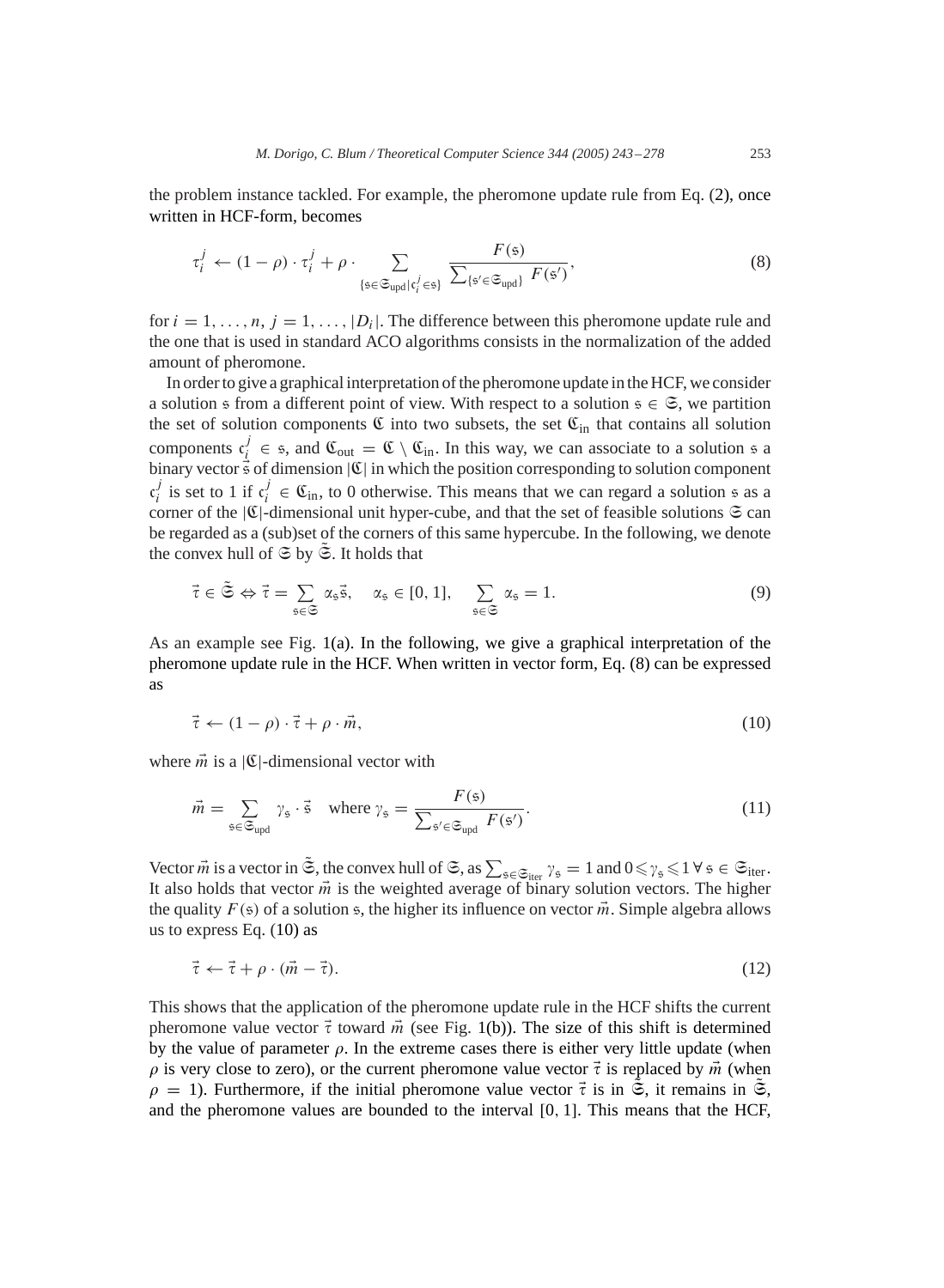<span id="page-11-0"></span>

Fig. 1. (a) Example of the convex hull of binary solution vectors; (b) example of the pheromone update in the HCF. In this example, the set  $\mathfrak S$  of feasible solutions in binary vector form consists of the three vectors  $(0, 0, 0)$ ,  $(1, 1, 0)$  and  $(0, 1, 1)$ . The gray shaded area depicts the set  $\tilde{\mathfrak{S}}$ . In (b), two solutions have been created by two ants. The vector  $\vec{m}$  is the weighted average of these two solutions (where we assume that  $(0, 0, 0)$  is of higher quality), and  $\vec{\tau}$  will be shifted toward  $\vec{m}$  as a result of the pheromone value update rule (Eq. [\(8\)](#page-10-0)). Figure from [\[6\].](#page-33-0) © IEEE Press.

independently of the problem instance tackled, defines the hyper-space for the pheromone values to be the  $|\mathfrak{C}|$ -dimensional unit hypercube. <sup>10</sup>

It is interesting to note that in the case of the IB- and BS-update rules (in which only one solution  $s_{\text{und}} \in \{s_{\text{ib}}, s_{\text{bs}}\}$  is used for updating) the old pheromone vector  $\vec{\tau}$  is shifted toward the updating solution  $s_{\text{und}}$  in binary vector form:

$$
\vec{\tau} \leftarrow \vec{\tau} + \rho \cdot (\vec{\mathbf{s}}_{\text{upd}} - \vec{\tau}). \tag{13}
$$

As a notational convention we use HCF-AS-update, HCF-IB-update, and HCF-BS-update, if the corresponding update rules are considered for an ACO algorithm that is implemented in the HCF.

## *2.4. Models of ACO algorithms*

Merkle and Middendorf introduced the use of models of ACO algorithms in [\[49\]](#page-35-0) for the study of the dynamics of the ACO algorithm search process. A model of an ACO algorithm is a deterministic dynamical system obtained by applying the expected pheromone update instead of the real pheromone update. The advantage of studying an ACO algorithm model is that it—being deterministic—behaves always in the same way, in contrast to the behavior of the ACO algorithm itself which in each run slightly differs due to the stochasticity. There are several ways of studying an ACO model. For example, one might study the evolution of the pheromone values over time, or one might study the evolution of the expected quality of

<sup>&</sup>lt;sup>10</sup> Note that earlier attempts to normalize pheromone values exist in the literature (see, for example, [\[35\]\)](#page-34-0). However, existing approaches do not provide a framework for doing it automatically.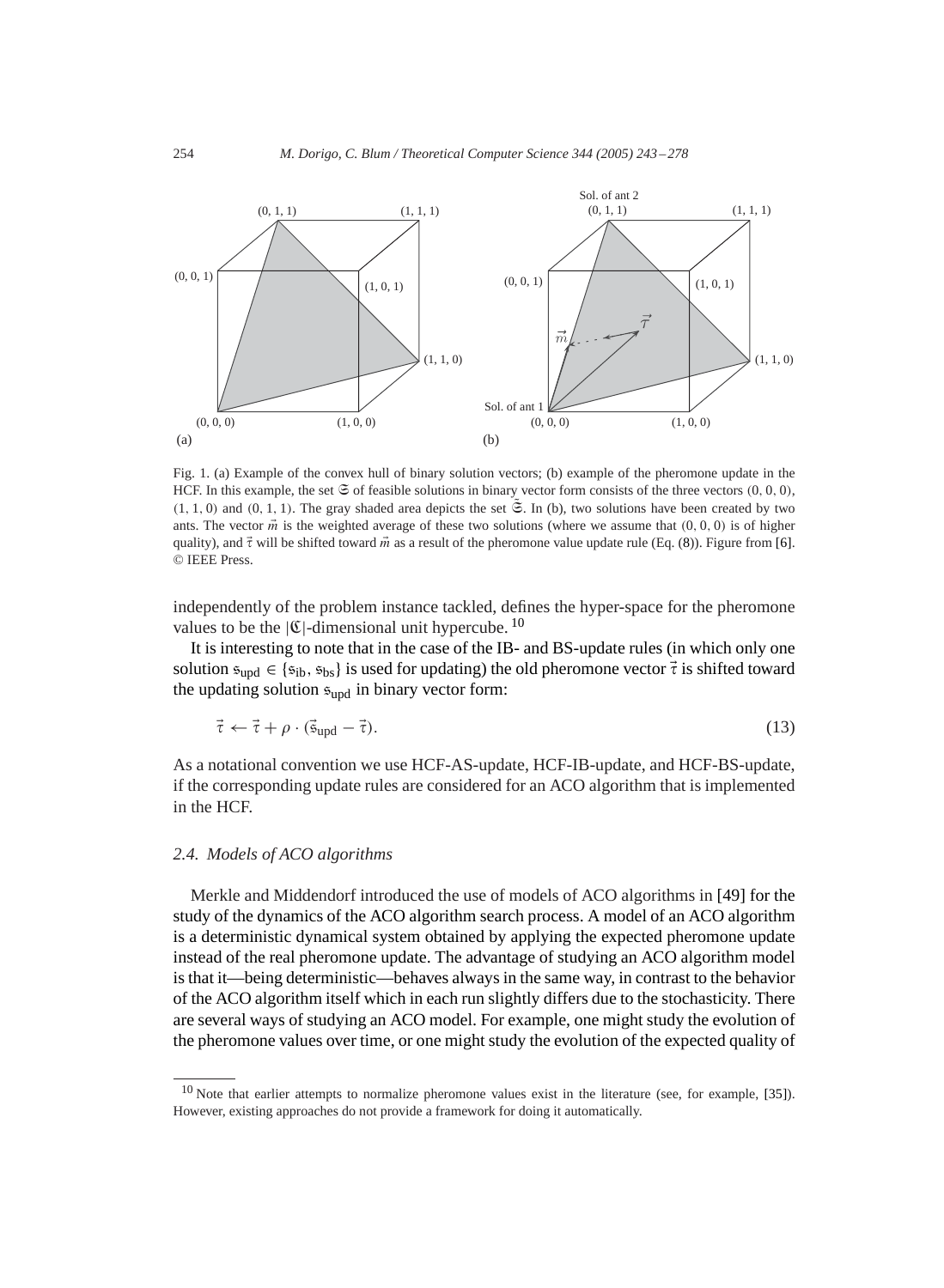the solutions that are generated per iteration. This expected iteration quality is henceforth denoted by  $W_F(\mathcal{T})$ , or by  $W_F(\mathcal{T} | t)$ , where  $t > 0$  is the iteration counter.

We use the following notation for defining ACO models. The template for this notation is

$$
M(problem>, update_value), nr_of_ants>, \t(14)
$$

where  $\langle$  problem  $\rangle$  is the considered problem (or problem type, such as, for example, unconstrained problems),  $\langle$  update\_rule  $\rangle$  is the pheromone update rule that is considered, and  $\langle$  nr of ants  $>$  is the number of ants that build solutions at each iteration. The number  $\langle$  nr\_of\_ants  $>$  can be a specific integer  $n_a \ge 1$ , any finite integer (denoted by  $n_a < \infty$ ), or  $n_a = \infty$ . In all cases, the character  $*$  denotes any possible entry. As an example, consider the model  $M(*, AS, n_a < \infty)$ : this is the model of an ACO algorithm that can be applied to any problem, and that uses the AS-update rule and a finite number of ants at each iteration. The expected iteration quality of model  $M(*, AS, n_a < \infty)$  is

$$
W_F(\mathcal{T}) = \sum_{S^{n_a} \in \mathfrak{S}^{n_a}} \left( \mathbf{p}(S^{n_a} \mid \mathcal{T}) \cdot \frac{1}{n_a} \cdot \sum_{\mathfrak{s} \in S^{n_a}} F(\mathfrak{s}) \right),\tag{15}
$$

where  $\mathfrak{S}^{n_a}$  is the set of all multi-sets of cardinality  $n_a$  consisting of elements from  $\mathfrak{S}$ , and  $\mathbf{p}(S^{n_a} \mid \mathcal{T})$  is the probability that the  $n_a$  ants produce the multi-set  $S^{n_a} \in \mathfrak{S}^{n_a}$ , given the current pheromone values. The expected pheromone update of model  $M(*, AS, n_a < \infty)$ is

$$
\tau_i^j \leftarrow (1 - \rho) \cdot \tau_i^j + \frac{\rho}{n_a} \cdot \sum_{S^{n_a} \in \mathfrak{S}^{n_a}} \left( \mathbf{p}(S^{n_a} \mid \mathcal{T}) \sum_{\mathfrak{s} \in S^{n_a} \mid \mathfrak{c}_i^j \in \mathfrak{s}} F(\mathfrak{s}) \right), \tag{16}
$$

for  $i = 1, \ldots, n, j = 1, \ldots, |D_i|$ .

In order to reduce the computational complexity we may consider model  $M(*, AS, n_a =$  $\infty$ ), which assumes an infinite number of ants per iteration.<sup>11</sup> In this case, the expected iteration quality is given by

$$
W_F(\mathcal{T}) = \sum_{\mathfrak{s} \in \mathfrak{S}} F(\mathfrak{s}) \cdot \mathbf{p}(\mathfrak{s} \mid \mathcal{T}), \tag{17}
$$

where  $\mathbf{p}(s | \mathcal{T})$  is the probability to produce solution s given the current pheromone values. The expected pheromone update of model  $M(*, AS, n_a = \infty)$  is given by

$$
\tau_i^j \leftarrow (1 - \rho) \cdot \tau_i^j + \rho \cdot \sum_{\{\mathfrak{s} \in \mathfrak{S} | \mathfrak{c}_i^j \in \mathfrak{s}\}} F(\mathfrak{s}) \cdot \mathbf{p}(\mathfrak{s} \mid \mathcal{T}). \tag{18}
$$

If, instead, we consider model  $M(*, HCF-AS, n_a = \infty)$ , that is, the AS algorithm implemented in the HCF using an infinite number of ants, the expected iteration quality is the same as in model  $M(*, AS, n_a = \infty)$  (see Eq. (17)), but the expected pheromone

<sup>&</sup>lt;sup>11</sup> The way of examining the expected behavior of an algorithm by assuming an infinite number of solutions per iteration has already been used in the field of evolutionary computation (see for example the *zeroth order model* proposed in [\[57\]\)](#page-35-0).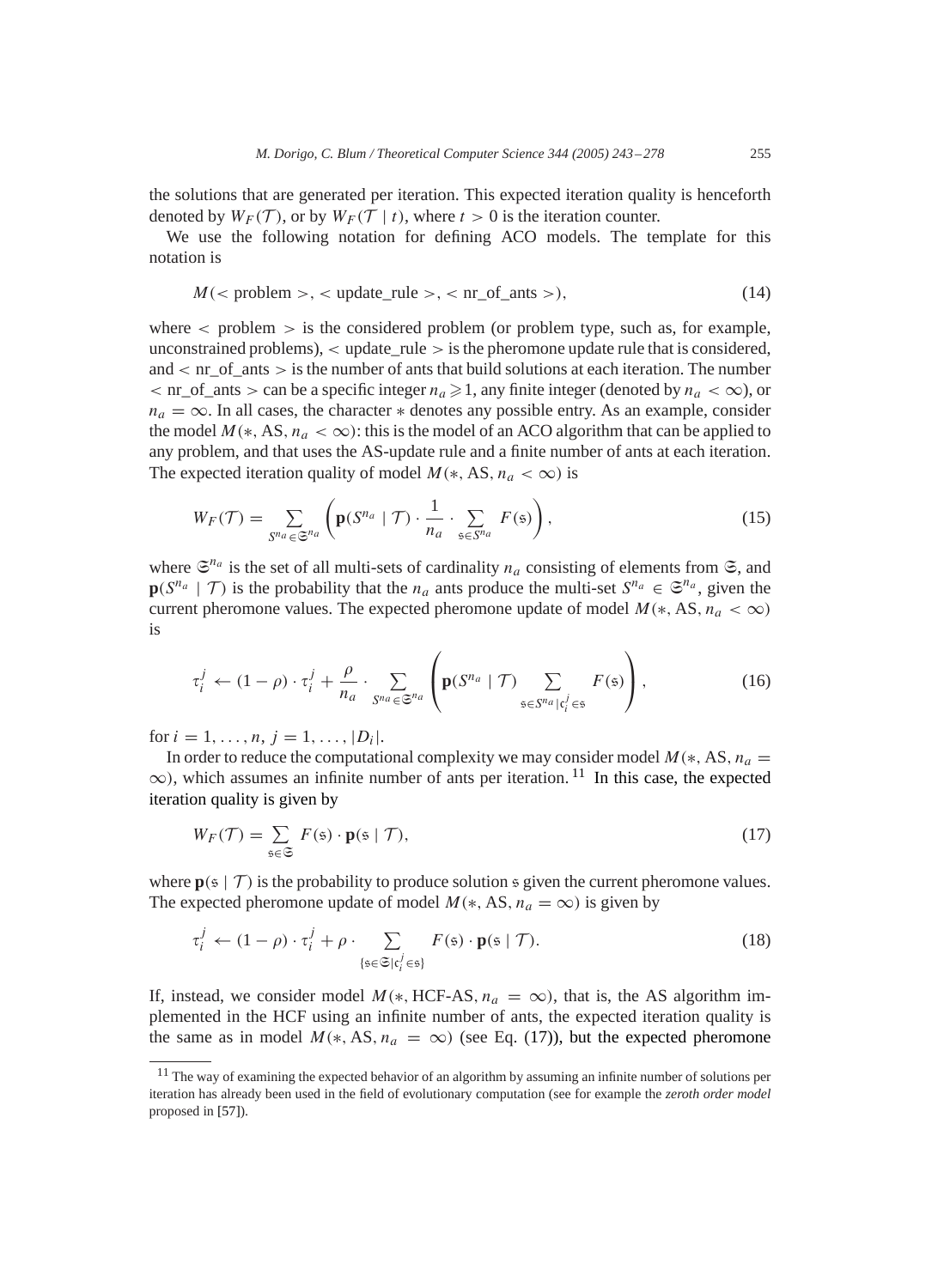update becomes

$$
\tau_i^j \leftarrow (1 - \rho) \cdot \tau_i^j + \rho \cdot \sum_{\{\mathfrak{s} \in \mathfrak{S} \mid \mathfrak{c}_i^j \in \mathfrak{s}\}} \frac{F(\mathfrak{s}) \cdot \mathbf{p}(\mathfrak{s} | \mathcal{T})}{W_F(\mathcal{T})},\tag{19}
$$

for  $i = 1, \ldots, n$ ,  $j = 1, \ldots, |D_i|$ . The study of models of ACO algorithms will play an important role in Section [5](#page-22-0) of this paper.

## **3. Convergence of ACO algorithms**

In this section, we discuss convergence of two classes of ACO algorithms:  $ACO_{bs, \tau_{min}}$ and  $ACO_{bs, \tau_{min}(t)}$ . These two classes are defined as follows. First, in order to ease the derivations, both ACO<sub>bs,  $\tau_{\min}$ </sub> and ACO<sub>bs,  $\tau_{\min}(t)$ </sub> use simplified transition probabilities that do not consider heuristic information: Eq. [\(1\)](#page-6-0) (see Section [2.1\)](#page-5-0), becomes

$$
\mathbf{p}(\mathbf{c}_i^j \mid \mathbf{s}^p) = \frac{\left[\tau_i^j\right]^\alpha}{\sum_{\mathbf{c}_k^l \in \mathfrak{N}(\mathbf{s}^p)} \left[\tau_k^l\right]^\alpha}, \ \ \forall \ \mathbf{c}_i^j \in \mathfrak{N}(\mathbf{s}^p). \tag{20}
$$

Second, both algorithm classes use the BS-update rule (see Section [2.2\)](#page-7-0). Third, both ACO<sub>bs,  $\tau_{\min}$ </sub> and ACO<sub>bs,  $\tau_{\min}(t)$  use a lower limit  $\tau_{\min} > 0$  for the value of pheromone trails,</sub> chosen so that  $\tau_{\min} < F(\varsigma^*)$ , where  $\varsigma^*$  is an optimal solution. ACO<sub>bs,  $\tau_{\min}(t)$ </sub> differs from ACO<sub>bs,  $\tau_{\min}$ </sub> because it allows the change of the value of  $\tau_{\min}$  at run-time.

For  $ACO_{bs, \tau_{min}}$  convergence in value is proven via Theorem [1](#page-14-0) which essentially says that, because of the use of a fixed positive lower bound on the pheromone values,  $ACO_{bs, \tau_{min}}$  is guaranteed to find an optimal solution if given enough time.

For ACO<sub>bs,  $\tau_{\min}(t)$ </sub>, first convergence in value is proven via Theorem [2,](#page-15-0) under the condition that the bound  $\tau_{\min}$  decreases to zero slowly enough. <sup>12</sup> Then, convergence in solution is proven via Theorem [3,](#page-15-0) which shows that a sufficiently slow decrement of the lower pheromone trail limits leads to the effect that the algorithm converges to a state in which all the ants construct the optimal solution over and over again (made possible by the fact that the pheromone trails go to zero).

## *3.1. Convergence in value*

In this subsection, we state that  $ACO_{bs, \tau_{min}}$  is guaranteed to find an optimal solution with a probability that can be made arbitrarily close to 1 if given enough time (convergence in value). However, as we will indicate in Section [3.2,](#page-14-0) the convergence in solution for  $ACO_{bs, \tau_{min}}$  cannot be proved.

In Proposition [1](#page-9-0) (see Section [2.2\)](#page-7-0) it was proved that, due to pheromone evaporation, the pheromone values are asymptotically bounded from above with  $\tau_{\text{max}}$  as the limit. The following proposition follows directly from Proposition [1.](#page-9-0)

<span id="page-13-0"></span>

<sup>&</sup>lt;sup>1[2](#page-15-0)</sup> Unfortunately, Theorem 2 cannot be proven for the exponentially fast decrement of the pheromone trails obtained by a constant pheromone evaporation rate, which most ACO algorithms use.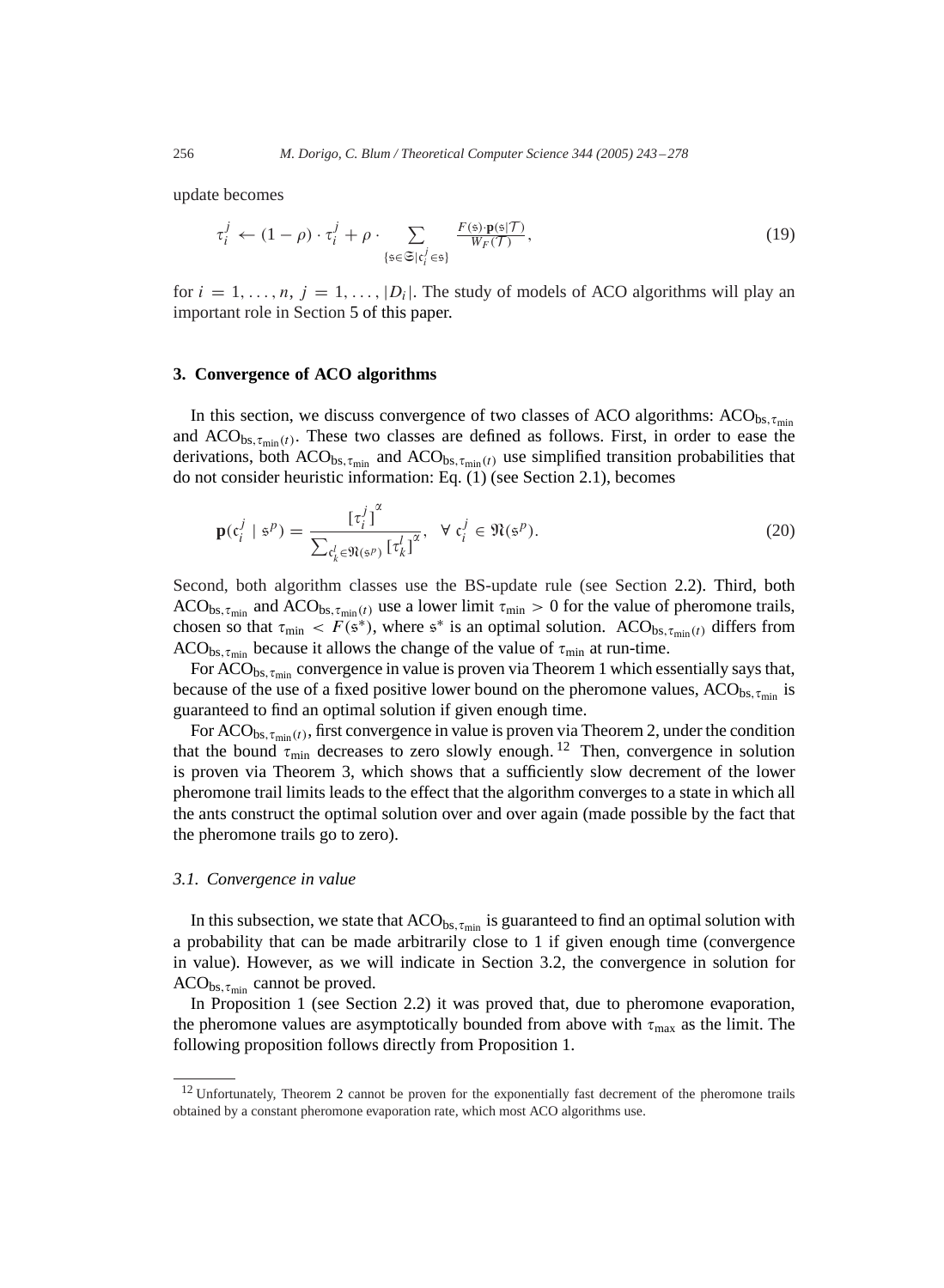<span id="page-14-0"></span>**Proposition 2.** *Once an optimal solution*  $s^*$  *has been found by algorithm ACO*<sub>bs, time, *it*</sub> *holds that*

$$
\forall \mathfrak{c}_i^j \in \mathfrak{s}^* : \lim_{t \to \infty} \tau_i^j(t) = \tau_{\text{max}} = \frac{F(\mathfrak{s}^*)}{\rho}.
$$
 (21)

The proof of this proposition is basically a repetition of the proof of Proposition [1,](#page-9-0) restricted to the solution components of the optimal solution  $s<sup>*</sup>$ . Additionally,  $\tau_0$  has—for each  $c_i^j \in \mathfrak{s}^*$  —to be replaced by  $\tau_i^j(t^*)$  (where  $t^*$  is the iteration in which  $\mathfrak{s}^*$ was found).

Proposition [1](#page-9-0) implies that, for the proof of Theorem 1 (see below), the only essential point is that  $\tau_{\min} > 0$ , because from above the pheromone values will anyway be bounded by  $\tau_{\text{max}}$ . Proposition [2](#page-13-0) additionally states that, once an optimal solution s<sup>\*</sup> has been found, the pheromone values on all solution components of  $\varsigma^*$  converge to  $\tau_{\text{max}} = F(\varsigma^*)/\rho$ .

**Theorem 1.** *Let*  $\mathbf{p}^*(t)$  *be the probability that*  $ACO_{\text{bs}, \tau_{\text{min}}}$  *finds an optimal solution at least*  $\omega$  *once within the first t iterations. Then, for an arbitrarily small*  $\varepsilon > 0$  *and for a sufficiently large t it holds that*

$$
\mathbf{p}^*(t) \geqslant 1 - \varepsilon,\tag{22}
$$

*and asymptotically*  $\lim_{t\to\infty} \mathbf{p}^*(t) = 1$ .

**Proof.** The proof of this theorem consists in showing that, because of  $\tau_{\text{min}} > 0$ , at each algorithm iteration any generic solution, including any optimal solution, can be generated with a probability greater than zero. Therefore, by choosing a sufficiently large number of iterations, the probability of generating any solution, and in particular an optimal one, can be made arbitrarily close to 1. For a detailed proof see [\[65\]](#page-35-0) or [\[24\].](#page-34-0)  $\Box$ 

### *3.2. Convergence in solution*

In this subsection we deal with the convergence in solution of algorithm  $ACO_{bs, \tau_{min}(t)}$ . For proving this property, it has to be shown that, in the limit, any arbitrary ant of the colony will construct the optimal solution with probability one. This cannot be proven if, as done in  $ACO_{bs, \tau_{min}}$ , a small, positive lower bound is imposed on the lower pheromone value limits because in this case at any iteration *t* each ant can construct any solution with a non-zero probability. The key of the proof is therefore to allow the lower pheromone trail limits to decrease over time toward zero, but making this decrement slow enough to guarantee that the optimal solution is eventually found.

The proof of convergence in solution as presented in [\[24\]](#page-34-0) was inspired by an earlier work of Gutjahr [\[38\].](#page-34-0) It is organized in two theorems. First, Theorem [2](#page-15-0) proves convergence in value of  $ACO_{bs, \tau_{min}(t)}$  when its lower pheromone trail limits decrease toward zero at not more than logarithmic speed. Next, Theorem [3](#page-15-0) states, under the same conditions, convergence in solution of  $ACO_{bs, \tau_{min}(t)}$ .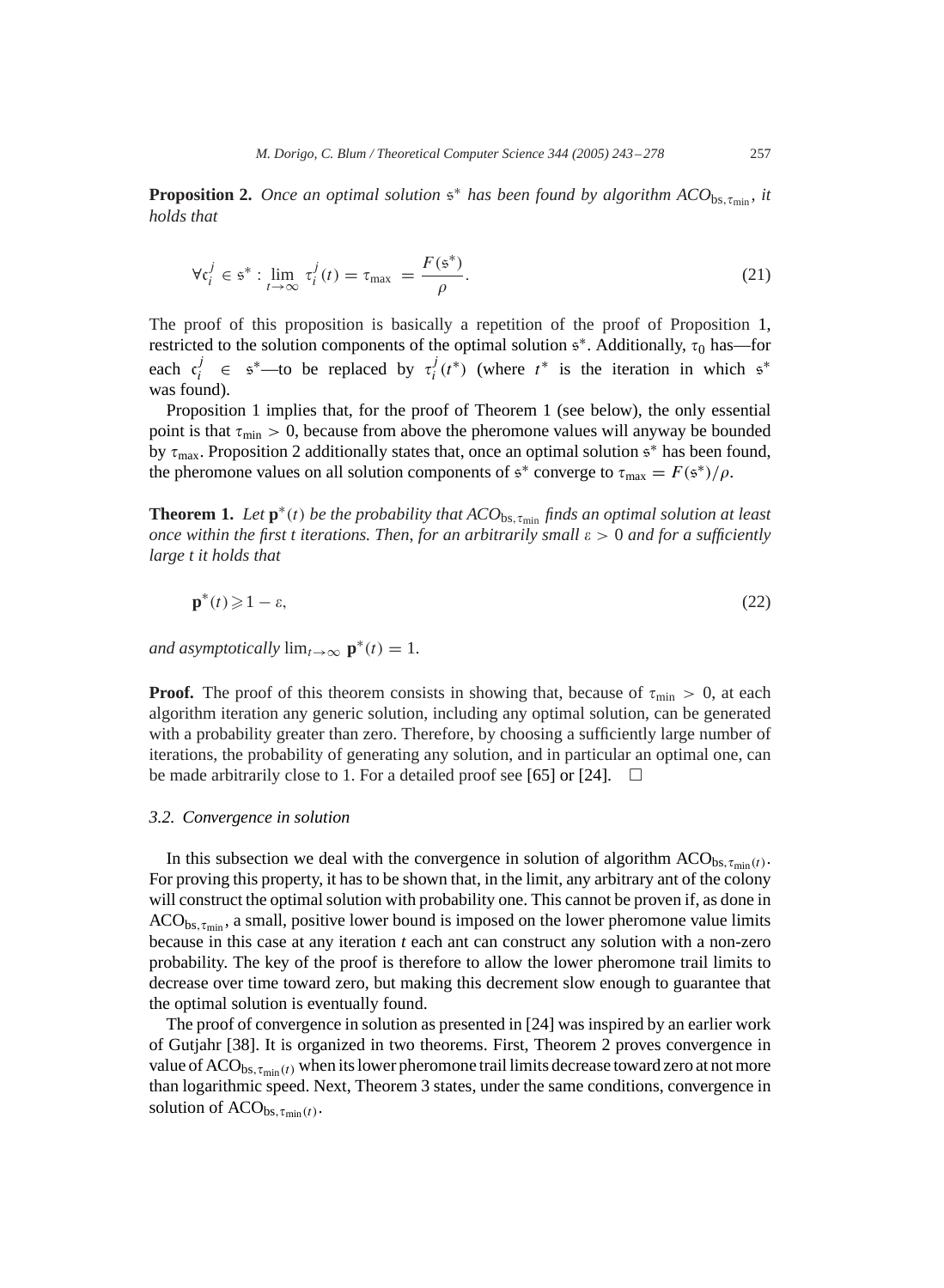<span id="page-15-0"></span>**Theorem 2.** Let the lower pheromone trail limits in  $ACO_{bs, \tau_{min}(t)}$  be

$$
\forall t \geqslant 1, \quad \tau_{\min}(t) = \frac{d}{\ln(t+1)},\tag{23}
$$

*with d being a constant, and let*  $\mathbf{p}^*(t)$  *be the probability that ACO*<sub>bs,  $\tau_{\min}(t)$  *finds an optimal*</sub> *solution at least once within the first t iterations. Then it holds that*

$$
\lim_{t \to \infty} \mathbf{p}^*(t) = 1. \tag{24}
$$

**Proof.** The proof consists in showing that there is an upper bound to the probability of not constructing an optimal solution whose value goes to zero in the limit. A detailed proof can be found in [\[24\].](#page-34-0)  $\Box$ 

It remains to be proved that any ant will in the limit construct the optimal solution with probability 1 (i.e., convergence in solution). This result is stated in Theorem 3.

**Theorem 3.** *Let* t<sup>∗</sup> *be the iteration in which the first optimal solution* s<sup>∗</sup> *has been found and*  $\mathbf{p}(s^*,t,k)$  *be the probability that an arbitrary ant k constructs*  $s^*$  *in the t-th iteration*, *with*  $t > t^*$ . *Then it holds that*  $\lim_{t\to\infty} \mathbf{p}(s^*, t, k) = 1$ .

**Proof.** The proof of this theorem consists in showing that the pheromone values of solution components that do not belong to the optimal solution asymptotically converge to 0. For details see [\[24\].](#page-34-0)  $\Box$ 

## *3.3. Extension to include additional features of ACO algorithms*

Most, if not all, ACO algorithms in practice include some features that are present neither in ACO<sub>bs,  $\tau_{\text{min}}$ </sub> nor in ACO<sub>bs,  $\tau_{\text{min}}(t)$ . Of particular interest is how the use of local search to</sub> improve the constructed solutions and the use of heuristic information affect the convergence proof for  $ACO_{bs, \tau_{min}}$ . <sup>13</sup> Concerning the use of local search, it is rather easy to see that it neither affects the convergence properties of  $ACO_{bs, \tau_{min}}$ , nor those of  $ACO_{bs, \tau_{min}(t)}$ . This is because the validity of both convergence proofs (as presented in [\[24\]\)](#page-34-0) depends only on the way solutions are constructed and not on the fact that the solutions are taken or not to their local optima by a local search routine.

The second question concerns the consequences of the use of heuristic information, that is, when considering Eq. [\(1\)](#page-6-0) instead of Eq. [\(20\)](#page-13-0) for computing the transition probabilities during solution construction. In fact, neither Theorem [1](#page-14-0) nor Theorems 2 and 3 are affected by the heuristic information, if we have  $0 < \eta(c_i^j) < +\infty$  for each  $c_i^j \in \mathfrak{C}$  and  $\beta < \infty$ . In fact, with these assumptions  $\eta(\cdot)$  is limited to some (instance specific) interval  $[\eta_{min}, \eta_{max}]$ , with  $\eta_{\text{min}} > 0$  and  $\eta_{\text{max}} < +\infty$ . Then, the heuristic information has the only effect to change the lower bounds on the probability of making a specific decision (which is an important component of the proofs of Theorems 2 and 3).

<sup>&</sup>lt;sup>13</sup> Note that, here and in the following, although the remarks made on  $ACO_{bs, \tau_{\text{min}}}$  in general also apply to  $ACO_{bs, \tau_{\text{min}}(t)}$ , for simplicity we often refer only to  $ACO_{bs, \tau_{\text{min}}}.$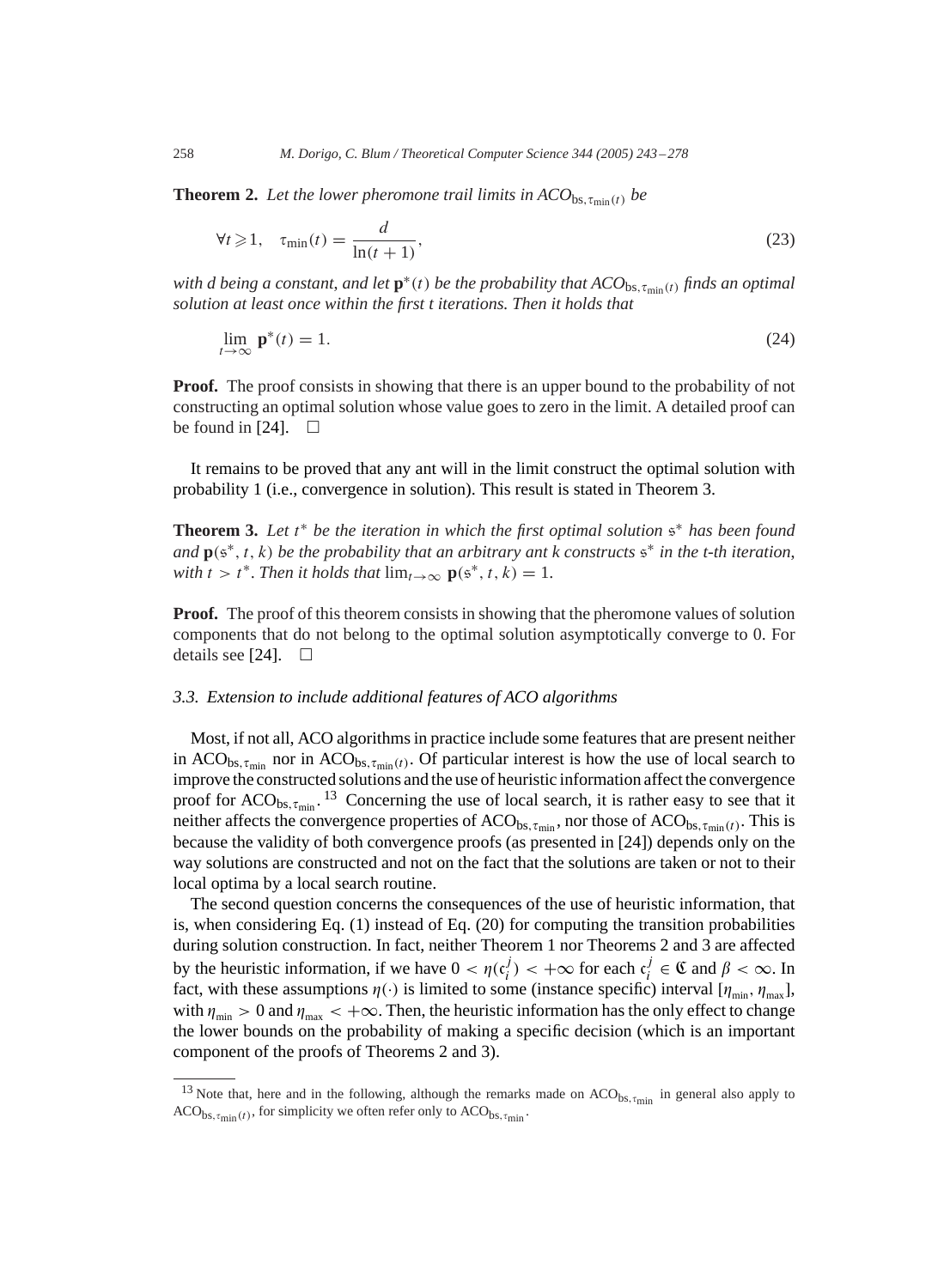#### *3.4. Convergence proofs for other types of ACO algorithms*

Apioneering study from which much of the inspiration for later works was taken is that of Gutjahr [\[36–38\].](#page-34-0) In [\[37\]](#page-34-0) he presented the first piece of research on the convergence properties of ACO algorithms, which deals with the convergence in solution for the socalled graph-based ant system (GBAS). GBAS is very similar to  $ACO_{bs, \tau_{min}(t)}$  except that  $\tau_{\text{min}} = 0$  and the pheromone update rule changes the pheromones only when, in the current iteration, a solution at least as good as the best one found so far is generated. The following theorems were proved for GBAS:

**Theorem 4.** For each  $\varepsilon > 0$ , for a fixed evaporation rate  $\rho$ , and for a sufficiently large *number of ants*, *the probability* **p** *that a fixed ant constructs the optimal solution at iteration*  $t$  is  $\mathbf{p} \geqslant 1 - \varepsilon$  *for all*  $t \geqslant t_0$ *, with*  $t_0 = t_0(\varepsilon)$ *.* 

**Theorem 5.** For each  $\varepsilon > 0$ , for a fixed number of ants, and for an evaporation rate  $\rho$ *sufficiently close to zero*, *the probability* **p** *that a fixed ant constructs the optimal solution at iteration t is*  $\mathbf{p} \geqslant 1 - \varepsilon$  *for all*  $t \geqslant t_0$ *, with*  $t_0 = t_0(\varepsilon)$ *.* 

One of the limitations of these proofs is that they require the problem to have a single optimal solution. This limitation has been removed in an extension of the above two results in [\[36\].](#page-34-0) Another limitation is the way of updating the pheromone values. While the convergence results presented in previous sections hold independently of the way the pheromone values are updated, the theorems for GBAS hold only for its particular pheromone update rule. In [\[36\]](#page-34-0) this limitation was weakened by only requiring the GBAS update rule in the final phases of the algorithm.

Finally, Gutjahr [\[38\]](#page-34-0) provided a proof of convergence in solution for two variants of GBAS that gave the inspiration for the proof of Theorem [2.](#page-15-0) The first variant was called GBAS/tdlb (for time-dependent lower pheromone bound), and the second one GBAS/tdev (for time-dependent evaporation rate). GBAS/tdlb uses a lower bound on the pheromone values very similar to the one that is used in Theorem [2.](#page-15-0) Differently, in GBAS/tdev it is the pheromone evaporation rate that is varied during the run of the algorithm: for proving that GBAS/tdev converges in solution, pheromone evaporation is decreased slowly, and in the limit it tends to zero.

## *3.5. Final remarks on convergence proofs*

From the point of view of the researcher interested in practical applications of the algorithms, the interesting part of the discussed convergence proofs is Theorem [1,](#page-14-0) which guarantees that  $ACO_{bs, \tau_{min}}$  will find an optimal solution if it runs long enough. It is therefore interesting that this theorem also applies to ACO algorithms that differ from ACO<sub>bs,  $\tau_{\text{min}}$ </sub> in the way the pheromone update procedure is implemented. In general, Theorem [1](#page-14-0) applies to any ACO algorithm for which the probability  $p(s)$  of constructing a solution  $s \in \mathfrak{S}$ always remains greater than a small constant  $\varepsilon > 0$ . In ACO<sub>bs,  $\tau_{\text{min}}$ </sub> this is a direct consequence of the fact that  $0 < \tau_{\text{min}} < \tau_{\text{max}} < +\infty$ , which was obtained by (i) explicitly setting a minimum value  $\tau_{\text{min}}$  for pheromone trails, (ii) limiting the amount of pheromone that the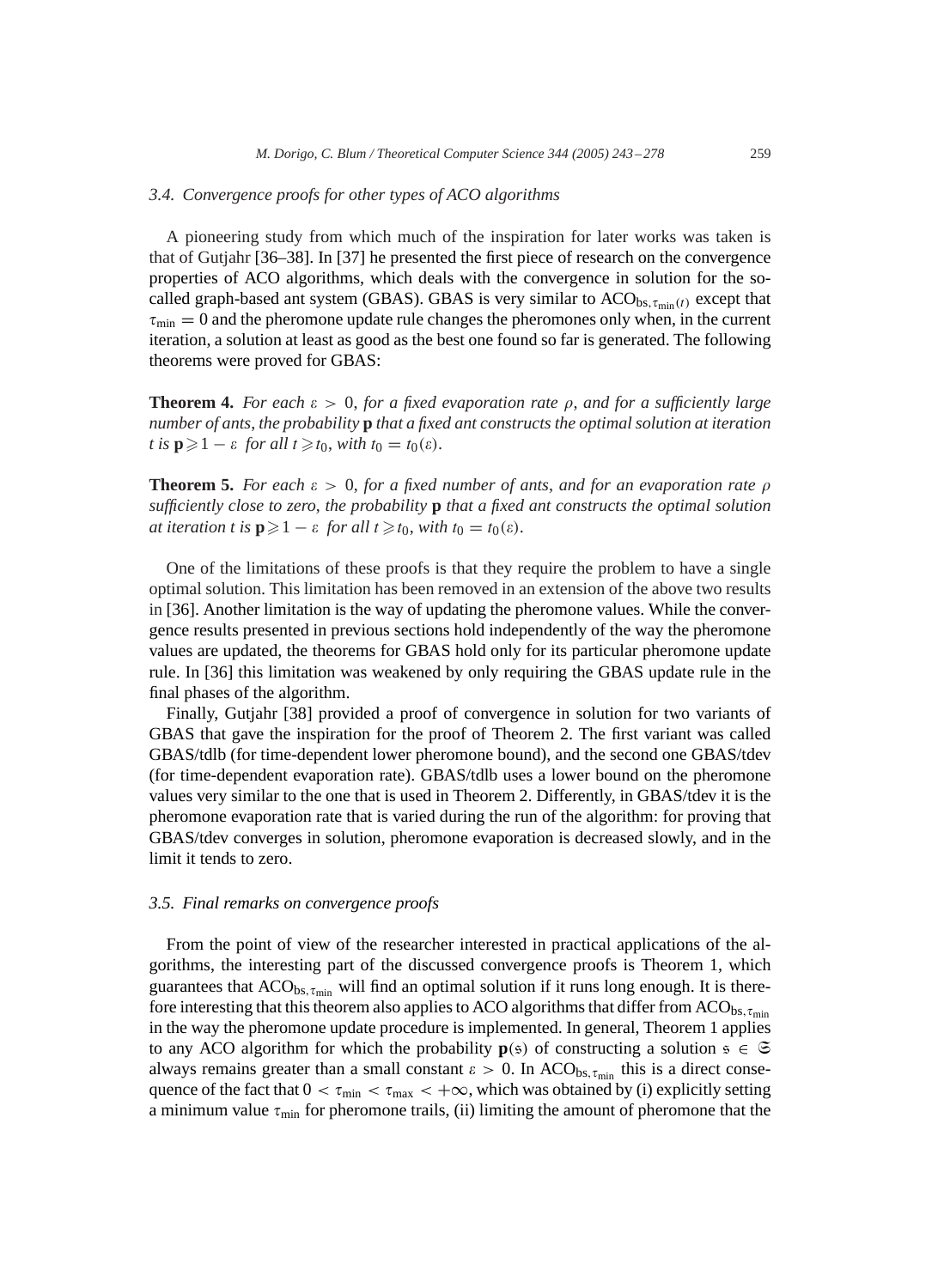<span id="page-17-0"></span>ants may deposit after each iteration to finite values, (iii) letting pheromone evaporate over time, that is, by setting  $\rho > 0$ , and by (iv) the particular form of choosing the transition probabilities. As mentioned in Section [2.2,](#page-7-0) we call the class of ACO algorithms that impose a lower bound (and, implicitly, an upper bound) to the pheromone values  $ACO_{\tau_{\min}}$ . By defi-nition, Theorem [1](#page-14-0) holds therefore for any algorithm in  $ACO<sub>taumin</sub>$ , which contains practically relevant algorithms such as ACS and MMAS.

**Open problem 1.** *The proofs that were presented in this section do not say anything about the time required to find an optimal solution*, *which can be astronomically large*. *It would be interesting to obtain results on convergence speed for ACO algorithms*, *in spirit similar to what has been done in evolutionary computation for relatively simple problems such as*, *for example*, *ONE-MAX* [\[43\].](#page-34-0)

## **4. Model-based search**

Up to now we have regarded ACO algorithms as a class of stochastic search procedures working in the space of the solutions of a combinatorial optimization problem. Under this interpretation, artificial ants are stochastic constructive heuristics that build better and better solutions to a combinatorial optimization problem by using and updating pheromone trails. In other words, our attention has been directed to the stochastic constructive procedure used by the ants and to how the ants use the solutions they build to bias the search of future ants by changing pheromone values. In the following, we show that by changing the point of view, we can clarify the intrinsic relation of ACO algorithms to algorithms such as stochastic gradient ascent (SGA) [\[53,60\]](#page-35-0) and the cross-entropy (CE) method [\[15](#page-33-0)[,61\].](#page-35-0) This is done by studying these algorithms under a common algorithmic framework called model-based search (MBS) [\[67\].](#page-35-0) The results presented in this section were obtained in [\[25,](#page-34-0)[52,67\].](#page-35-0)

An MBS algorithm is characterized by the use of a (parametrized) probabilistic model  $M \in \mathcal{M}$  (where M is the set of all possible probabilistic models) that is used to generate solutions to the problem under consideration. At a very general level, a model-based search algorithm attempts to solve an optimization problem by repeating the following two steps:

- Candidate solutions are constructed using some parametrized probabilistic model, that is, a parametrized probability distribution over the solution space.
- Candidate solutions are evaluated and then used to modify the probabilistic model in a way that is deemed to bias future sampling toward low cost solutions. Note that the model's structure may be fixed in advance, with solely the model's parameter values being updated, or alternatively, the structure of the model may be allowed to change as well.

In the following, we focus on the use of fixed model structures based on a vector of model parameters  $\mathcal T$ , and identify a model M with its vector of parameters  $\mathcal T$ . The way of sampling solutions (i.e., the way of constructing solutions) induces a probability function  $\mathbf{p}(\cdot | \mathcal{T})$  on the search space of the tackled optimization problem. Given this probability function and a certain setting  $\tau$  of the parameter values, the probability of a solution  $s \in \mathfrak{S}$  to be sampled is denoted by  $p(s | \tau)$ . We assume that

•  $\forall s \in \mathfrak{S}$  the model parameters can assume values  $\tau_s$  such that the distribution  $\mathbf{p}(\cdot | \tau_s)$ defined by  $\mathbf{p}(\mathfrak{s} \mid \tau_{\mathfrak{s}}) = 1$  and  $\mathbf{p}(\mathfrak{s}' \mid \tau_{\mathfrak{s}}) = 0 \ \forall \ \mathfrak{s}' \neq \mathfrak{s}$  is obtained. This "expressiveness"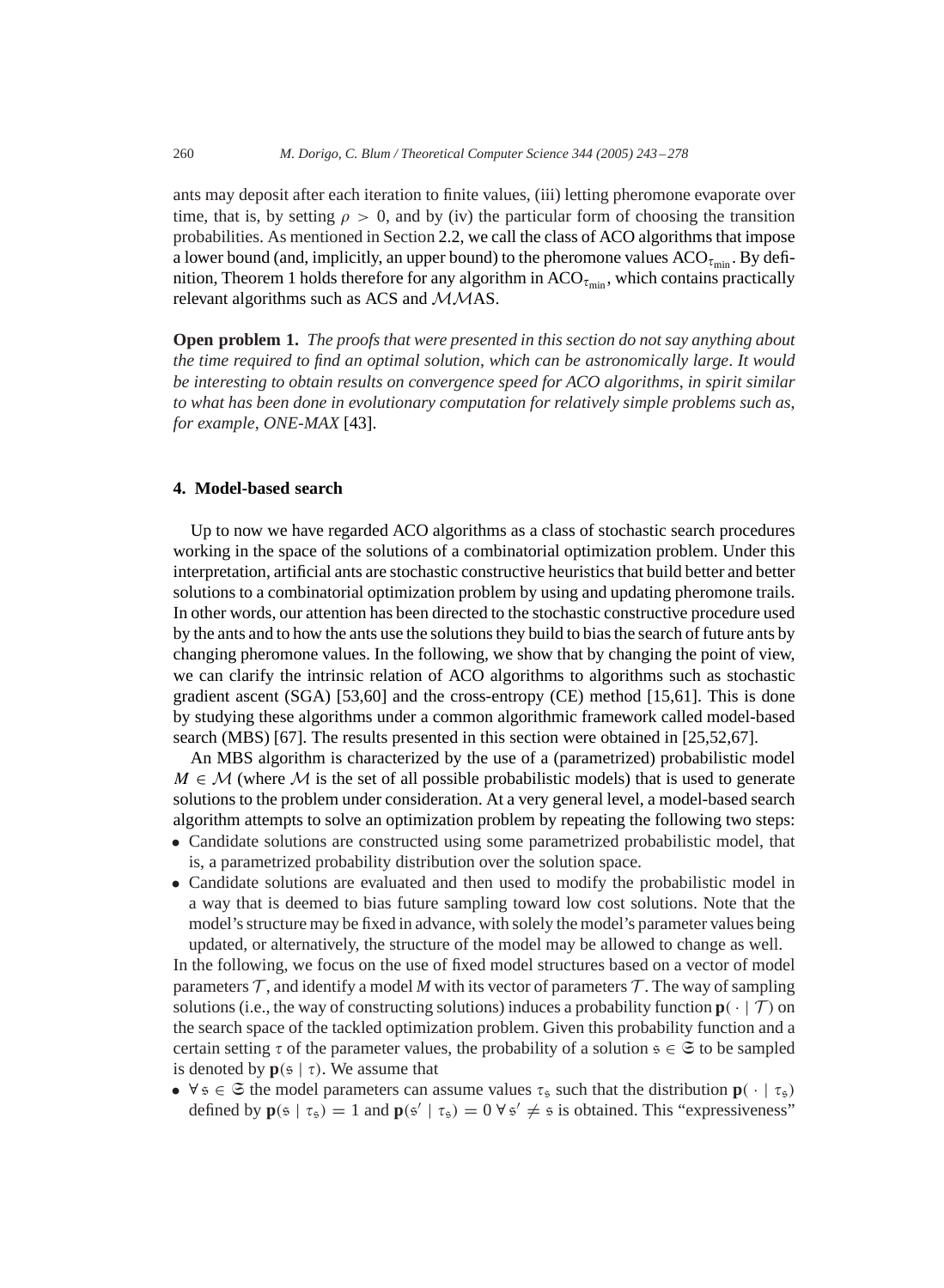<span id="page-18-0"></span>assumption is needed in order to guarantee that the sampling can concentrate in the proximity of any solution, an optimal solution in particular; <sup>14</sup>

• and that the probability function  $\mathbf{p}(\cdot | \mathcal{T})$  is continuously differentiable with respect to  $\mathcal T$ .

In MBS algorithms, the view on an algorithm is dominated by its probabilistic model. Therefore, the tackled optimization problem is replaced by the following continuous maximization problem:

$$
\tau^* \leftarrow \underset{\tau}{\text{argmax}} \ W_F(\mathcal{T}), \tag{25}
$$

where  $W_F(\mathcal{T})$  (as introduced in Section [2.4\)](#page-11-0) denotes the expected quality of a generated solution depending on the values of the parameters  $\mathcal{T}$ . It may be easily verified that, under the "expressiveness'' assumption we made about the space of possible probability distributions, the support of  $\mathbf{p}(\cdot | \tau^*)$  (i.e., the set {s |  $\mathbf{p}(s | \tau^*) > 0$ }) is necessarily contained in  $\mathfrak{S}^*$ . This implies that solving the problem given by Eq. (25) is equivalent to solving the original combinatorial optimization problem.

In the following we first outline the SGA and the CE methods in the MBS framework, before we show the relation of the two methods to ACO algorithms. In particular, we will see that the pheromone update rules as proposed in the ACO literature have a theoretical justification.

## *4.1. Stochastic gradient ascent*

Apossible way of searching for a (possibly local) optimum of the problem given by Eq. (25) is to use the gradient ascent method. In other words, gradient ascent may be used as a heuristic to change  $\tau$  with the goal of solving Eq. (25). The gradient ascent procedure starts from some initial model parameter value setting  $\tau$  (possibly randomly generated). Then, at each iteration it calculates the gradient  $\nabla W_F(\mathcal{T})$  and updates  $\tau$  to become  $\tau + \alpha \nabla W_F(\mathcal{T})|_{\tau}$ , <sup>15</sup> where  $\alpha$  is a step-size parameter.

The gradient can be calculated (bearing in mind that  $\nabla \ln f = \nabla f/f$ ) as follows:

$$
\nabla W_F(\mathcal{T}) = \nabla \sum_{s \in \mathfrak{S}} F(s) \mathbf{p}(s \mid \mathcal{T}) = \sum_{s \in \mathfrak{S}} F(s) \nabla \mathbf{p}(s \mid \mathcal{T})
$$
  
= 
$$
\sum_{s \in \mathfrak{S}} \mathbf{p}(s \mid \mathcal{T}) F(s) \frac{\nabla \mathbf{p}(s \mid \mathcal{T})}{\mathbf{p}(s \mid \mathcal{T})}
$$
  
= 
$$
\sum_{s \in \mathfrak{S}} \mathbf{p}(s \mid \mathcal{T}) F(s) \nabla \ln \mathbf{p}(s \mid \mathcal{T}).
$$
 (26)

However, the gradient ascent algorithm cannot be implemented in practice, as for its evaluation a summation over the whole search space is needed. Amore practical alternative is the use of *stochastic gradient ascent*, which replaces—for a given parameter setting  $\tau$  the expectation in Eq. (26) by an empirical mean of a sample generated from  $\mathbf{p}(\cdot | \tau)$ .

<sup>&</sup>lt;sup>14</sup> Note that this condition may be relaxed by assuming that the probability distribution induced by a parameter value setting  $\tau$  is in the closure of all inducible probability distributions.

<sup>&</sup>lt;sup>15</sup> Note that  $\nabla W_F(\mathcal{T})|_{\tau}$  denotes the gradient of  $W_F(\mathcal{T})$  evaluated in  $\tau$ .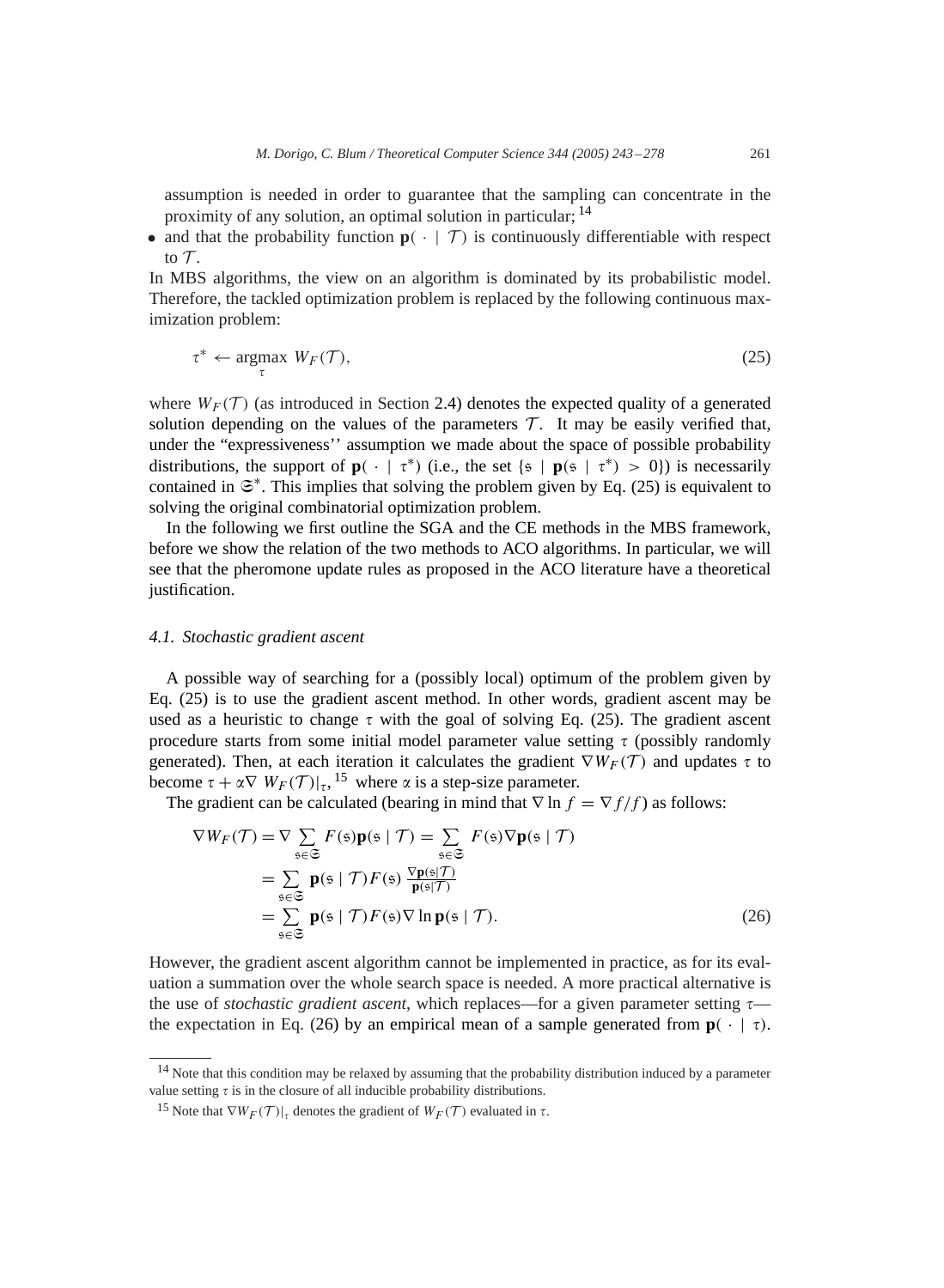The update rule for the stochastic gradient then becomes

$$
\tau(t+1) = \tau(t) + \alpha \sum_{\mathfrak{s} \in \mathfrak{S}_{\text{upd}}} F(\mathfrak{s}) \nabla \ln \mathbf{p}(\mathfrak{s} \mid \tau(t)),\tag{27}
$$

where  $\mathfrak{S}_{\text{upd}}$  is the sample at iteration *t*. In order to derive a practical algorithm from the SGA approach, we need a model for which the derivatives of  $\ln p(\cdot | \mathcal{T})$  can be calculated efficiently. In Section [4.3](#page-20-0) we will show how this can be done within the context of the ACO metaheuristic.

#### *4.2. The cross-entropy method*

Starting from some initial distribution that is given by the probability function  $\mathbf{p}(\cdot | \tau(0))$ (denoted in the following by  $\mathbf{p}_0$ ), the CE method inductively builds a series of distributions  $\mathbf{p}_t = \mathbf{p}(\cdot | \tau(t))$  in an attempt to increase the probability of generating high quality solutions after each iteration. A tentative way to achieve this goal is to set  $\mathbf{p}_{t+1}$  equal to  $\hat{\mathbf{p}}$ , where  $\hat{\mathbf{p}}$ is proportional to  $\mathbf{p}_t$  as follows:

$$
\hat{\mathbf{p}} \propto \mathbf{p}_t F(\cdot),\tag{28}
$$

where  $F(\cdot)$  is, again, some quality function, depending on the objective function.

If this were possible, then, for time independent quality functions, after *t* iterations we would obtain  $\mathbf{p}_t \propto \mathbf{p}_0 F(\cdot)^t$ . Consequently, as  $t \to \infty$ ,  $\mathbf{p}_t$  would converge to a probability distribution restricted to  $\mathfrak{S}^*$ . Unfortunately, even if the distribution  $\mathbf{p}_t$  is such that it can be induced by some setting  $\tau$  of the parameter values, for the distribution  $\hat{\bf p}$  as defined by Eq. (28) this does not necessarily hold, hence some sort of projection is needed. A natural candidate for the projection  $\mathbf{p}_{t+1}$  is the distribution **p** that minimizes the *Kullback*– *Leibler divergence* [\[45\],](#page-34-0) which is a commonly used measure of the difference between two distributions:

$$
D(\hat{\mathbf{p}} \|\mathbf{p}) = \sum_{s \in \mathfrak{S}} \hat{\mathbf{p}}(s \mid \mathcal{T}) \ln \frac{\hat{\mathbf{p}}(s \mid \mathcal{T})}{\mathbf{p}(s \mid \mathcal{T})}
$$
(29)

or equivalently the *cross-entropy*:

$$
-\sum_{\mathfrak{s}\in\mathfrak{S}}\hat{\mathbf{p}}(\mathfrak{s}\mid\mathcal{T})\ln\mathbf{p}(\mathfrak{s}\mid\mathcal{T}).\tag{30}
$$

Since  $\hat{\mathbf{p}} \propto \mathbf{p}_t F(\cdot)$ , the cross-entropy minimization is equivalent to the following maximization problem:

$$
\mathbf{p}_{t+1} = \underset{\mathbf{p}(\cdot|\tau)}{\operatorname{argmax}} \sum_{\mathbf{s}\in\mathfrak{S}} \mathbf{p}(\mathbf{s} \mid \tau(t)) F(\mathbf{s}) \ln \mathbf{p}(\mathbf{s} \mid \tau). \tag{31}
$$

In a way similar to what happened with the gradient of Eq. [\(26\)](#page-18-0), the maximization problem given by Eq. (31) cannot be solved in practice, because the evaluation of the function on the right-hand side requires summation over the whole search space. As before, however, a finite sample approximation can be used

$$
\mathbf{p}_{t+1} = \underset{\mathbf{p}(\cdot|\tau)}{\text{argmax}} \sum_{\mathbf{s} \in \mathfrak{S}_{\text{upd}}} F(\mathbf{s}) \ln \mathbf{p}(\mathbf{s} \mid \tau), \tag{32}
$$

<span id="page-19-0"></span>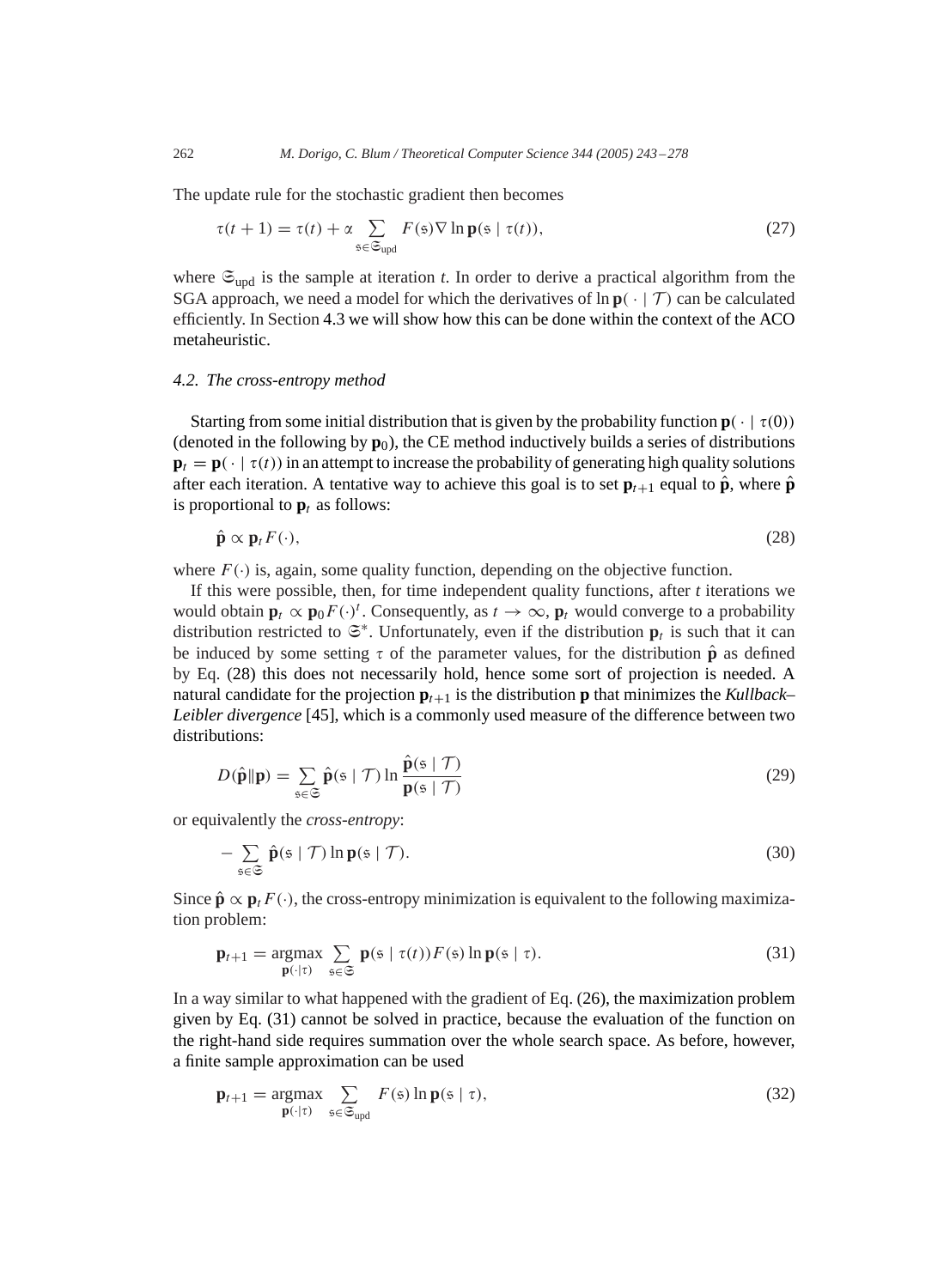<span id="page-20-0"></span>where  $\mathfrak{S}_{\text{upd}}$  is the sample at iteration *t*. In some relatively simple cases this problem can be solved exactly. In general, however, the analytical solution is unavailable. Still, even if the exact solution is not known, some iterative methods such as SGA for solving this optimization problem may be used. It should be noted that, since the new vector of pheromone values  $\tau(t + 1)$  is a random variable, depending on a sample, there is no use in running the SGA process till full convergence. Instead, in order to obtain some robustness against sampling noise, a fixed number of SGA updates may be used. One particular choice, which is of special interest, is the use of a single gradient ascent update, leading to an update rule which is identical to the SGAupdate shown in Eq. [\(27\)](#page-19-0). However, in general the CE method imposes less restrictions on the quality function (e.g., allowing it to change over time), hence the resulting algorithm may be seen as a generalization of SGA.

## *4.3. Relation of ACO with SGA and the CE method*

The discussion of SGAand of the CE method in the previous two sections was focused on the update of the model parameter values. However, this is only one of the components needed in any model-based search algorithm. In the following we focus on the probability function  $\mathbf{p}(\cdot | \mathcal{T})$  that is implicitly given by the solution construction process of ACO algorithms. We show that the calculation of the derivatives of this probability function can be carried out in a reasonable time, and we outline the existing work on deriving updates of the parameter values that describe a SGA, respectively a CE method, in the space of the parameter values.

*The SGA update in ACO.* The SGA parameter value update that we describe in the following is a generalization of the one that was presented in [\[67\]](#page-35-0) (which was itself a generalization of the one that was given in [\[52\]\)](#page-35-0).

As described in Section [2.1,](#page-5-0) in ACO algorithms a solution  $\frac{1}{5}$  is constructed as a finitelength sequence  $\langle c_i^j, \ldots, c_k^l, \ldots, c_r^s \rangle$  of solution components c from the set  $\mathfrak C$  of solution components. For the sake of simplicity, we rename the components of the sequence so to obtain  $\langle c_1, c_2, \ldots, c_{|s|} \rangle$ . By defining the transition probabilities as done in Eq. [\(1\)](#page-6-0) (see p. 8), the probability function in ACO algorithms can be written as

$$
\mathbf{p}(\mathfrak{s} \mid \mathcal{T}) = \prod_{h=1}^{|\mathfrak{s}|-1} \mathbf{p}(\mathfrak{c}_{h+1} \mid \mathfrak{s}_h^p),\tag{33}
$$

where  $s_h^p$  is the partial sequence  $\langle c_1, \ldots, c_h \rangle$ , and consequently

$$
\nabla \ln \mathbf{p}(\mathfrak{s} \mid \mathcal{T}) = \sum_{h=1}^{|\mathfrak{s}|-1} \nabla \ln \mathbf{p}(\mathfrak{c}_{h+1} \mid \mathfrak{s}_h^p).
$$
 (34)

Let us now consider an arbitrary solution construction step  $h \in \{1, ..., |\mathfrak{s}|\}$  with  $\mathfrak{R}(\mathfrak{s}_h^p)$ being the set of solution components that can be added to the current partial sequence  $\hat{s}_h^p$ . For the sake of readability let us also denote the "desirability"  $[\tau_i^j]^\alpha \cdot [\eta(\mathfrak{c}_i^j)]^\beta$  of a solution component  $c_i^j$  (as used for determining the transition probabilities in Eq. [\(1\)](#page-6-0)) by  $d(c_i^j)$ .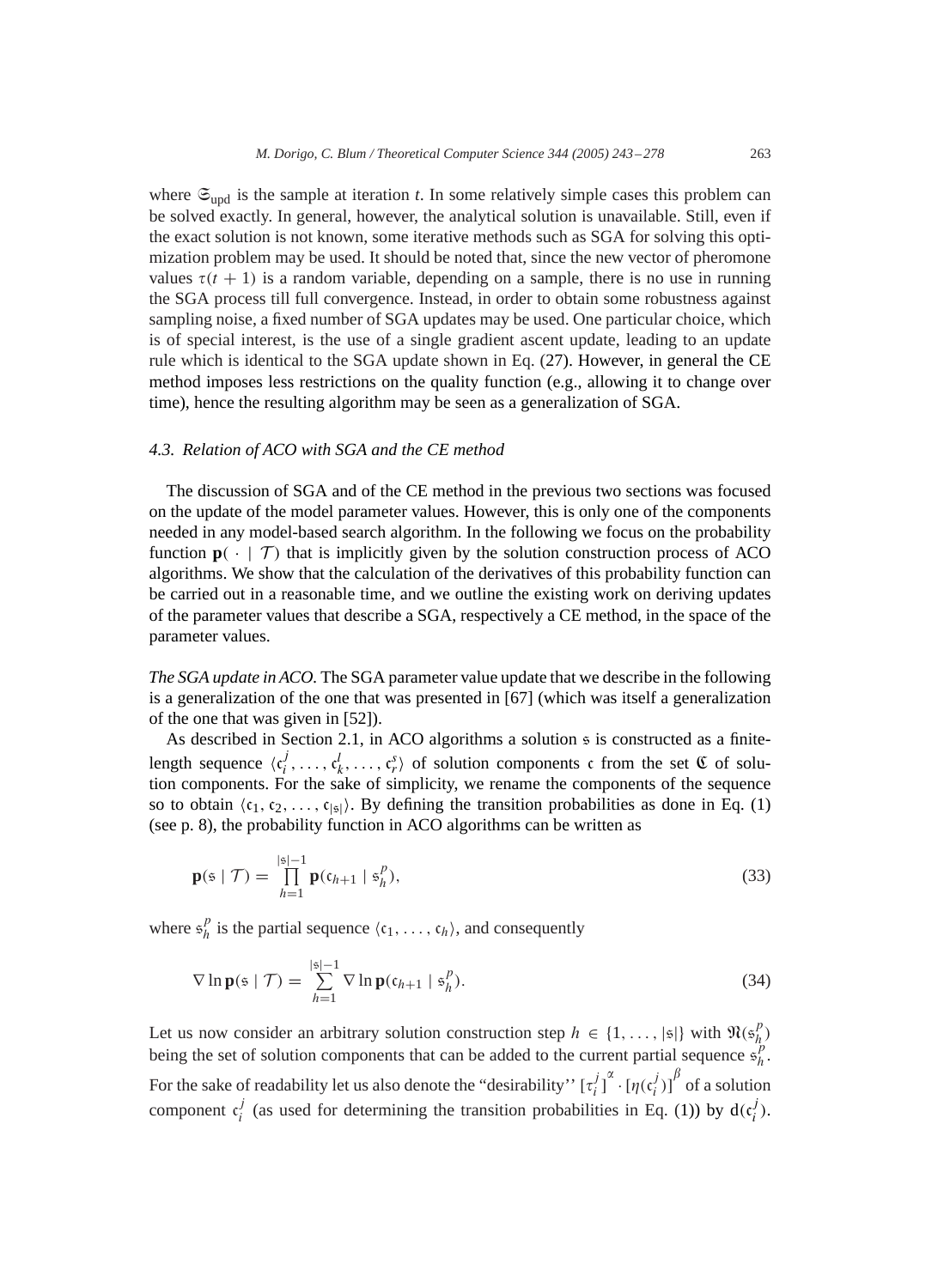If  $c_i^j \in \mathfrak{N}(s_h^p)$  and  $c_i^j = c_{h+1}$  it holds that

$$
\frac{\partial}{\partial \mathcal{T}_i^j} \left\{ \ln \mathbf{p}(\mathbf{c}_i^j \mid \mathbf{s}_h^p) \right\} = \frac{\partial}{\partial \mathcal{T}_i^j} \left\{ \ln \left( \mathbf{d}(\mathbf{c}_i^j) / \sum_{c_k^j \in \mathfrak{N}(\mathbf{s}_h^p)} \mathbf{d}(\mathbf{c}_k^j) \right) \right\}
$$
\n
$$
= \frac{\partial}{\partial \mathcal{T}_i^j} \left\{ \ln \mathbf{d}(\mathbf{c}_i^j) - \ln \sum_{c_k^j \in \mathfrak{N}(\mathbf{s}_h^p)} \mathbf{d}(\mathbf{c}_k^j) \right\}
$$
\n
$$
= \mathbf{d}'(\mathbf{c}_i^j) / \mathbf{d}(\mathbf{c}_i^j) - \mathbf{d}'(\mathbf{c}_i^j) / \sum_{c_k^j \in \mathfrak{N}(\mathbf{s}_h^p)} \mathbf{d}(\mathbf{c}_k^j)
$$
\n
$$
= \left\{ 1 - \mathbf{d}(\mathbf{c}_i^j) / \sum_{c_k^j \in \mathfrak{N}(\mathbf{s}_h^p)} \mathbf{d}(\mathbf{c}_k^j) \right\} \frac{\mathbf{d}'(\mathbf{c}_i^j)}{\mathbf{d}(\mathbf{c}_i^j)}
$$
\n
$$
= \left\{ 1 - \mathbf{p}(\mathbf{c}_i^j \mid \mathbf{s}_h^p) \right\} \frac{\mathbf{d}'(\mathbf{c}_i^j)}{\mathbf{d}(\mathbf{c}_i^j)}.
$$
\n(35)

Otherwise, if  $c_i^j \in \mathfrak{N}(s_h^p)$  but  $c_i^j \neq c_{h+1}$  it holds (by a similar argument) that

$$
\frac{\partial}{\partial \mathcal{T}_i^j} \left\{ \ln \mathbf{p}(\mathbf{c}_i^j \mid \mathbf{s}_h^p) \right\} = -\mathbf{p}(\mathbf{c}_i^j \mid \mathbf{s}_h^p) \frac{d'(\mathbf{c}_i^j)}{d(\mathbf{c}_i^j)}.
$$
\n(36)

Finally, if  $c_i^j \notin \mathfrak{N}(s_h^p)$  then  $\mathbf{p}(c_i^j \mid s_h^p)$  is independent of  $\mathcal{T}_i^j$  and therefore we have that

$$
\frac{\partial}{\partial \mathcal{T}_i^j} \left\{ \ln \mathbf{p}(\mathbf{c}_i^j \mid \mathbf{s}_h^p) \right\} = 0. \tag{37}
$$

By combining these results, the SGA pheromone update procedure is derived as follows. Let  $\overline{s}$  be the solution for which pheromone updates have to be performed. First, because of Eqs. [\(27\)](#page-19-0) and [\(35\)](#page-20-0), pheromones associated to solution components  $c_i^j \in \mathfrak{s}$  are reinforced with the amount  $\alpha F(\mathfrak{s}) \cdot d'(\mathfrak{c}_i^j)/d(\mathfrak{c}_i^j)$ . Then, because of Eqs. [\(27\)](#page-19-0), [\(35\)](#page-20-0) and [\(36\)](#page-20-0), pheromones that are associated to all the solution components that were considered  $16$  during the construction of s are decreased by an amount given by  $\alpha F(s) \cdot \mathbf{p}(c_i^j \mid s_h^p) \cdot d'(c_i^j) / d(c_i^j)$ . Last, because of Eq. [\(37\)](#page-20-0), all the remaining pheromones are not updated.

In order to guarantee stability of the resulting algorithm, it is desirable to have a bounded gradient  $\nabla \ln \mathbf{p}(s \mid \mathcal{T})$ . This means that a function  $d(\cdot)$ , for which  $d'(\cdot)/d(\cdot)$  is bounded, should be used. In [\[52\]](#page-35-0) the authors suggest using  $d(\cdot) = \exp(\cdot)$ , which leads to  $d'(\cdot)/d(\cdot) \equiv$ 1. It should be further noted that if, in addition,  $F(\cdot) = 1/f(\cdot)$  and  $\alpha = 1$ , the reinforcement part becomes  $1/f(\cdot)$  as in the original Ant System algorithm (see Section [2.2\)](#page-7-0).

*The cross-entropy update in ACO.* As we have shown in Section [4.2,](#page-19-0) the CE method requires at each step the solution of the problem stated in Eq. [\(32\)](#page-19-0). Since, in general, the exact solution is not available, an iterative scheme such as gradient ascent could be employed. As we have shown in the previous section, the gradient of the log-probability for ACO-type probabilistic functions can be efficiently calculated. The obtained values may be plugged into any general

<sup>&</sup>lt;sup>16</sup> We say that a solution component  $c_i^j$  was "considered" at construction step *h*, if  $c_i^j \in \mathfrak{N}(s_h^p)$ .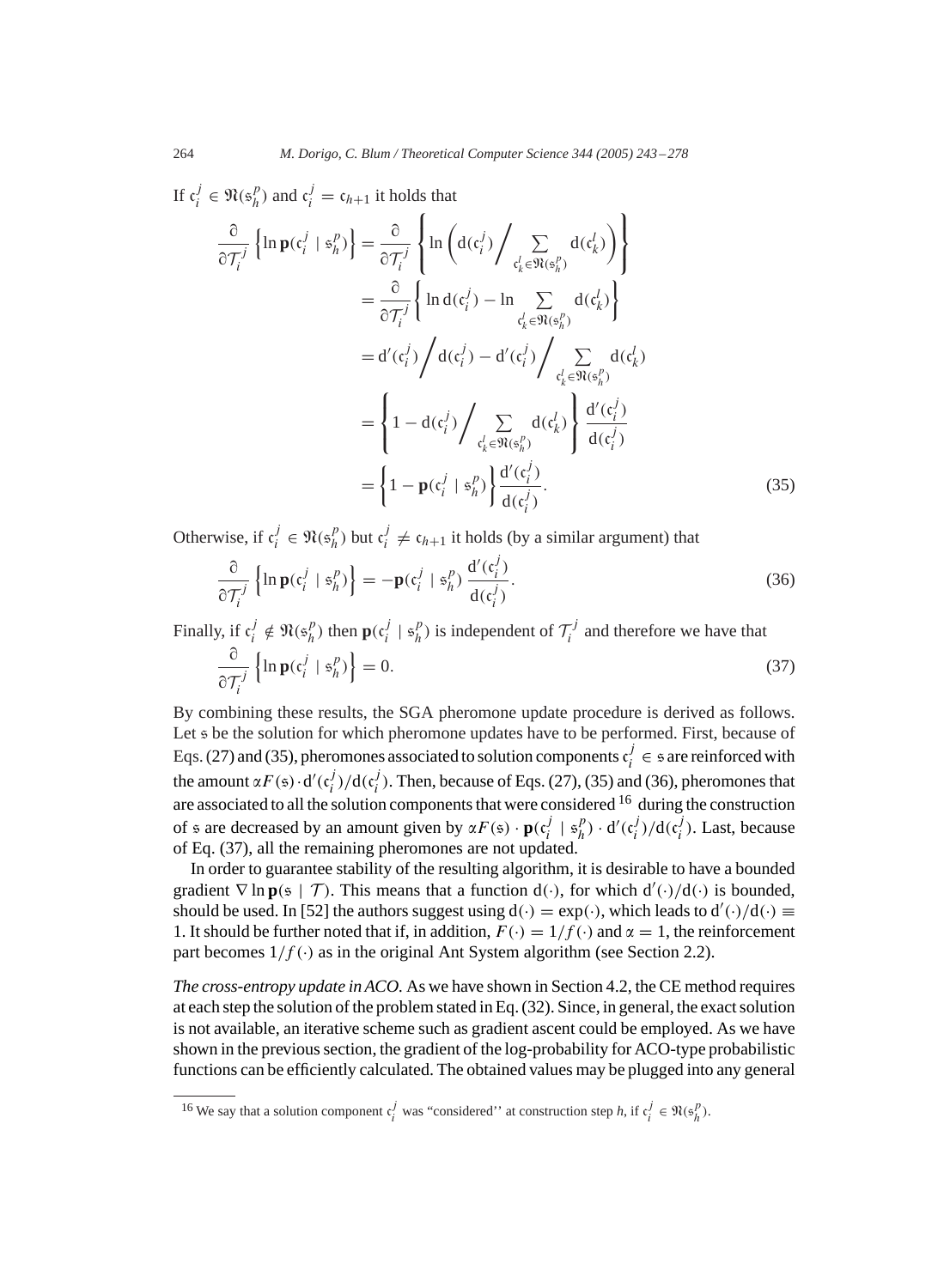<span id="page-22-0"></span>iterative solution scheme of the cross-entropy minimization problem, for example, the one described by Eq. [\(27\)](#page-19-0). If, for example, we use a single-step gradient ascent for solving Eq.  $(32)$ , we obtain a generalization of the SGA pheromone update, in which the quality function is permitted to change over time.

In some special cases, such as for example unconstrained problems, it can be shown (see [\[24\]\)](#page-34-0) that the parameter update of the CE method is exactly the same as the update of Ant System implemented in the HCF (see Section [2.3\)](#page-9-0) with a setting of  $\rho = 1$  (remember that  $\rho$  is the evaporation rate in standard ACO update rules).

**Open problem 2.** *The relation of ACO algorithms to other probabilistic learning algorithms such as estimation of distribution algorithms*[\[55\],](#page-35-0) *or graphical models and Bayesian networks* [\[42\],](#page-34-0) *is relatively unexplored*. *More work on these subjects could be of interest.*

#### **5. Search bias in ACO algorithms**

In ACO algorithms we find different forms of search bias. A first type of desirable bias, whose goal is to direct the search towards good zones of the search space, is given by the pheromone update rule. Aless desirable form of bias, however, can be caused by algorithm features such as the pheromone model and the solution construction process. In fact, sometimes this additional bias is harmful and results in a decrease of algorithm performance over time. There are basically two different strands of work on this type of potentially harmful bias in ACO algorithms. In this section we first review results obtained by Blum et al. in [\[12,7\],](#page-33-0) and then we summarize those obtained by Merkle and Middendorf in [\[49\].](#page-35-0)

## *5.1. Negative search bias caused by an unfair competition*

The fact that the average quality of the generated solutions improves over time is, in general, considered to be a desirable characteristic for a metaheuristic. This is because the generation of better average quality solutions during the algorithms' execution is often positively correlated with the probability to generate improved best solutions. Therefore, situations in which this is not the case might be labeled *negative search bias*, as it was done by Blum and Dorigo in [\[7\].](#page-33-0) For detecting this type of search bias, they studied the evolution of the expected iteration quality  $W_F(\mathcal{T} | t)^{17}$  of the solutions that are generated by ACO algorithm models.

First, the application of ACO algorithms to unconstrained CO problems was considered, that is, CO problems in which the set  $\Omega$  of constraints is empty (see Definition [1](#page-4-0) at p. 6). By relating the expected pheromone update to a type of function called *growth transformation* [\[1\],](#page-33-0) the following result was proved in [\[6\]:](#page-33-0)

**Theorem 6.** *The expected iteration quality*  $W_F(\mathcal{T})$  *of*  $M(U, HCF-AS, n_a = \infty)$ , *where* U *stands for the application to unconstrained problems*, *is continuously non-decreasing.*

<sup>&</sup>lt;sup>17</sup>  $W_F(\mathcal{T} | t)$  is the value of  $W_F(\mathcal{T})$  at iteration *t*. For a definition of  $W_F(\mathcal{T})$  see Section [2.4.](#page-11-0)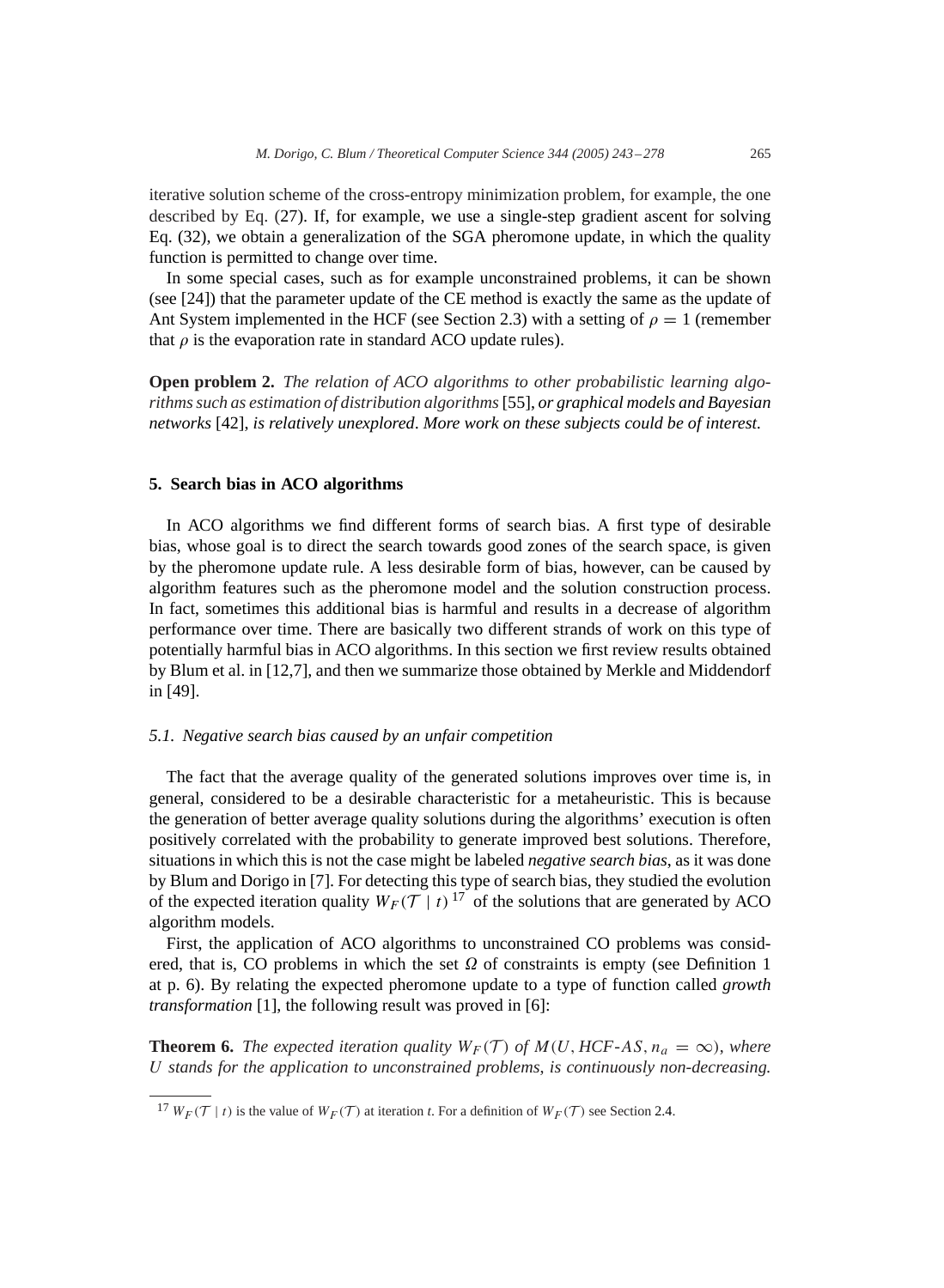*More formally*, *it holds that*

$$
W_F(\mathcal{T} \mid t+1) > W_F(\mathcal{T} \mid t), \tag{38}
$$

as long as at least one pheromone value changes from iteration t to iteration  $t + 1$ .

An extension of this result to the model  $M(U, AS, n_a = \infty)$  was later presented in [\[5\].](#page-33-0) These results indicate that the AS algorithm shows a desired behavior when applied to unconstrained problems. However, this result is not exceedingly useful, because most of the relevant optimization problems tackled with ACO algorithms are constrained. Therefore, the focus of research shifted to constrained problems. An example is the case study concerning the NP-hard *k*-cardinality tree (KCT) problem [\[12,3\],](#page-33-0) a generalization of the well-known minimum spanning tree (MST) problem. It is defined as follows: Given is an undirected graph  $G = (V, E)$  (where  $|V| = n$  and  $|E| = m$ ) with edge-weights  $w(e) \in \mathbb{N}^+$ ,  $\forall e \in E$ . The set of all trees in *G* with exactly *k* edges is henceforth denoted by  $\mathfrak{T}_k$ . The goal is to find a tree  $T_k \in \mathfrak{T}_k$  that minimizes

$$
f(T_k) = \sum_{e \in E(T_k)} w(e). \tag{39}
$$

This means that the objective function value of a *k*-cardinality tree is given by the sum of the weights of all its edges. We consider the following CO problem model of the KCT problem: We assign a binary decision variable  $X_e$  to each edge  $e \in E$ . If  $X_e = 1$ , then *e* is part of the *k*-cardinality tree that is built. The pheromone model is derived as follows. We introduce for each of the binary decision variables  $X_e$  two solution components:  $c_e^0$ , which corresponds to  $X_e = 0$ , and  $c_e^1$  corresponding to  $X_e = 1$ . The pheromone model consists of a pheromone trail parameter  $\mathcal{T}_{e}^{j}$  for each solution component  $c_{e}^{j}$ , with  $j \in \{0, 1\}$ .

The considered solution construction mechanism works as follows. The algorithm starts with an empty partial solution  $s_0^p = \langle \rangle$ , and with empty sets  $E_T$  (for collecting the added edges) and  $V_T$  (for collecting the implicitly added vertices). Then, at construction step  $h$ ,  $0 < h < k$ , a solution component  $c_e^1 \in \mathfrak{N}(s_h^p)$  is added to the current partial solution  $s_h^p$ . When adding the solution component  $c_e^1$  to  $s_h^p$  we also add  $e = \{v, v'\}$  to  $E_T$  and v and v' to  $V_T$ . For the first construction step, set  $\mathfrak{N}(s_0^p)$  is defined as  $\mathfrak{N}(s_0^p) = \{c_e^1 \mid e = \{v, v'\} \in E\}$ and for each subsequent construction step *h* as

$$
\mathfrak{N}(\mathfrak{s}_h^p) = \{ \mathfrak{c}_e^1 \mid (e = \{v, v'\} \in E \setminus E_T) \land ((v \in V_T) \lor (v' \in V_T)) \}. \tag{40}
$$

The definition of  $\Re(s_h^p)$  is such that only feasible *k*-cardinality trees can be generated. After *k* construction steps are performed we add, for all  $e \in E$  with  $c_e^1 \notin s_k^p$ , the solution component  $c_e^0$  to  $s_k^p$ . By this last step a sequence s is completed that corresponds to a feasible solution. The transition probabilities are at each construction step defined by Eq. [\(1\)](#page-6-0), with  $\alpha = 1$  and  $\beta = 0$ . The setting of  $\beta = 0$  means that no heuristic information for biasing the transition probabilities was considered in order to study the pure behavior of the algorithm.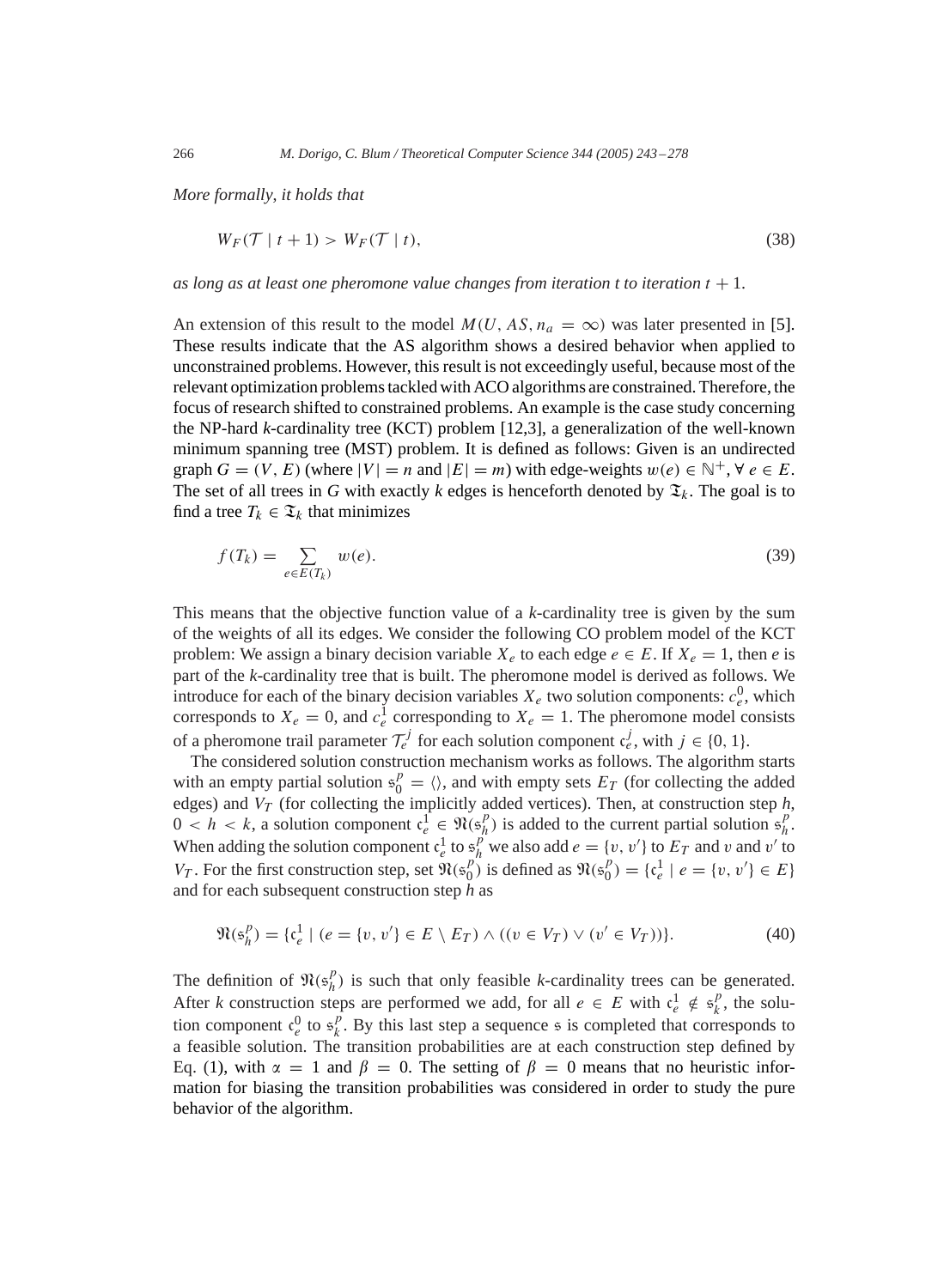

Fig. 2. The complete search tree defined by the solution construction mechanism of the ACO algorithm and the problem instance kct\_simple\_inst. The bold path in the search tree shows the steps of constructing solution  $\mathbf{s}_3 = \langle \mathfrak{c}^1_{e_2}, \mathfrak{c}^1_{e_3}, \mathfrak{c}^0_{e_4}, \mathfrak{c}^0_{e_4} \rangle$ . Figure from [\[3\].](#page-33-0) © Akademische Verlagsgesellschaft Aka GmbH.

The evolution of the model  $M(KCT, AS, n_a = \infty)$  and the behavior of the AS algorithm was studied when applied to the following small problem instance:



The weight settings for this instance are  $w(e_1) = w(e_4) = 1$  and  $w(e_2) = w(e_3) = 2$ . Let us denote this problem instance by kct\_simple\_inst, and let us consider the problem of solving the 2-cardinality tree problem in kct\_simple\_inst. An ACO algorithm using the above described solution construction mechanism can produce six different sequences of solution components that map to valid solutions. All six possible solution constructions are shown in form of a search tree in Fig. 2, where sequences  $\mathfrak{s}_1$  and  $\mathfrak{s}_2$  correspond to the solution  $(1, 1, 0, 0)$ , that is,  $(X_1 = 1, X_2 = 1, X_3 = 0, X_4 = 0)$ ,  $\epsilon_3$  and  $\epsilon_4$  correspond to the solution  $(0, 1, 1, 0)$ , and  $\mathfrak{s}_5$  and  $\mathfrak{s}_6$  map to the solution  $(0, 0, 1, 1)$ . The objective function values are  $f(s_1) = f(s_2) = f(s_5) = f(s_6) = 3$  and  $f(s_3) = f(s_4) = 4$ . This means that  $s_1$ ,  $s_2$ ,  $s_5$ , and  $s_6$  are optimal solutions to this problem instance, whereas  $s_3$  and  $s_4$  are sub-optimal solutions.

The results of applying the model  $M(KCT, AS, n_a = \infty)$  to kct\_simple\_inst are graph-ically shown in Fig. [3.](#page-25-0) The expected iteration quality  $W_F$  continuously decreases over time. At first sight, this is a surprising result, as we would expect the exact opposite from an ACO algorithm. However, this behavior can be easily explained by taking a closer look at the search tree that is shown in Fig. 2. In the first construction step, there are four different possibilities to extend the empty partial solution. The four solution components that can be added are  $c_{e_1}^1$ ,  $c_{e_2}^1$ ,  $c_{e_3}^1$ , and  $c_{e_4}^1$ . However, solution components  $c_{e_1}^1$  and  $c_{e_4}^1$  in expectation only receive update from two solutions (i.e., sequences  $s_1$  and  $s_2$  in case of  $c_{e_1}^1$ , respectively sequences  $\epsilon_5$  and  $\epsilon_6$  in case of  $c_{e_4}^1$ ), whereas solution components  $c_{e_2}^1$  and  $c_{e_3}^1$ in expectation receive update from four solutions (i.e., sequences  $s_i$ , where  $i \in \{1, ..., 4\}$ , in case of  $c_{e_2}^1$ , respectively sequences  $s_i$ , where  $i \in \{3, ..., 6\}$ , in case of  $c_{e_3}^1$ ). This means that for many initial settings of the pheromone values (e.g., when the initial pheromone values are set to the same positive constant  $c > 0$ )  $\mathcal{T}_{e_2}^1$  and  $\mathcal{T}_{e_3}^1$  receive in expectation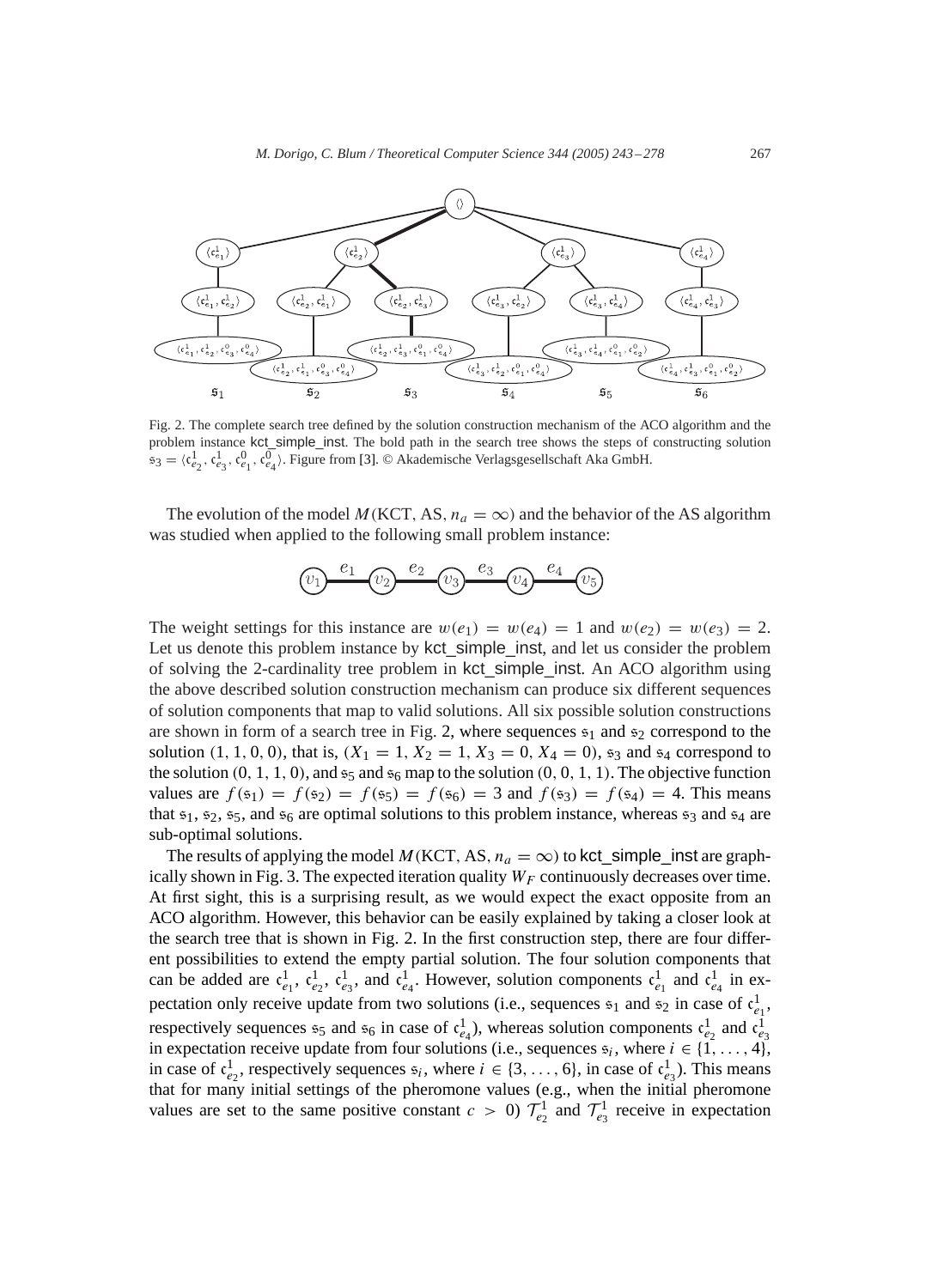<span id="page-25-0"></span>

Fig. 3. The evolution of the expected iteration quality  $W_F$  of the model  $M(KCT, AS, n_a = \infty)$  applied to problem instance kct\_simple\_inst for different settings of the evaporation parameter  $\rho$ . All the pheromone values were initialized to 0.5. The plots show that the expected iteration quality continuously decreases. Moreover, for increasing  $\rho$  the impact of the pheromone value update increases and the expected iteration quality decreases faster. Figure from [\[3\].](#page-33-0) © Akademische Verlagsgesellschaft Aka GmbH.

more updates than  $\mathcal{T}_{e_1}^1$  and  $\mathcal{T}_{e_4}^1$  just because the number of solutions that contribute to their updates is higher. Therefore, over time the probability of constructing the sub-optimal solutions  $\mathfrak{s}_3$  and  $\mathfrak{s}_4$  increases, whereas the probability of constructing the optimal solutions  $s_i$ , where  $i \in \{1, 2, 5, 6\}$ , decreases. This means that the expected iteration quality decreases over time.

The behavior of the real AS algorithm was compared to the behavior of its model by applying AS to the same problem instance kct\_simple\_inst. Fig. [4](#page-26-0) shows the evolution of the empirically obtained average quality of the solutions per iteration for two different evaporation rate values. The results show that when  $\rho$  is small the empirical behavior of the algorithm approximates quite well the behavior of its model. However, the stochastic error makes the real AS algorithm, after approximately 1000 iterations, decide for one of the two optimal solutions, which results in a turn from decreasing average iteration quality to increasing average iteration quality.

The bias that is introduced by the fact that some solution components receive in expectation updates from more solutions than others results from an unfair competition between the solution components. In contrast, a fair competition can be defined as follows (see also [\[7\]\)](#page-33-0):

**Definition 2.** Given a model  $P$  of a CO problem, we call the combination of an ACO algorithm and a problem instance *P* of P a *competition*-*balanced system* (*CBS*), if the following holds: given a feasible partial solution  $s^p$  and the set of solution components  $\mathfrak{N}(s^p)$  that can be added to extend  $s^p$ , each solution component  $c \in \mathfrak{N}(s^p)$  is a component of the same number of feasible solutions (in terms of sequences built by the algorithm) as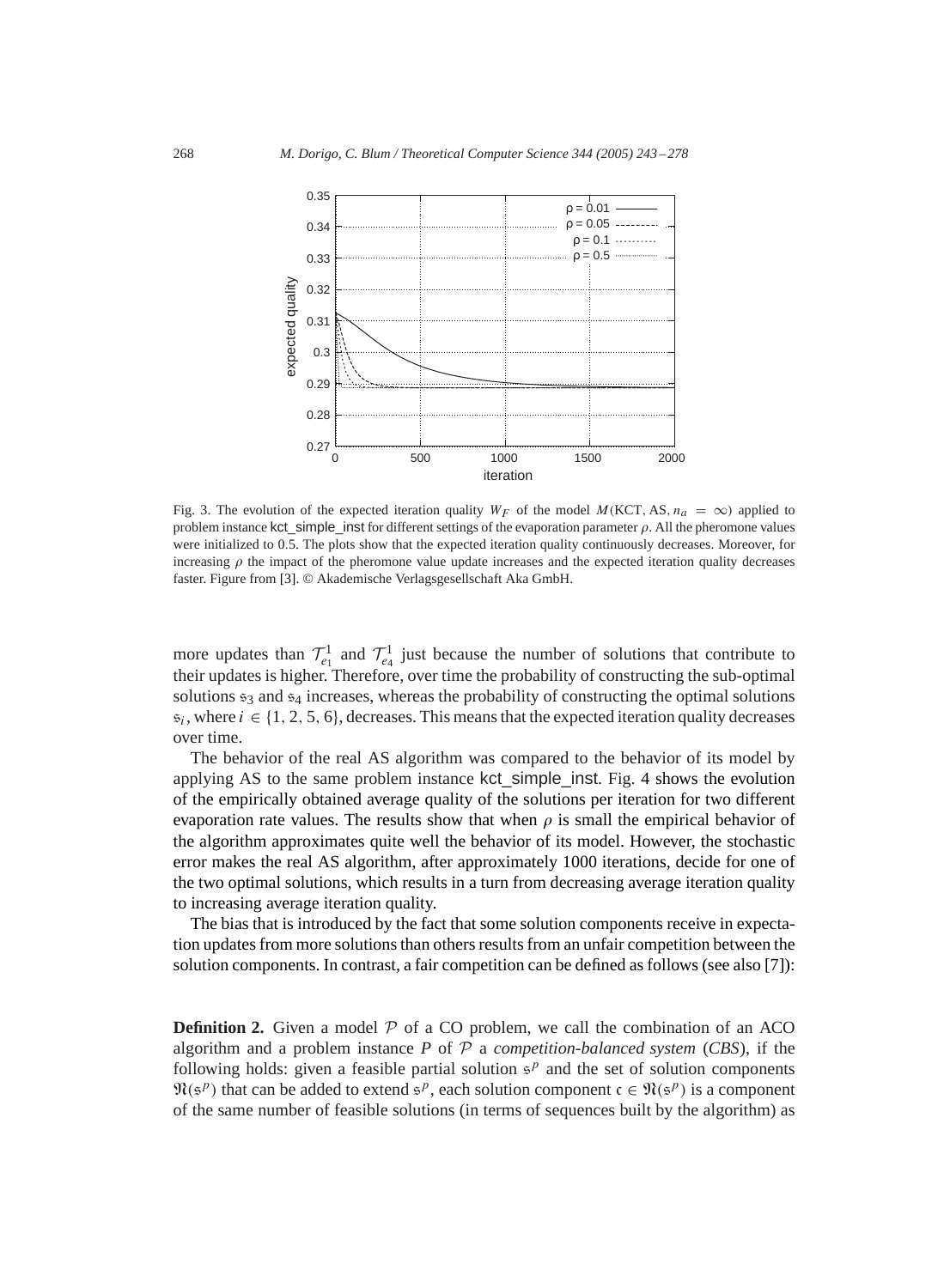<span id="page-26-0"></span>

Fig. 4. (a) Instance kct\_simple\_inst,  $n_a = 10$ ,  $\rho = 0.01$ ; (b) instance kct\_simple\_inst,  $n_a = 10$ ,  $\rho = 0.05$ . The plots show the evolution of the average iteration quality obtained by the AS algorithm applied to problem instance kct\_simple\_inst for  $n_a = 10$  (i.e., 10 ants per iteration) and two different settings of the evaporation parameter  $\rho$  ( $\rho \in \{0.01, 0.05\}$ ). All the pheromone values were initialized to 0.5. The results are averaged over 100 runs (error bars show the standard deviation and are plotted every 50-th iteration). Figure from [\[3\].](#page-33-0) © Akademische Verlagsgesellschaft Aka GmbH.

any other solution component  $c' \in \mathfrak{N}(\mathfrak{s}^p)$ ,  $c \neq c'$ . <sup>18</sup> In this context, we call the competition between the solution components a *fair competition* if the combination of an ACO algorithm and a problem instance is a CBS.

The application to the small KCT example instance has shown that ACO algorithms applied to the KCT problem when modeled as shown above are—in general—not CBSs. The question is now if we can expect an algorithm **not** to suffer from a negative search bias in case an algorithm/problem instance combination is a CBS. In [\[7\],](#page-33-0) the authors started to investigate this question by studying the application of ACO algorithms to the asymmetric traveling salesman problem (ATSP). The results of applying the model  $M(ATSP, AS, n_a =$  $\infty$ ) to randomly generated ATSP instances suggest that the expected iteration quality is continuously non-decreasing. However, in general this question is still open.

**Open problem 3.** *Is the property of being a competition-balanced system sufficient to ensure the absence of any negative search bias*? *In this context*, *it would be interesting to see if the result that is stated in Theorem* [6](#page-22-0) *can be extended to the model*  $M(*, AS, n_a =$ ∞) *applied to problems for which the combination of AS and the problem is a competitionbalanced system*; *as*, *for example*, *AS applied to the ATSP*.

Finally, we note that a (temporary) decrease in expected iteration quality is not necessarily an indicator for the existence of a negative search bias. In other words, the evolution of the expected iteration quality is not a reliable indicator for negative search bias. As an example, let us consider the application of the model  $M(U, IB, n_a = \infty)$  to a very simple unconstrained maximization problem consisting of two binary variables  $X_1$  and  $X_2$ . This

<sup>&</sup>lt;sup>18</sup> Note that there exist ACO algorithms in which partial solutions are extended by "groups" of solution components. In these cases the definition of a CBS has to be adapted accordingly.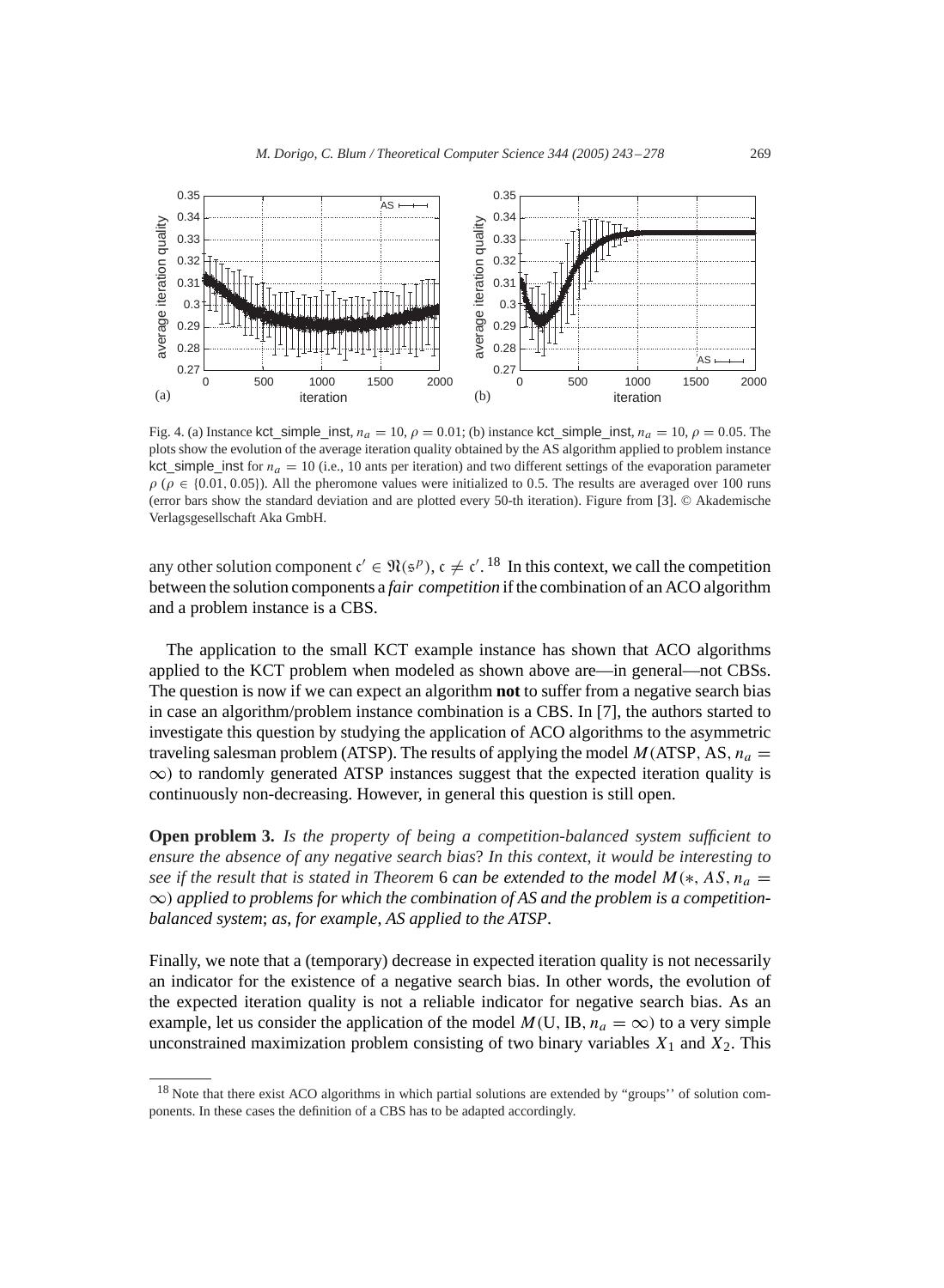

Fig. 5. The evolution of the expected iteration quality  $W_F$  of the model  $M(U, IB, n_a = \infty)$  applied an unconstrained problem instance with two variables (see text for details).

problem has 4 solutions:  $s_1 = (c_1^0, c_2^0), s_2 = (c_1^1, c_2^0), s_3 = (c_1^0, c_2^1),$  and  $s_4 = (c_1^1, c_2^1)$ . Let us assign the following objective function values:  $f(\mathfrak{s}_1) = 2$ ,  $f(\mathfrak{s}_2) = f(\mathfrak{s}_3) = 1$ , and  $f(\mathfrak{s}_4) = 3$ . Note that, as we are maximizing, we choose  $F(\cdot) = f(\cdot)$ . Any ACO algorithm using the solution construction process for unconstrained problems as outlined at the beginning of this section is a CBS. Let us assume that at the start of the algorithm the pheromone values are initialized so that  $p(X_1 = 1) = p(X_2 = 1) = \varepsilon$ , with  $\varepsilon$  a positive number close to zero. With this setting, the probability to construct any of the four solutions is greater than zero. Therefore, as model  $M(U, IB, n_a = \infty)$  considers an infinite number of ants per iteration, for sure at each iteration solution  $s_4$  will be the iteration-best solution, and will therefore be used for updating the pheromone values. The graphic in Fig. 5 shows the evolution of the expected quality of the solutions generated by  $M(U, IB, n_a = \infty)$ starting from a setting such that  $\varepsilon = 0.01$ . During the first approximately 200 iterations, the expected quality decreases. For a sufficiently large population size, this result will be approximated by the IB algorithm. Clearly, in this case, the decrease of expected iteration quality is not due to a negative bias. This leads to another open question:

**Open problem 4.** *Can it be shown that the models*  $M(U, IB, n_a = \infty)$  *and/or*  $M(U, BS, n_a = \infty)$  $n_a = \infty$ ) have stable attractors that correspond to solutions to the problems?

## *5.2. Search bias caused by selection fix-points*

Merkle and Middendorf[\[48–50\]](#page-35-0) studied the dynamics of models of ACO algorithms. One of the questions they tackled concerns the source of the driving force of the algorithm. Often ACO practitioners ask themselves: Why to use more than one ant per iteration? Wouldn't the algorithm work with only one ant? The work presented in [\[49\]](#page-35-0) gives a theory-based answer to this question. Let us in the following consider the AS algorithm implemented in the HCF for the application to unconstrained problems; and let us consider the use of one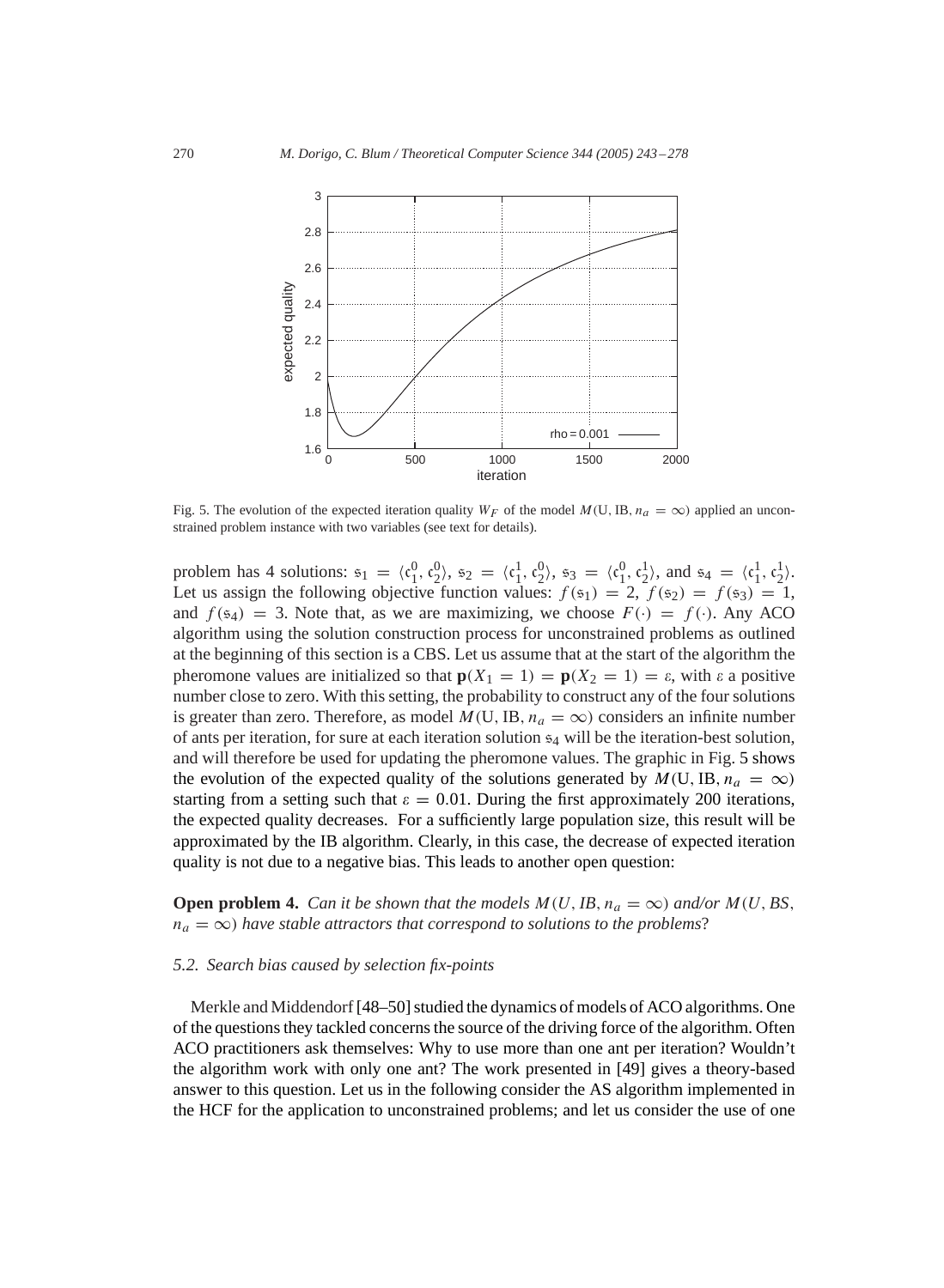ant per iteration. The expected pheromone update of the algorithms' model, that is, model  $M(U, AS-HCF, n_a = 1)$ , <sup>19</sup> is given by

$$
\tau_i^j(t+1) = (1-\rho) \cdot \tau_i^j(t) + \rho \cdot \sum_{\{\mathfrak{s} \in \mathfrak{S} \mid \mathfrak{c}_i^j \in \mathfrak{s}\}} \mathbf{p}(\mathfrak{s} \mid \mathcal{T}). \tag{41}
$$

However, it holds that  $\sum_{\{\mathfrak{s} \in \mathfrak{S} | \mathfrak{c}_i^j \in \mathfrak{s}\}} \mathbf{p}(\mathfrak{s} \mid \mathcal{T}) = \mathbf{p}(\mathfrak{c}_i^j \mid \mathcal{T})$  (because the tackled problem is unconstrained). Moreover, it holds that  $\mathbf{p}(c_i^j | \mathcal{T}) = \tau_i^j(t)$ , because the algorithm is implemented in the HCF. Therefore, Eq. (41) can be rewritten as

$$
\tau_i^j(t+1) = (1 - \rho) \cdot \tau_i^j(t) + \rho \cdot \tau_i^j(t), \tag{42}
$$

and therefore it holds that  $\tau_i^j(t+1) = \tau_i^j(t)$ . This means that the expected pheromone update does not change the pheromone values, which shows that—without the competition among the ants—in ACO algorithm models applied to unconstrained problems, when considering either the AS or the IB updates in the HCF, there is no driving force of the algorithm. This suggests that (i) the competition between the ants is a driving force of ACO algorithms, and that (ii) for the above mentioned type of ACO algorithm models, no negative search bias exists. In the following, we show how this result relates to ACO algorithms that are not implemented in the HCF.

Let us indicate by  $\Delta_i^j$  the amount of update that a pheromone value  $\tau_i^j$  receives. Then, we can express a general pheromone update rule by

$$
\tau_i^j(t+1) = (1-\rho) \cdot \tau_i^j(t) + \rho \cdot \Delta_i^j. \tag{43}
$$

In case of model  $M(U, AS, n_a = 1)$ , it holds that

$$
\Delta_i^j = \mathbf{p}(\mathfrak{c}_i^j \mid \mathcal{T}) = \tau_i^j(t) \left/ \sum_{k=1}^{|D_i|} \tau_i^k(t) \right., \tag{44}
$$

which in general is not equal to  $\tau_i^j(t)$ . Therefore, in case the algorithm is not implemented in the HCF, Eq. (43) makes the pheromone values move towards a situation in which  $\tau_i^j(t)$  =  $\Delta_i^j$ . Such situations were labeled by Merkle and Middendorf *selection fix-points* in [\[49\],](#page-35-0) where they showed the relevance of the *selection fix-point bias* caused by the selection fix-points of ACO algorithms applied to constrained problems.

In particular, the above mentioned work focused on the behavioral study of models  $M(\text{PP}, \text{IB-HCF}, n_a < \infty)$  when applied to the following type of permutation problems (PP): A problem instance P consists of a set of *n* items  $I = \{1, \ldots, n\}$  and an  $n \times n$  cost matrix  $C = [c_{i,j}]_{i,j=1,\dots,n}$  with integer entries (costs)  $c_{i,j} \ge 0$ . The set of solutions S to the problem consists of all possible permutations of the  $n$  items. Given such a permutation  $\pi$ , its objective function value  $f(\pi)$  is given by  $\sum_{i=1}^{n} c_{i,\pi(i)}$ . The problem consists in finding a permutation  $\pi \in S$  with minimal objective function value. Given a problem instance *P*,

<sup>&</sup>lt;sup>19</sup> Note that with  $n_a = 1$  models  $M(U, AS-HCF, n_a = 1)$  and  $M(U, IB-HCF, n_a = 1)$  are equivalent.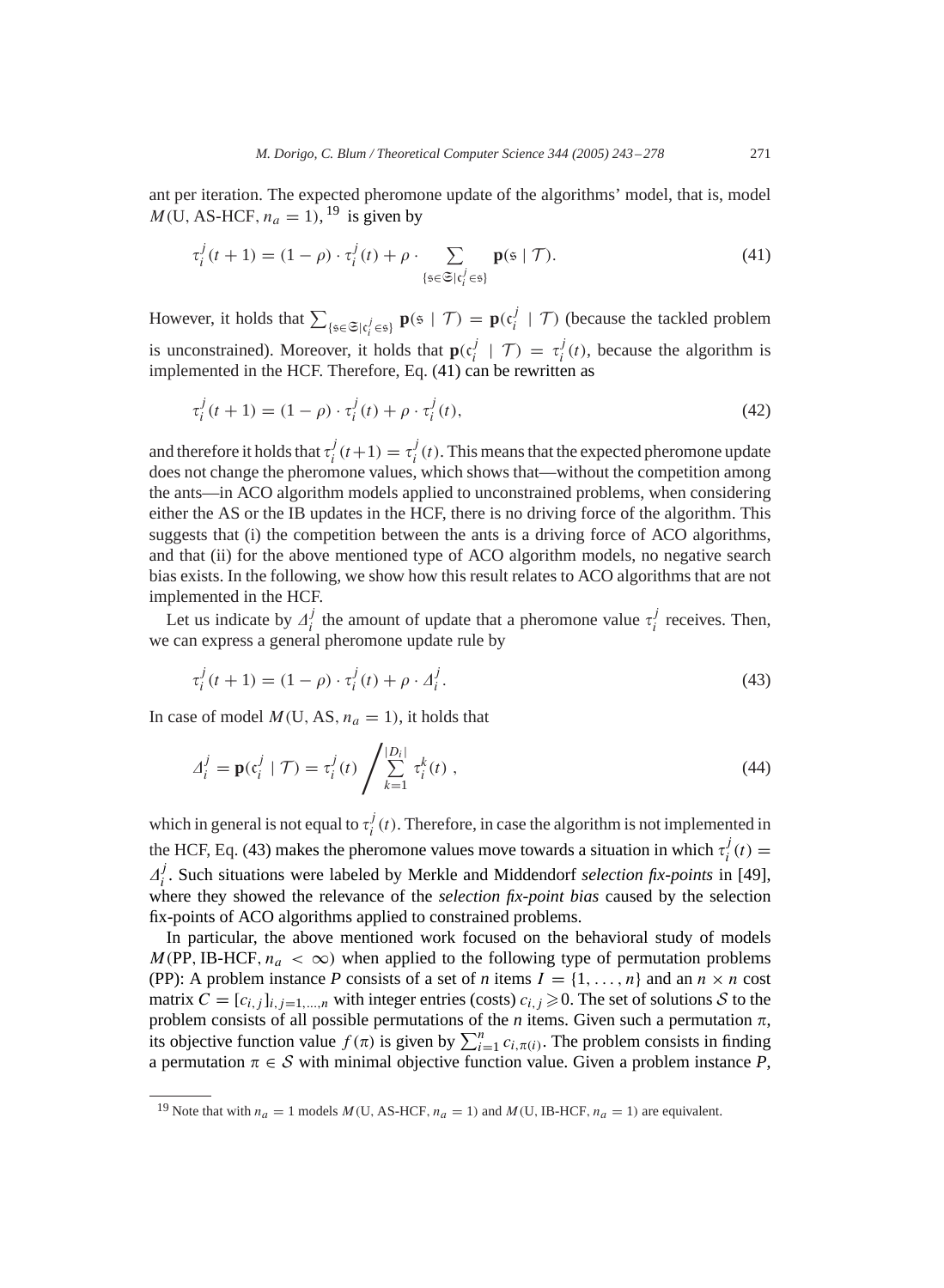one can produce "restricted'' permutation problem instances of different sizes. Given, for example, a problem instance *P* with cost matrix

$$
C = \begin{pmatrix} 0 & 1 & 2 \\ 1 & 0 & 1 \\ 2 & 1 & 0 \end{pmatrix},\tag{45}
$$

a problem instance  $P^2$  with the following cost matrix can be produced:

$$
C^{2} = \begin{pmatrix} 0 & 1 & 2 & \infty & \infty & \infty \\ 1 & 0 & 1 & \infty & \infty & \infty \\ 2 & 1 & 0 & \infty & \infty & \infty \\ \infty & \infty & \infty & 0 & 1 & 2 \\ \infty & \infty & \infty & 2 & 1 & 0 \end{pmatrix}.
$$
 (46)

In a similar way, bigger problem instances (i.e.,  $P^k$ ,  $k > 2$ ) can be produced from the elementary subproblem *P*. The objective function value for a solution  $\pi$  for a restricted problem instance  $P^k$  becomes  $\sum_{j=0}^{k-1} \sum_{i=1}^n c_{jk+i,\pi(jk+i)}$  (where the *c*-entries are from the matrix  $C<sup>k</sup>$ ). These restricted permutation problems simulate real world problems that consist of subproblems more or less independent of each other. The CO problem model that was used to tackle these problems with an ACO algorithm is the following: Given a restricted permutation problem instance  $P^k$ , to each position  $r = 1, \ldots, kn$  of a permutation to be built is assigned a decision variable  $X_r$ . The domain  $D_r$  for a variable  $X_r$  contains all elements  $l \in I^k = \{1, ..., kn\}$  with  $c_{r,l} \neq \infty$  (which means that we do not allow position/item combinations with infinite cost). Again, we introduce for each variable/value combination  $(X_r, l \in D_r)$  a solution component  $c_r^l$ , which has associated a pheromone trail parameter  $\mathcal{T}_r^l$ . All the pheromone values are initially set to  $1/n$ . The solution construction works as follows: We start from an empty partial solution  $s_0^p = \langle \rangle$ . Set  $I_p$ , which is the set of already placed items, is set to the empty set at the start of solution construction. Then, at each step *h* we assign to each decision variable (in the order  $r = 1, \ldots, kn$ ) a value by selecting one of the solution components  $c_r^l$  from  $\Re(s_h^p) = \{c_r^q \mid q \in D_r \setminus I_p\}$ . The transition probabilities are at each construction step defined by Eq. [\(1\)](#page-6-0) (see Section [2.1\)](#page-5-0), with  $\alpha = 1$  and  $\beta = 0$ .

We have seen above that, when ACO algorithms that are implemented in the HCF are applied to unconstrained problems, every setting of the pheromone values (given that they are probabilities) is a selection fix-point. However, what are the selection fix-points of, for example, a constrained problem such as the elementary subproblem of size  $n = 3$  with the cost matrix shown in Eq. (45)? If we depict the vector of pheromone values in matrix form (i.e., in the same form as cost matrix *C*) we get

$$
\begin{pmatrix} \tau_1^1 & \tau_1^2 & \tau_1^3 = 1 - \tau_1^1 - \tau_1^2 \\ \tau_2^1 & \tau_2^2 & \tau_2^3 = 1 - \tau_2^1 - \tau_2^2 \\ \tau_3^1 = 1 - \tau_1^1 - \tau_2^1 & \tau_3^2 = 1 - \tau_1^2 - \tau_2^2 & \tau_3^3 = \tau_1^1 + \tau_1^2 + \tau_2^1 + \tau_2^2 - 1 \end{pmatrix} . \tag{47}
$$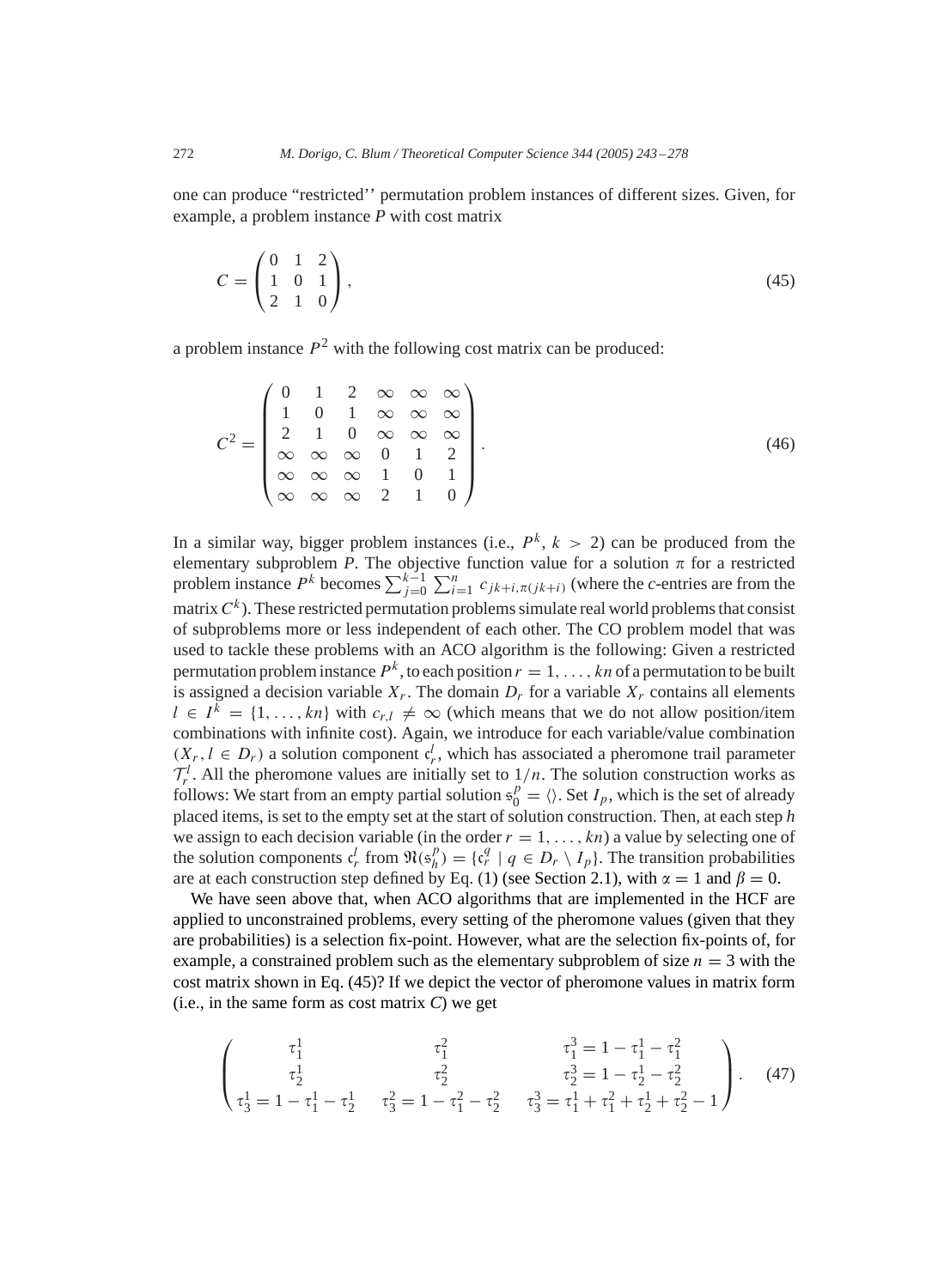It is easy to verify that with the initial setting of the pheromone values to  $1/n$ , the equations in this matrix hold. Furthermore, the pheromone update in the HCF preserves this property. Therefore, we only have to care about the four pheromone values  $\tau_1^1, \tau_1^2, \tau_2^1$ , and  $\tau_2^2$ . Assuming one ant per iteration, it is clear that for the pheromone values  $\tau_1^1$  and  $\tau_1^2$  it holds that  $\Lambda_1^1 = \tau_1^1$ and  $A_1^2 = \tau_1^2$ , respectively. This is because the choice of an item for the first position of the permutation to be built does not depend on any other decision. This shows that the crucial pheromone values are  $\tau_2^1$  and  $\tau_2^2$ . The  $\Delta$ -values for these pheromone values are:

$$
\Delta_2^1 = \frac{\tau_1^2 \tau_2^1}{1 - \tau_2^2} + \frac{(1 - \tau_1^1 - \tau_1^2)\tau_2^1}{\tau_2^1 + \tau_2^2},\tag{48}
$$

$$
\Delta_2^2 = \frac{\tau_1^1 \tau_2^2}{1 - \tau_2^1} + \frac{(1 - \tau_1^1 - \tau_1^2)\tau_2^2}{\tau_2^1 + \tau_2^2}.
$$
\n(49)

As shown in [\[49\],](#page-35-0) there are four solutions to the equations  $A_2^1 - \tau_2^1 = 0$  and  $A_2^2 - \tau_2^2 = 0$ . Depending on the exact setting of the pheromone values  $\tau_1^1$ ,  $\tau_1^2$ , and  $\tau_1^3$ , exactly one of these solutions is a stable selection fix-point. <sup>20</sup> Fig. [6](#page-31-0) shows examples of selection fix-points of different pheromone value settings.

The interesting question is, if and how these selection fix-points will influence the search process when more than one ant per iteration is used, that is, under competition conditions. Merkle and Middendorf applied the model  $M(\text{PP}, \text{HCF-IB}, n_a = 2)$ , for example, to the restricted permutation problem  $P^{64}$ , where  $P$  is the elementary subproblem discussed above. Observing the evolution of  $(\tau_2^1, \tau_2^2, \tau_2^3)$  and  $(\tau_3^1, \tau_3^2, \tau_3^3)$  one can notice a clear bias introduced by the selection fix-points (which are changing, with changing pheromone values). This is shown in Fig. [7.](#page-32-0) Merkle and Middendorf observed that the influence of the selection fix-points—when the model is still far from convergence—increases with increasing problem size. This is due to the fact that with increasing problem size the influence of the competition between the ants on one elementary subproblem decreases, and the model approaches the behavior of the model which only uses one ant. Summarizing, we can conclude that—even if an algorithm/instance combination is a CBS (see Definition [2\)](#page-25-0)—when applied to constrained problems the search process is influenced by a bias towards the selection fix-points.

Recently, Merkle and Middendorf [\[50\]](#page-35-0) extended their work by introducing a pheromone update which they call *the competition controlled pheromone update.* This update is based on the observation that the decisions of an ant (during solution construction) do not all have the same importance. They introduced a measure, based on the Kullback–Leibler divergence [\[45\],](#page-34-0) in order to determine this importance. Based on this measure, solution components that were chosen in decisions with higher importance receive proportionally more update than other solution components. The usefulness of this update, that was shown for an ACO model, has still to be tested in an implemented algorithm.

<sup>&</sup>lt;sup>20</sup> Note that the stability of a selection fix-point can be determined by analyzing the eigenvalues of the Jacobian matrix of the vector function  $[f_1, f_2] = [A_2^{\overline{1}} - \tau_2^1, A_2^2 - \tau_2^2]$ .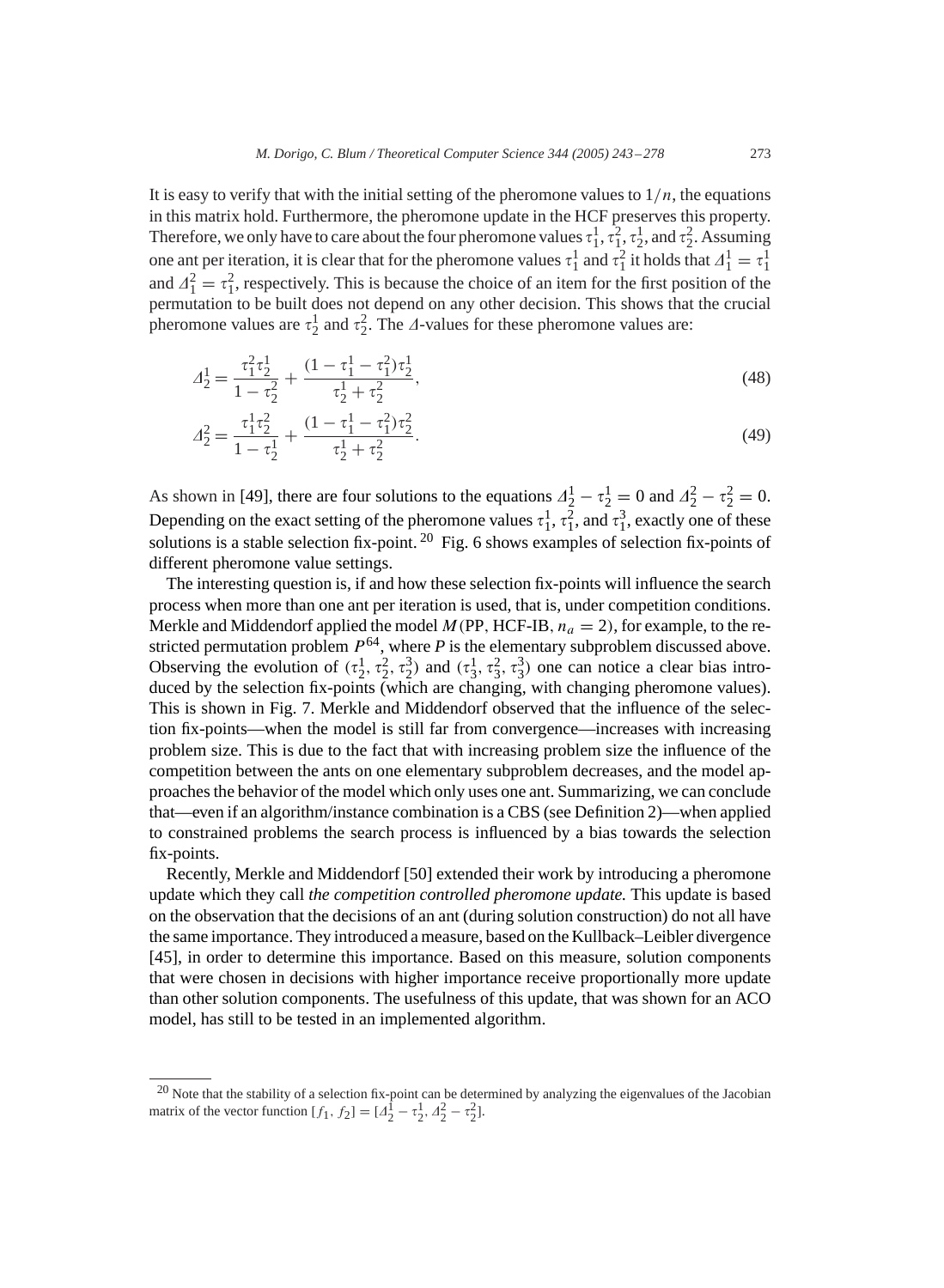<span id="page-31-0"></span>

Fig. 6. The graphic shows the stable as well as the three unstable selection fix-points (SPs) (given by  $(\tau_2^1, \tau_2^2, \tau_2^3)$ ) for six different settings of the first row  $(\tau_1^1, \tau_1^2, \tau_1^3)$ . All SPs and pheromone settings (which are triples of points) are shown in the following form: The first coordinate is the distance from the line between  $(0, 1, 0)$  and  $(0, 0, 1)$ . The second coordinate is the distance from the line between  $(1, 0, 0)$  and  $(0, 0, 1)$ , and the third coordinate is the distance from the line between  $(0, 1, 0)$  and  $(1, 0, 0)$ . The inner triangle contains the triples with all coordinates  $\leq \frac{1}{2}$ . When all the coordinates are  $\geq 0$ , the corresponding point appears inside the big triangle. If not, the point is placed outside, as it happens for some of the unstable fix-points. Numbers denote the corresponding SPs and pheromone settings. The authors would like to express their thanks to Daniel Merkle and Martin Middendorf for providing this graphic which appeared in [\[49\].](#page-35-0) © MIT Press.

**Open problem 5.** *How does selection fix-point bias relate to the bias introduced by the fact that an algorithm/instance combination is not a competition-balanced system*? *Is*, *in such a case*, *also the selection bias a negative force*? *Can something be said about the nature of the selection fix-points for certain types of optimization problems*?

**Open problem 6.** *The development of new algorithmic components for ACO based on theoretical foundation* (*in the same spirit as the competition controlled pheromone update introduced in* [\[50\]\)](#page-35-0) *is an interesting research direction*. *The extraction of guidelines concerning the choice of ACO algorithmic components as a function of the characteristics of the considered CO problem could improve the applicability of ACO algorithms in practice*.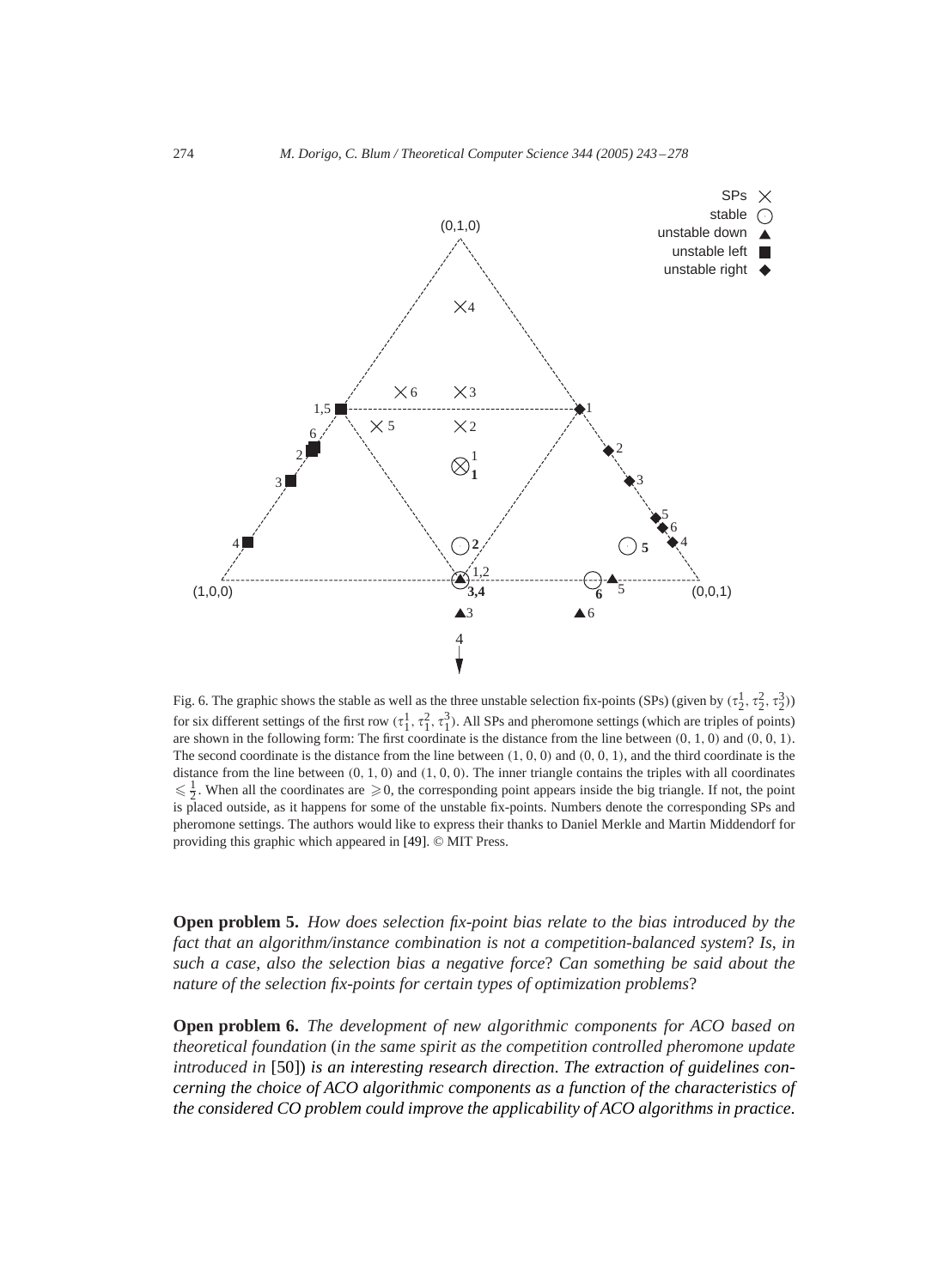<span id="page-32-0"></span>

Fig. 7. (a) Evolution of  $(\tau_2^1, \tau_2^2, \tau_2^3)$  (i.e., the 2nd row); (b) evolution of  $(\tau_3^1, \tau_3^2, \tau_3^3)$  (i.e., the 3rd row). The graphics show the evolution of the pheromone values  $(\tau_2^1, \tau_2^2, \tau_2^3)$  starting from (0.6, 0.1, 0.3) (in (a)), respectively  $(\tau_3^1, \tau_3^2, \tau_3^3)$  starting from (0.3, 0.6, 0.1) (in (b)), of the model *M* (PP, HCF-IB,  $n_a = 2$ ) applied to problem instance P64. The pheromone values as well as the corresponding fix-points are shown at iterations 0, 10, 20, 50, 100, 200, 500, and 1000. The authors would like to express their thanks to Daniel Merkle and Martin Middendorf for providing these two graphics which appeared in [\[49\].](#page-35-0) © MIT Press.

## **6. Conclusions**

In this paper we have over-viewed some recent efforts to develop a theory of ant colony optimization. After giving a brief introduction to the algorithms and problems considered in the overview, we have discussed convergence, presented connections between ACO algorithms and the stochastic gradient ascent and cross-entropy methods within the framework of model-based search, and finally discussed the influence of search bias on the working of ACO algorithms. For each of these different research directions we explicitly listed those that are, in our opinion, some of the most interesting open problem. As the ACO research field is currently flourishing, we expect to see many of these problems solved in the near future.

As a final comment, we note that ACO research is not only about theory. On the contrary, most of the field is concerned with experimental work. To the reader that, after learning the theoretical underpinnings of ACO as presented in this paper, becomes interested in the more practical aspects of the development of ACO algorithms, we suggest the recent book by Dorigo and Stützle [\[24\].](#page-34-0) This book describes in detail all the different types of ACO algorithms proposed in the literature, suggests how to apply them to different classes of combinatorial optimization problems and provides hints on how to efficiently implement them. Source code for ACO algorithms treated in the book is available for download in the software section of the ACO web-page (<http://www.aco-metaheuristic.org>).

#### **Acknowledgements**

We wish to thank Mauro Birattari, Nicolas Meuleau, Michael Sampels, Thomas Stützle, and Mark Zlochin for the time they spent with us discussing subjects strictly related to this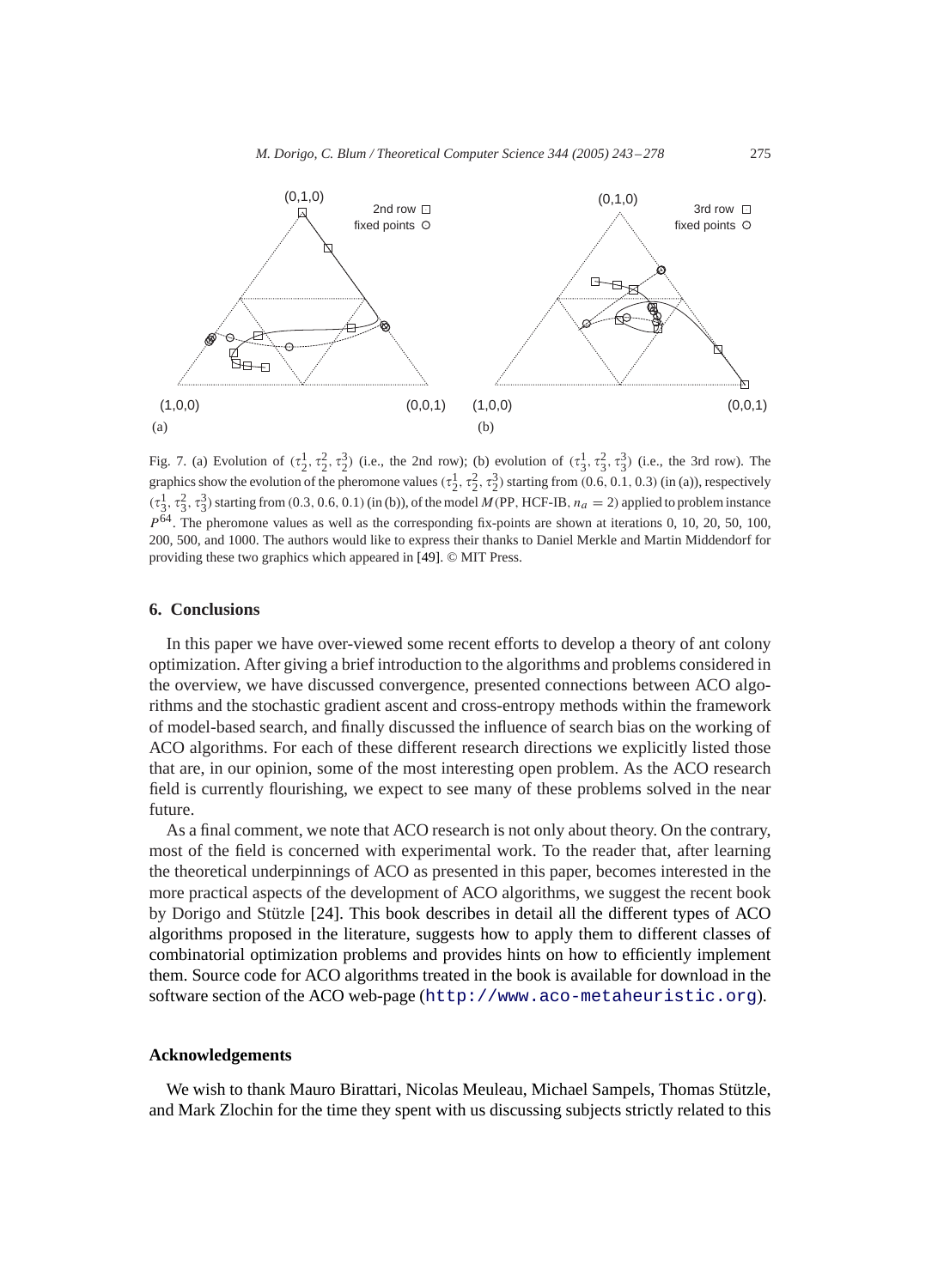<span id="page-33-0"></span>paper (and for writing with us many of the cited papers). Without them this paper would probably not exist. Additionally, we wish to thank Prasanna Balaprakash, Daniel Merkle and Paola Pellegrini, as well as the TCS editor Thomas Bäck, for the many useful comments and the careful proof-reading of a draft version of this paper.

# **References**

- [1] L.E. Baum, G.R. Sell, Growth transformations for functions on manifolds, Pacific J. Math. 27 (2) (1968) 211–227.
- [2] M. Birattari, G. Di Caro, M. Dorigo, Toward the formal foundation of ant programming, in: M. Dorigo, G. Di Caro, M. Sampels (Eds.), Ant Algorithms, Proc. ANTS 2002, Third Internat. Workshop, Lecture Notes in Computer Science, Vol. 2463, Springer, Berlin, Germany, 2002, pp. 188–201.
- [3] C. Blum, Theoretical and Practical Aspects of Ant Colony Optimization, Dissertations in Artificial Intelligence, Vol. 282, Akademische Verlagsgesellschaft Aka GmbH, Berlin, Germany, 2004.
- [4] C. Blum, Beam-ACO—Hybridizing ant colony optimization with beam search: an application to open shop scheduling, Comput. Oper. Res. 32 (6) (2005) 1565–1591.
- [5] C. Blum, M. Dorigo, Deception in ant colony optimization, in: M. Dorigo, M. Birattari, C. Blum, L.M. Gambardella, F. Mondada, T. Stützle (Eds.), Proc. ANTS 2004, Fourth Internat. Workshop on Ant Colony Optimization and Swarm Intelligence, Lecture Notes in Computer Science, Vol. 3172, Springer, Berlin, Germany, 2004, pp. 119–130.
- [6] C. Blum, M. Dorigo, The hyper-cube framework for ant colony optimization, IEEE Trans. Systems, Man, Cybernet.-Part B 34 (2) (2004) 1161–1172.
- [7] C. Blum, M. Dorigo, Search bias in ant colony optimization: on the role of competition-balanced systems, IEEE Trans. Evol. Comput. 9 (2) (2005) 159–174.
- [8] C. Blum, A. Roli, Metaheuristics in combinatorial optimization: overview and conceptual comparison, ACM Comput. Surveys 35 (3) (2003) 268–308.
- [9] C. Blum, M. Sampels, Ant Colony Optimization for FOP shop scheduling: a case study on different pheromone representations, Proc. 2002 Congr. on Evolutionary Computation (CEC'02), Vol. 2, IEEE Computer Society Press, Los Alamitos, CA, 2002, pp. 1558–1563.
- [10] C. Blum, M. Sampels, When model bias is stronger than selection pressure, in: J.J. Merelo Guervós et al. (Eds.), Proc. PPSN-VII, Seventh Internat. Conf. on Parallel Problem Solving from Nature, Lecture Notes in Computer Science, Vol. 2439, Springer, Berlin, Germany, 2002, pp. 893–902.
- [11] C. Blum, M. Sampels, An ant colony optimization algorithm for shop scheduling problems, J. Math. Model. Algorithms 3 (3) (2004) 285–308.
- [12] C. Blum, M. Sampels, M. Zlochin, On a particularity in model-based search, in: W.B. Langdon et al. (Eds.), Proc. Genetic and Evolutionary Computation Conf. (GECCO-2002), Morgan Kaufmann Publishers, San Francisco, CA, 2002, pp. 35–42.
- [13] V. Černý, A thermodynamical approach to the travelling salesman problem: an efficient simulation algorithm, J. Optim. Theory Appl. 45 (1985) 41–51.
- [14] D. Costa, A. Hertz, Ants can color graphs, J. Oper. Res. Soc. 48 (1997) 295-305.
- [15] J.S. de Bonet, C.L. Isbell Jr., P. Viola, MIMIC: finding optima by estimating probability densities, in: M.C. Mozer, M.I. Jordan, T. Petsche (Eds.), Adv. Neural Inform. Process. Systems, Vol. 7 (NIPS7), MIT Press, Cambridge, MA, 1997, pp. 424–431.
- [16] K. Deb, D.E. Goldberg, Analyzing deception in trap functions, in: L.D. Whitley (Ed.), Foundations of Genetic Algorithms, Vol. 2, Morgan Kaufmann, San Mateo, CA, 1993, pp. 93–108.
- [17] M.L. den Besten, T. Stützle, M. Dorigo, Ant colony optimization for the total weighted tardiness problem, in: M. Schoenauer, K. Deb, G. Rudolph, X. Yao, E. Lutton, J.J. Merelo, H.-P. Schwefel (Eds.), Proc. PPSN-VI, Sixth Internat. Conf. on Parallel Problem Solving from Nature, Lecture Notes in Computer Science, Vol. 1917, Springer, Berlin, Germany, 2000, pp. 611–620.
- [18] J.-L. Deneubourg, S. Aron, S. Goss, J.-M. Pasteels, The self-organizing exploratory pattern of the argentine ant, J. Insect Behav. 3 (1990) 159–168.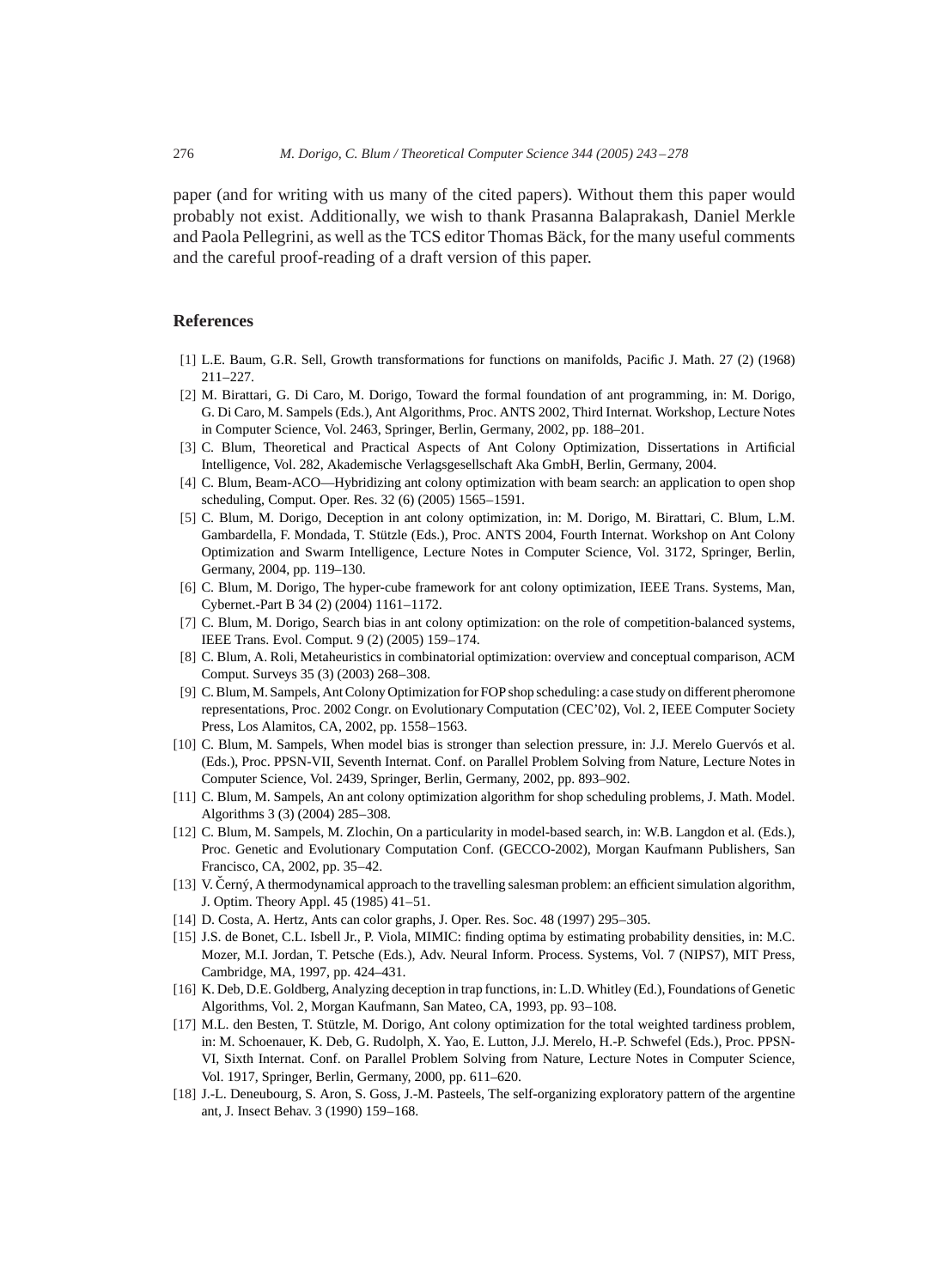- <span id="page-34-0"></span>[19] G. Di Caro, M. Dorigo, AntNet: distributed stigmergetic control for communications networks, J. Artif. Intel. Res. 9 (1998) 317–365.
- [20] M. Dorigo, Optimization, learning and natural algorithms (in Italian), Ph.D. Thesis, Dipartimento di Elettronica, Politecnico di Milano, Italy, 1992.
- [21] M. Dorigo, L.M. Gambardella, Ant colony system: a cooperative learning approach to the traveling salesman problem, IEEE Trans. Evol. Comput. 1 (1) (1997) 53–66.
- [22] M. Dorigo, V. Maniezzo, A. Colorni, Positive feedback as a search strategy, Tech. Report 91-016, Dipartimento di Elettronica, Politecnico di Milano, Italy, 1991.
- [23] M. Dorigo, V. Maniezzo, A. Colorni, Ant system: optimization by a colony of cooperating agents, IEEE Trans. Systems, Man, Cybernet.-Part B 26 (1) (1996) 29–41.
- [24] M. Dorigo, T. Stützle, Ant Colony Optimization, MIT Press, Cambridge, MA, 2004.
- [25] M. Dorigo, M. Zlochin, N. Meuleau, M. Birattari, Updating ACO pheromones using stochastic gradient ascent and cross-entropy methods, in: S. Cagnoni, J. Gottlieb, E. Hart, M. Middendorf, G.R. Raidl (Eds.), Applications of Evolutionary Computing, Proc. EvoWorkshops 2002, Lecture Notes in Computer Science, Vol. 2279, Springer, Berlin, Germany, 2002, pp. 21–30.
- [26] L.J. Fogel, A.J. Owens, M.J. Walsh, Artificial Intelligence Through Simulated Evolution, Wiley, New York, 1966.
- [27] C. Gagné, W.L. Price, M. Gravel, Comparing an ACO algorithm with other heuristics for the single machine scheduling problem with sequence-dependent setup times, J. Oper. Res. Soc. 53 (2002) 895–906.
- [28] L.M. Gambardella, M. Dorigo, Ant colony system hybridized with a new local search for the sequential ordering problem, INFORMS J. Comput. 12 (3) (2000) 237–255.
- [29] L.M. Gambardella, É.D. Taillard, G. Agazzi, MACS-VRPTW: a multiple ant colony system for vehicle routing problems with time windows, in: D. Corne, M. Dorigo, F. Glover (Eds.), New Ideas in Optimization, McGraw-Hill, London, UK, 1999, pp. 63–76.
- [30] F. Glover, Tabu search----Part I, ORSA J. Comput. 1 (3) (1989) 190-206.
- [31] F. Glover, Tabu search—Part II, ORSA J. Comput. 2 (1) (1990) 4-32.
- [32] F. Glover, G. Kochenberger (Eds.), Handbook of Metaheuristics, Kluwer Academic Publishers, Norwell, MA, 2002.
- [33] F. Glover, M. Laguna, Tabu Search, Kluwer Academic Publishers, Dordrecht, 1997.
- [34] D.E. Goldberg, Simple genetic algorithms and the minimal deceptive problem, in: L. Davis (Ed.), Genetic Algorithms and Simulated Annealing, Pitman, London, UK, 1987, pp. 74–88.
- [35] M. Guntsch, M. Middendorf, Pheromone modification strategies for ant algorithms applied to dynamic TSP, in: E.J.W. Boers, J. Gottlieb, P.L. Lanzi, R.E. Smith, S. Cagnoni, E. Hart, G.R. Raidl, H. Tijink (Eds.), Applications of Evolutionary Computing: Proc. EvoWorkshops 2001, Lecture Notes in Computer Science, Vol. 2037, Springer, Berlin, Germany, 2001, pp. 213–222.
- [36] W.J. Gutjahr, A generalized convergence result for the graph-based ant system metaheuristic, Tech. Report 99-09, Department of Statistics and Decision Support Systems, University of Vienna, Austria, 1999.
- [37] W.J. Gutjahr, A graph-based ant system and its convergence, Future Gen. Comput. Systems 16 (9) (2000) 873–888.
- [38] W.J. Gutjahr, ACO algorithms with guaranteed convergence to the optimal solution, Inform. Process. Lett. 82 (3) (2002) 145–153.
- [39] J.H. Holland, Adaption in Natural and Artificial Systems, The University of Michigan Press, Ann Harbor, MI, 1975.
- [40] H.H. Hoos, T. Stützle, Stochastic Local Search: Foundations and Applications, Elsevier, Amsterdam, The Netherlands, 2004.
- [41] T. Jones, S. Forrest, Fitness distance correlation as a measure of problem difficulty for genetic algorithms, in: L.J. Eshelman (Ed.), Proc. 6th Internat. Conf. on Genetic Algorithms, Kaufman, LosAltos, CA, 1995, pp. 184–192.
- [42] M.I. Jordan (Ed.), Learning in Graphical Models, MIT Press, Cambridge, MA, 1998.
- [43] L. Kallel, B. Naudts, A. Rogers (Eds.), Theoretical Aspects of Evolutionary Computing, Natural Computing Series, Springer, Berlin, Germany, 2001.
- [44] S. Kirkpatrick, C.D. Gelatt, M.P. Vecchi, Optimization by simulated annealing, Science 220 (4598) (1983) 671–680.
- [45] S. Kullback, Information Theory and Statistics, Wiley, New York, 1959.